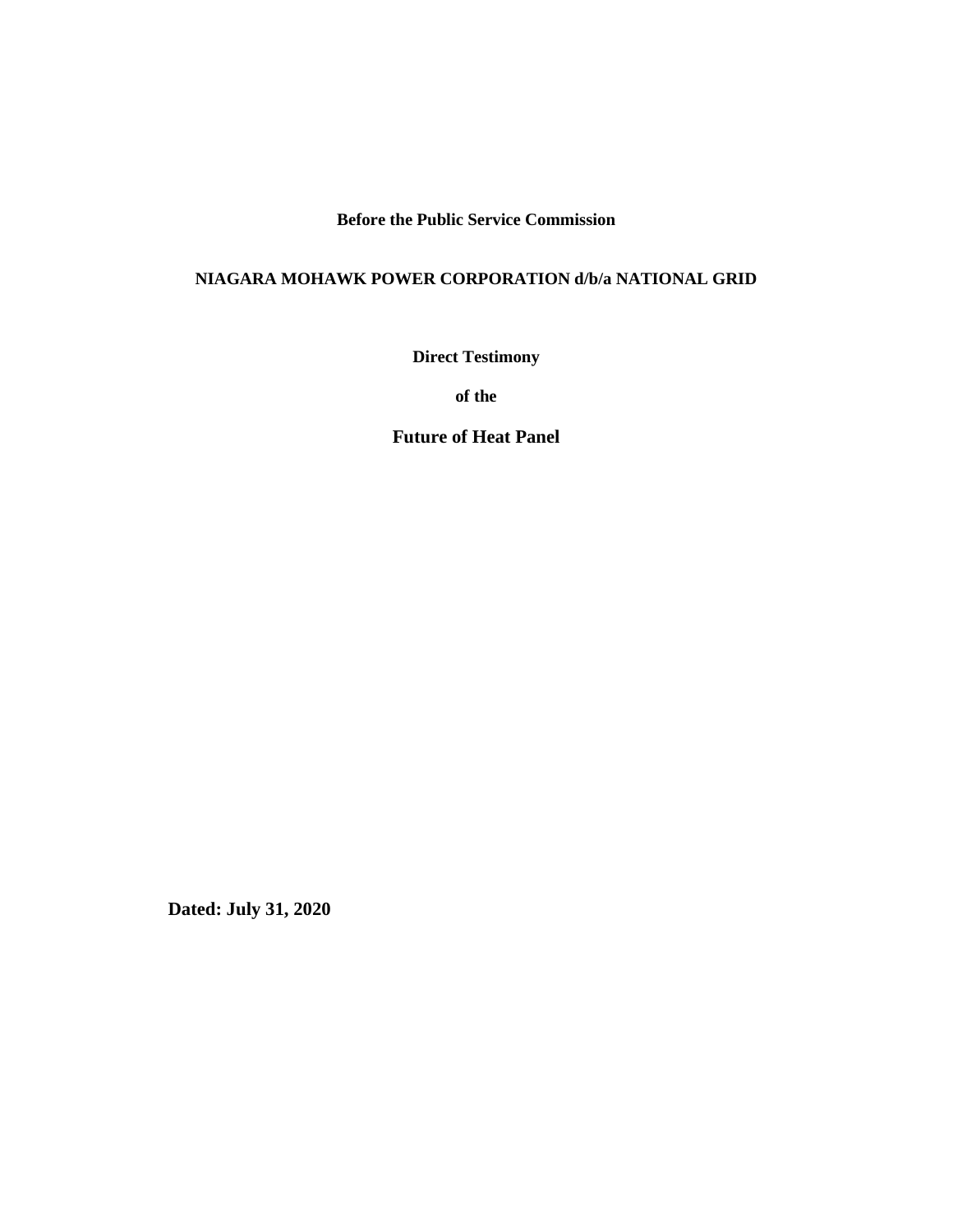### **TABLE OF CONTENTS**

| I.             |                                                                          |  |  |
|----------------|--------------------------------------------------------------------------|--|--|
| П.             |                                                                          |  |  |
| III.           |                                                                          |  |  |
| A <sub>1</sub> |                                                                          |  |  |
| <b>B.</b>      |                                                                          |  |  |
| C.             | Customer Carbon Capture Utilization and Storage Demonstration Project 19 |  |  |
| D.             |                                                                          |  |  |
| 1.             |                                                                          |  |  |
| 2.             |                                                                          |  |  |
| IV.            | Integrating Renewables into the Gas Network  41                          |  |  |
| A.             |                                                                          |  |  |
| 1.             |                                                                          |  |  |
| 2.             |                                                                          |  |  |
|                |                                                                          |  |  |
|                |                                                                          |  |  |
| <b>B.</b>      |                                                                          |  |  |
| 1.             | Multi-use Hydrogen Production and Utilization Facility56                 |  |  |
| 2.             |                                                                          |  |  |
| V.             |                                                                          |  |  |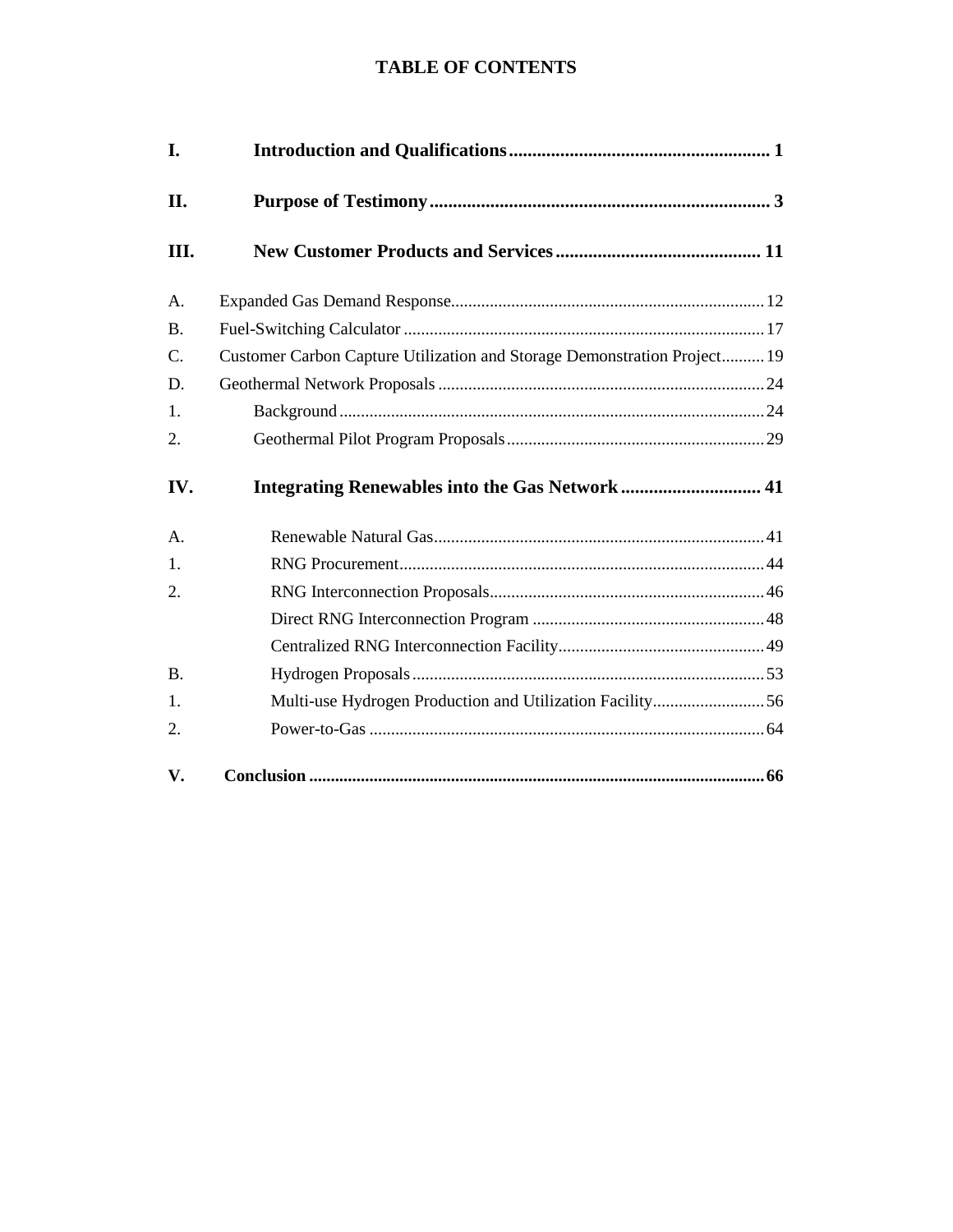## **Future of Heat Panel Testimony**

| $1\,$<br>$\sqrt{2}$ | I. | <b>Introduction and Qualifications</b>                                             |
|---------------------|----|------------------------------------------------------------------------------------|
| $\overline{3}$      | Q. | Please introduce the members of the Future of Heat Panel.                          |
| $\overline{4}$      | A. | The Panel consists of Donald Chahbazpour and Owen Brady-Traczyk.                   |
| $\mathfrak{S}$      |    |                                                                                    |
| 6                   | Q. | Mr. Chahbazpour, please state your name and business address.                      |
| $\tau$              | A. | My name is Donald Chahbazpour. My business address is One MetroTech Center,        |
| 8                   |    | Brooklyn, New York 11201.                                                          |
| $\overline{9}$      |    |                                                                                    |
| 10                  | Q. | By whom are you employed and in what capacity?                                     |
| 11                  | A. | I am employed by National Grid USA Service Company, Inc. ("National Grid           |
| 12                  |    | Service Company"), a subsidiary of National Grid USA ("National Grid"), and        |
| 13                  |    | currently hold the position of Director of Gas Utility of the Future. My           |
| 14                  |    | responsibilities include leading efforts to reduce methane and carbon emissions    |
| 15                  |    | through policy, strategy, and technology for National Grid's operating companies,  |
| 16                  |    | including Niagara Mohawk Power Corporation d/b/a National Grid ("Niagara"          |
| 17                  |    | Mohawk" or the "Company"). I am also responsible for engaging stakeholders to      |
| 18                  |    | raise awareness regarding the potential of renewable natural gas ("RNG").          |
| 19                  |    |                                                                                    |
| 20                  | Q. | Please describe your educational background and business experience.               |
| 21                  | A. | I received a Bachelor of Science in Mechanical Engineering from New Jersey         |
| 22                  |    | Institute of Technology in 1998 and a Master of Public Administration from         |
| 23                  |    | Columbia University's School of International and Public Affairs in 2000. I joined |
| 24                  |    | National Grid in 2004 and have held various positions of increasing responsibility |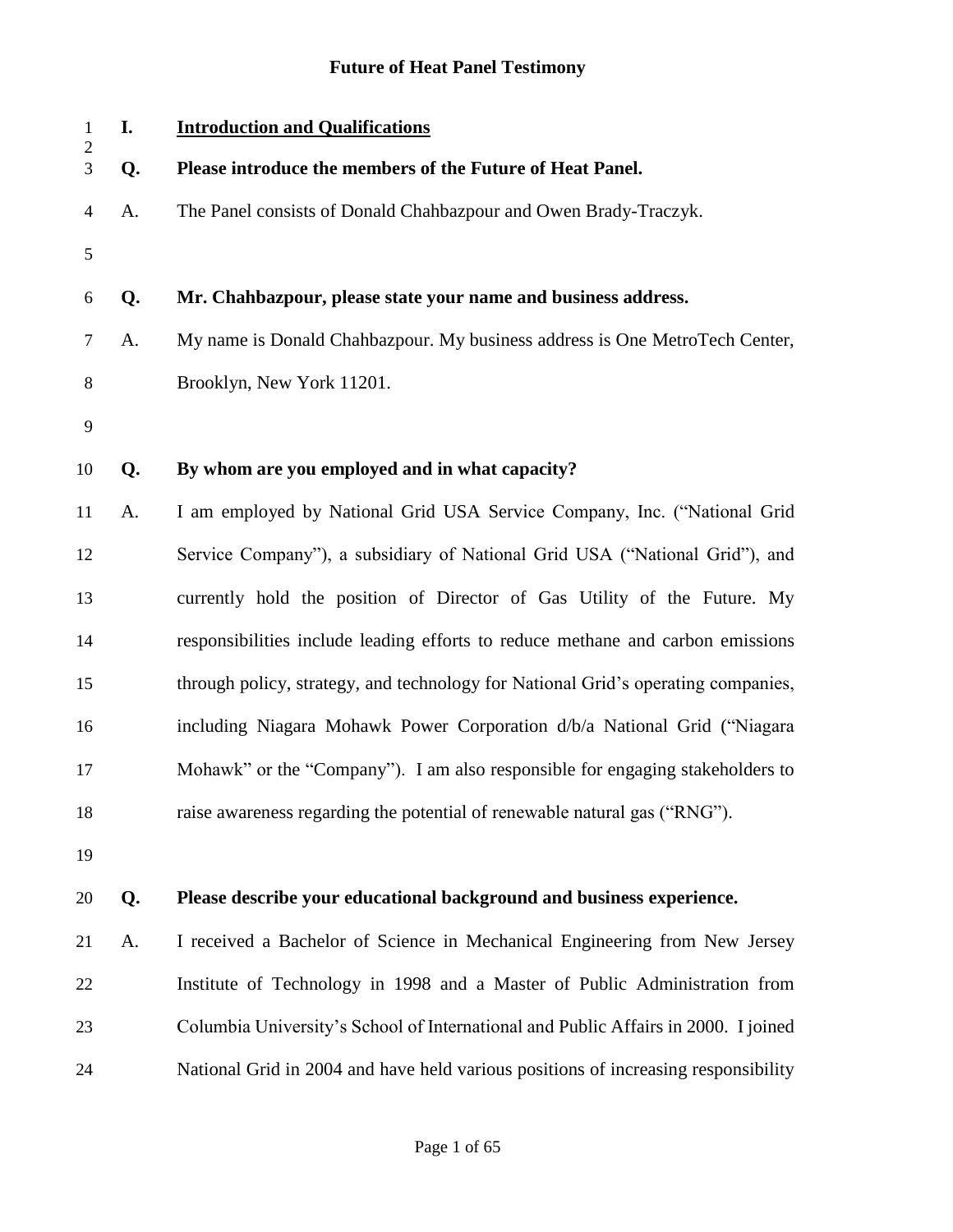| $\mathbf{1}$   |    | in strategic planning, energy procurement, mergers and acquisitions, gas            |
|----------------|----|-------------------------------------------------------------------------------------|
| $\overline{2}$ |    | operations, and regulatory and customer strategy.                                   |
| 3              |    |                                                                                     |
| $\overline{4}$ | Q. | Have you previously testified before the New York State Public Service              |
| 5              |    | <b>Commission ("Commission")?</b>                                                   |
| 6              | A. | Yes. I testified on behalf of The Brooklyn Union Gas Company d/b/a National Grid    |
| 7              |    | NY ("KEDNY") and KeySpan Gas East Corporation d/b/a National Grid                   |
| 8              |    | ("KEDLI") in Cases 19-G-0309 and 19-G-0310 (the "2019 KEDNY and KEDLI               |
| 9              |    | Rate Cases").                                                                       |
| 10             |    |                                                                                     |
| 11             | Q. | Mr. Brady-Traczyk, please state your name and business address.                     |
| 12             | A. | My name is Owen Brady-Traczyk. My business address is One MetroTech Center,         |
| 13             |    | Brooklyn, New York 11201.                                                           |
| 14             |    |                                                                                     |
| 15             | Q. | By whom are you employed and in what capacity?                                      |
| 16             | A. | I am employed by National Grid Service Company and currently hold the position      |
| 17             |    | of Manager, Future of Heat in the Customer organization. My responsibilities        |
| 18             |    | include leading the team responsible for developing the business models, technical  |
| 19             |    | design, and business strategy for new product offerings that will meet customers'   |
| 20             |    | changing energy needs and will allow the gas business to support and accelerate the |
| 21             |    | transition to a decarbonized energy future.                                         |
| 22             |    |                                                                                     |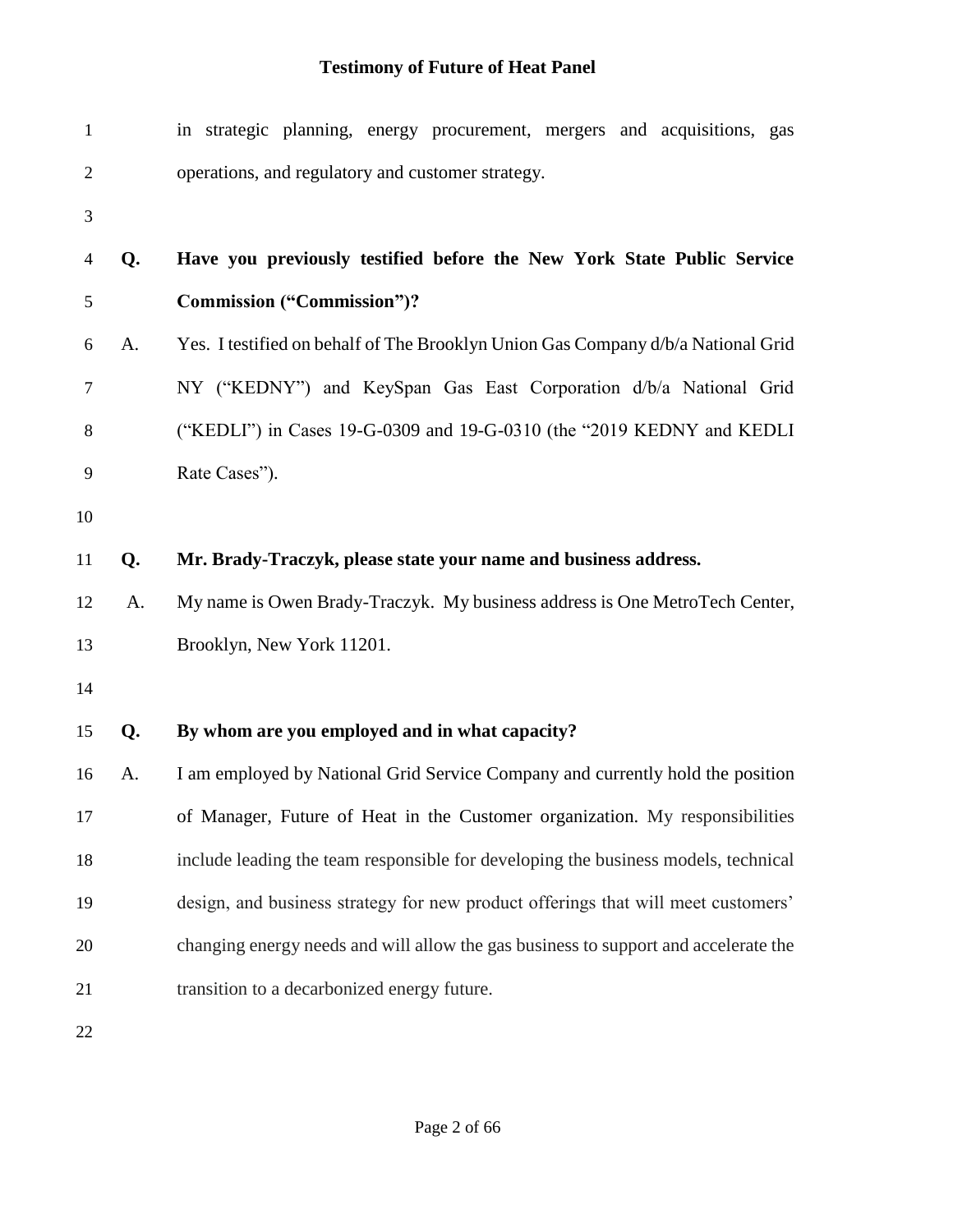| $\mathbf{1}$   | Q. | Please describe your education background and business experience.                 |
|----------------|----|------------------------------------------------------------------------------------|
| $\overline{2}$ | A. | I received a Bachelor of Science in Mechanical Engineering from the University of  |
| 3              |    | Vermont in 2010. Thereafter, I worked for Vermont Gas Systems from 2011 until      |
| 4              |    | 2017, where I held positions of increasing responsibility in areas of strategic    |
| 5              |    | planning, policy development, and customer-account management. In 2017, I was      |
| 6              |    | hired by National Grid as a member of the New Energy Solutions group, where I      |
| $\tau$         |    | was responsible for managing demonstration projects and overseeing investment in   |
| 8              |    | research and development.<br>In August 2018, I was promoted to Product             |
| 9              |    | Management Specialist in the Emerging Product group and in June 2019 was           |
| 10             |    | promoted to my current role. I received an MBA from Columbia University and an     |
| 11             |    | MBA from the London Business School in February 2020.                              |
| 12             |    |                                                                                    |
| 13             | Q. | Have you previously testified before the Commission?                               |
| 14             | A. | Yes. I testified in the 2019 KEDNY and KEDLI Rate Cases.                           |
| 15             | П. | <b>Purpose of Testimony</b>                                                        |
| 16<br>17       | Q. | What is the purpose of the Panel's testimony?                                      |
|                |    |                                                                                    |
| 18             | A. | The purpose of the Panel's testimony is to set forth the innovative approaches     |
| 19             |    | developed by the Company for its natural gas business to support achievement of    |
| 20             |    | the State's ambitious carbon emission reduction goals while meeting the            |
| 21             |    | Company's obligations to provide safe, reliable, and affordable gas service to its |
| 22             |    | customers in New York. In addition to its legal obligations, the Company is        |
| 23             |    | committed to addressing climate change and advancing clean energy solutions for    |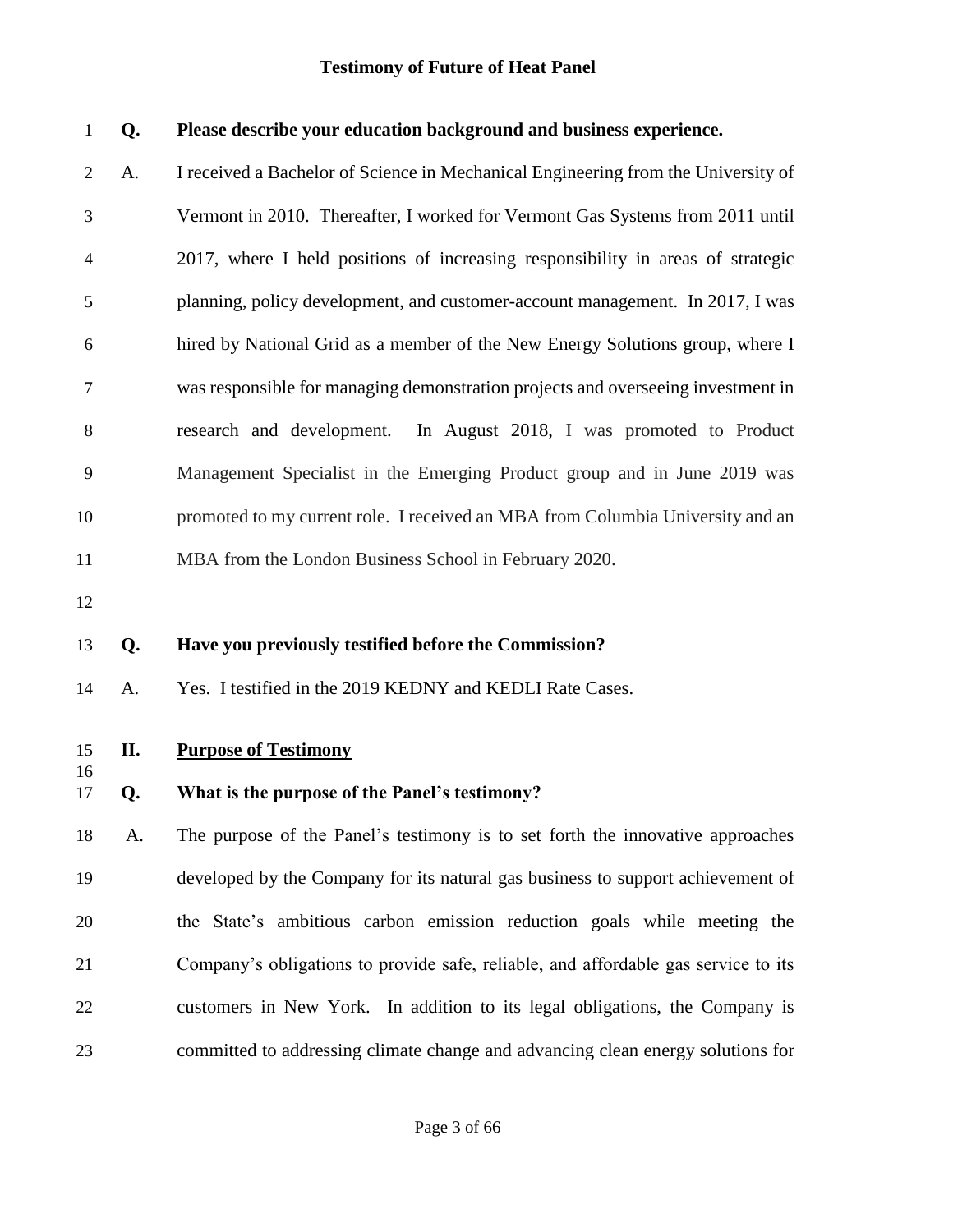its customers, including its approximately 600,000 natural gas customers. Today, demand for natural gas remains strong, as customers seek a cost-effective, reliable heating source that generates fewer emissions than alternatives such as heavy oil. In this way, natural gas continues to play a critical role in driving economic opportunity in New York. Yet, with the challenges presented by climate change, the State, the Commission, and the Company recognize that more is needed to meaningfully change the current climate trajectory. In July 2019, Governor Cuomo signed into law the Climate Leadership and Community Protection Act ("CLCPA") that set an economy-wide goal of net-zero carbon emissions by 2050, as well as an aggressive new renewable energy goal that 100 percent of electricity consumed in New York be carbon neutral by 2040. For its part, National Grid launched its "Northeast 80x50 Pathway" (the "80x50 Pathway") complementing New York State's efforts. After the enactment of the CLCPA, the Company explored more ways by which it can support the 2050 net-zero emission goal and 85 percent emission reduction target recognizing that its gas system will play an integral role in meeting these ambitious targets and delivering the low-carbon economy of the future.

 As more fully discussed by the Panel, the Company is sponsoring a suite of proposals directed at (i) reducing emissions resulting from customer energy use, (ii) promoting gas demand response and other non-pipes alternatives ("NPAs"); (iii) encouraging the development of sustainable heating options; and (iv) developing new technologies to advance the low carbon heating solutions needed for the future.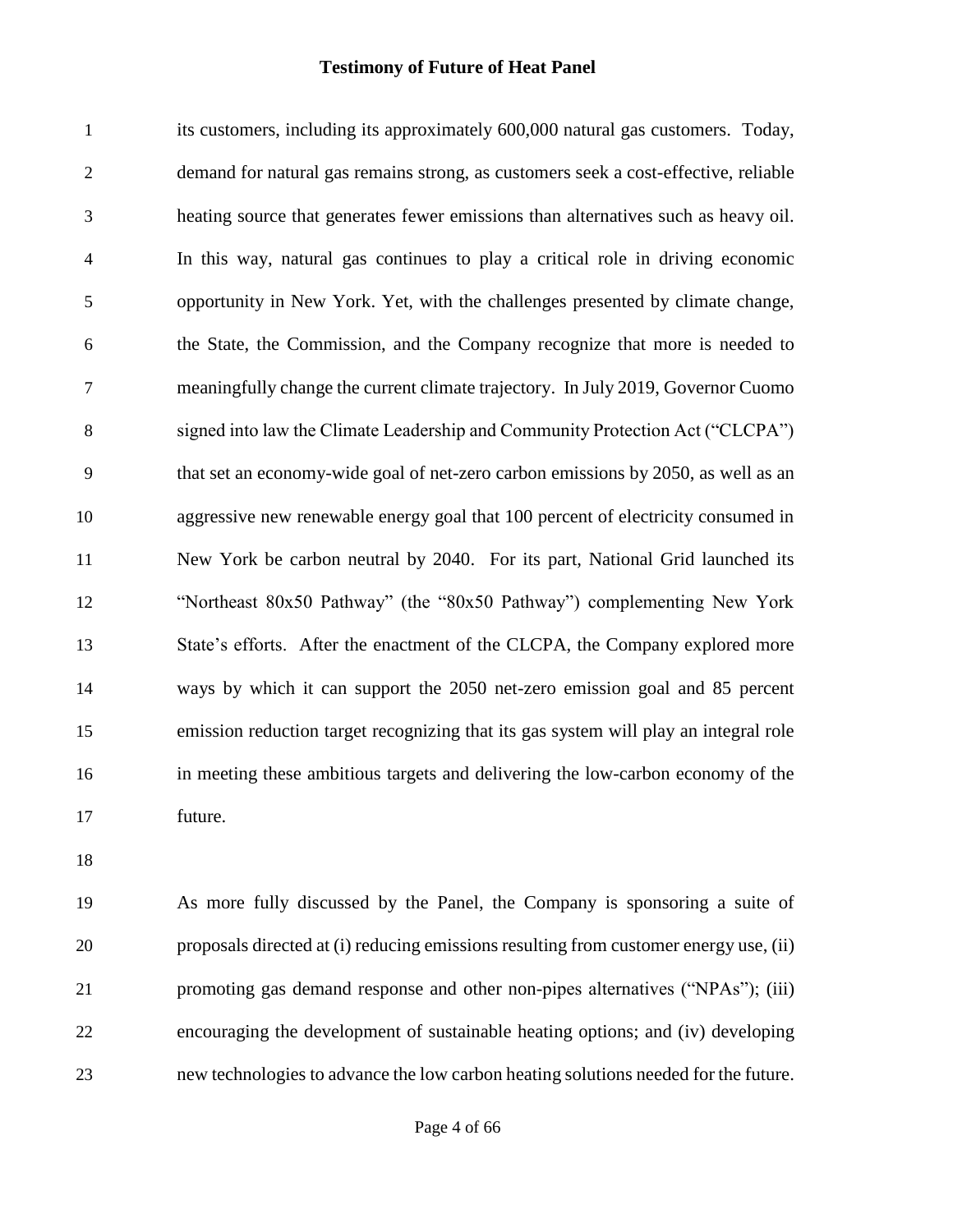| $\mathbf{1}$   |                                                                                | These proposals will supplement the Company's programs designed to reduce gas       |  |  |
|----------------|--------------------------------------------------------------------------------|-------------------------------------------------------------------------------------|--|--|
| $\mathfrak{2}$ |                                                                                | emissions from the gas distribution system and lower gas usage as outlined in the   |  |  |
| 3              | Gas Infrastructure and Operations Panel ("GIOP Panel") and the Customer Energy |                                                                                     |  |  |
| 4              |                                                                                | Panel ("CEP Panel"), respectively, as well its economic development programs        |  |  |
| 5              |                                                                                | discussed in the Shared Services Panel.                                             |  |  |
| 6              |                                                                                |                                                                                     |  |  |
| 7              | Q.                                                                             | Does the Panel sponsor any exhibits as part of its testimony?                       |  |  |
| $8\,$          | A.                                                                             | Yes. The Panel sponsors the following exhibits that were prepared and compiled      |  |  |
| 9              |                                                                                | under our direction and supervision:                                                |  |  |
| 10             |                                                                                | Exhibit _ (FOH-1): Projected Labor and Non-Labor Operations and<br>(i)              |  |  |
| 11             |                                                                                | Maintenance Costs and Full Time Equivalent ("FTE") Employees and                    |  |  |
| 12             |                                                                                | Capital and Regulatory Asset costs;                                                 |  |  |
| 13             |                                                                                | Exhibit _ (FOH-2) Geothermal Demonstration Project Final Report<br>(ii)             |  |  |
| 14             |                                                                                | Exhibit _ (FOH-3) Description of RNG Interconnection Proposals;<br>(iii)            |  |  |
| 15             |                                                                                | Exhibit _ (FOH-4) Navigant Business Case; and<br>(iv)                               |  |  |
| 16             |                                                                                | Exhibit <sub>—</sub> (FOH-5) BCA for Geothermal proposal.<br>(v)                    |  |  |
| 17             |                                                                                |                                                                                     |  |  |
| 18             | Q.                                                                             | Please describe the Company's vision for the future of the heating sector.          |  |  |
| 19             | A.                                                                             | National Grid envisions a future where customers have multiple options for          |  |  |
| 20             |                                                                                | accessing low carbon, affordable, reliable and safe heating.<br>The Company         |  |  |
| 21             |                                                                                | recognizes that significant action needs to be taken over the next three decades to |  |  |
| 22             |                                                                                | achieve the climate targets outlined in the CLCPA, and that particular attention    |  |  |
| 23             |                                                                                | needs to be paid to the heating sector. Emissions from on-site fuel combustion,     |  |  |
|                |                                                                                |                                                                                     |  |  |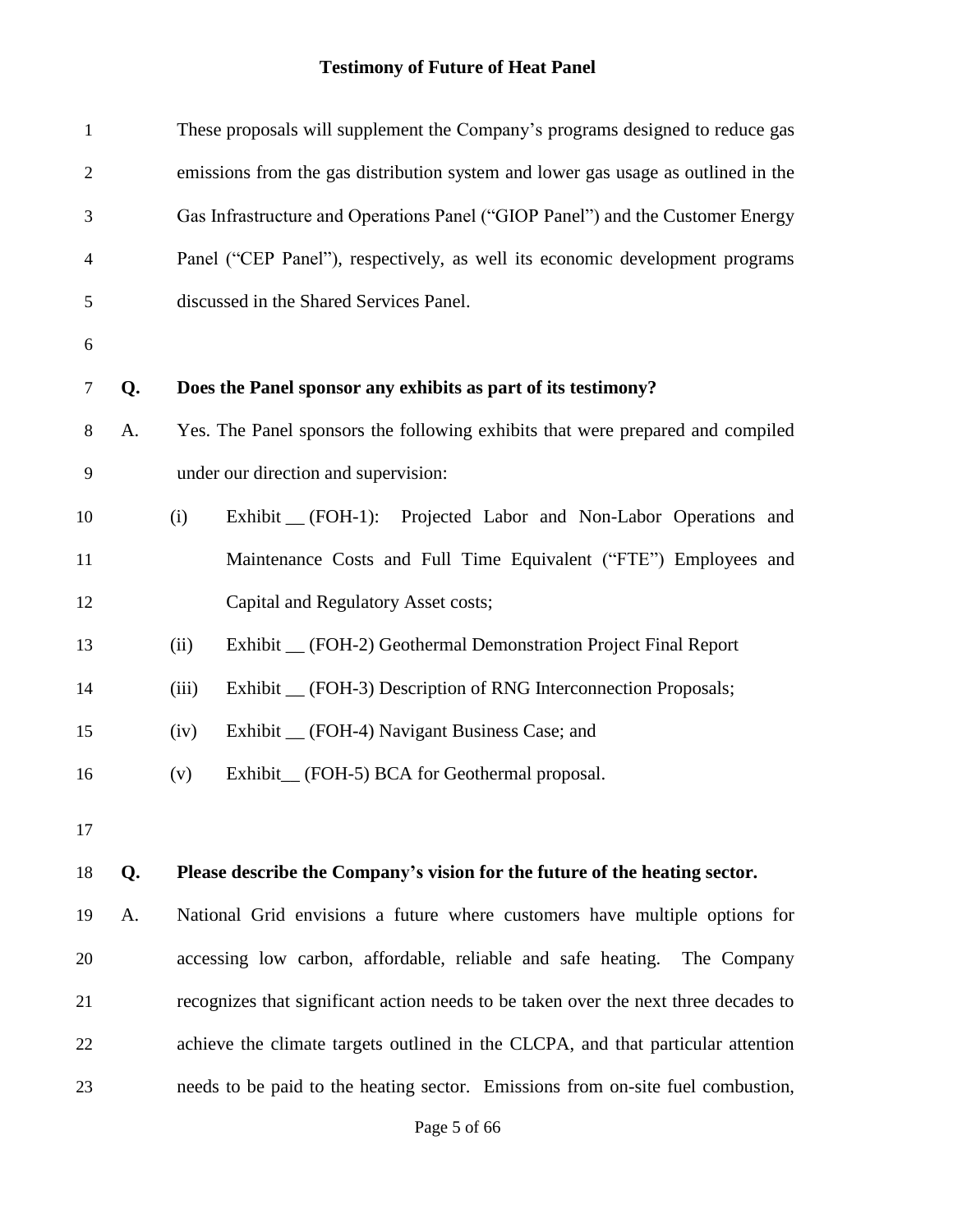| $\mathbf{1}$   | which provide space heating, process heating, and other applications, contributes               |
|----------------|-------------------------------------------------------------------------------------------------|
| $\sqrt{2}$     | approximately 30 percent of New York State's greenhouse gas ("GHG")                             |
| 3              | emissions. <sup>1</sup> The residential sector contributes 50 percent of the emissions from on- |
| $\overline{4}$ | site fuel combustion. <sup>2</sup> This means that achieving net zero in New York State by      |
| 5              | 2050 will require the heating sector to deliver meaningful emission reductions. At              |
| 6              | the same time, solutions for addressing heating sector emissions must deliver                   |
| $\tau$         | heating that customers can afford and rely upon on the coldest day of the year.                 |
| $8\,$          |                                                                                                 |
| 9              | To support this transition, the Company created a team focused on delivering clean              |
| 10             | energy options to customers, which it terms the "Future of Heat." This team is                  |
| 11             | dedicated to scaling near term solutions that can achieve meaningful emission                   |
| 12             | reductions, such as RNG and geothermal projects, and identifying and developing                 |
| 13             | longer-term solutions needed to fully decarbonize the heating sector. The Company               |
| 14             | has a four-pronged strategy that establishes the goals, tools and incentives for                |
| 15             | driving meaningful evolution of the gas industry:                                               |
| 16             | Reducing Methane Emissions from the Gas Distribution System 60<br>1.                            |
| 17             | percent by 2035: Building on its 80x50 Pathway, National Grid                                   |
| 18             | proposes an aggressive goal of reducing total network emissions 60                              |
| 19             | percent by 2035; continuing its leadership role in national initiatives                         |
| 20             | aimed at reducing emissions; identifying, prioritizing, and repairing                           |

l

<sup>&</sup>lt;sup>1</sup> [https://www.nyserda.ny.gov/-/media/Files/EDPPP/Energy-Prices/Energy-Statistics/greenhouse](https://www.nyserda.ny.gov/-/media/Files/EDPPP/Energy-Prices/Energy-Statistics/greenhouse-gas-inventory.pdf)[gas-inventory.pdf,](https://www.nyserda.ny.gov/-/media/Files/EDPPP/Energy-Prices/Energy-Statistics/greenhouse-gas-inventory.pdf) page S-13 2 *Id.*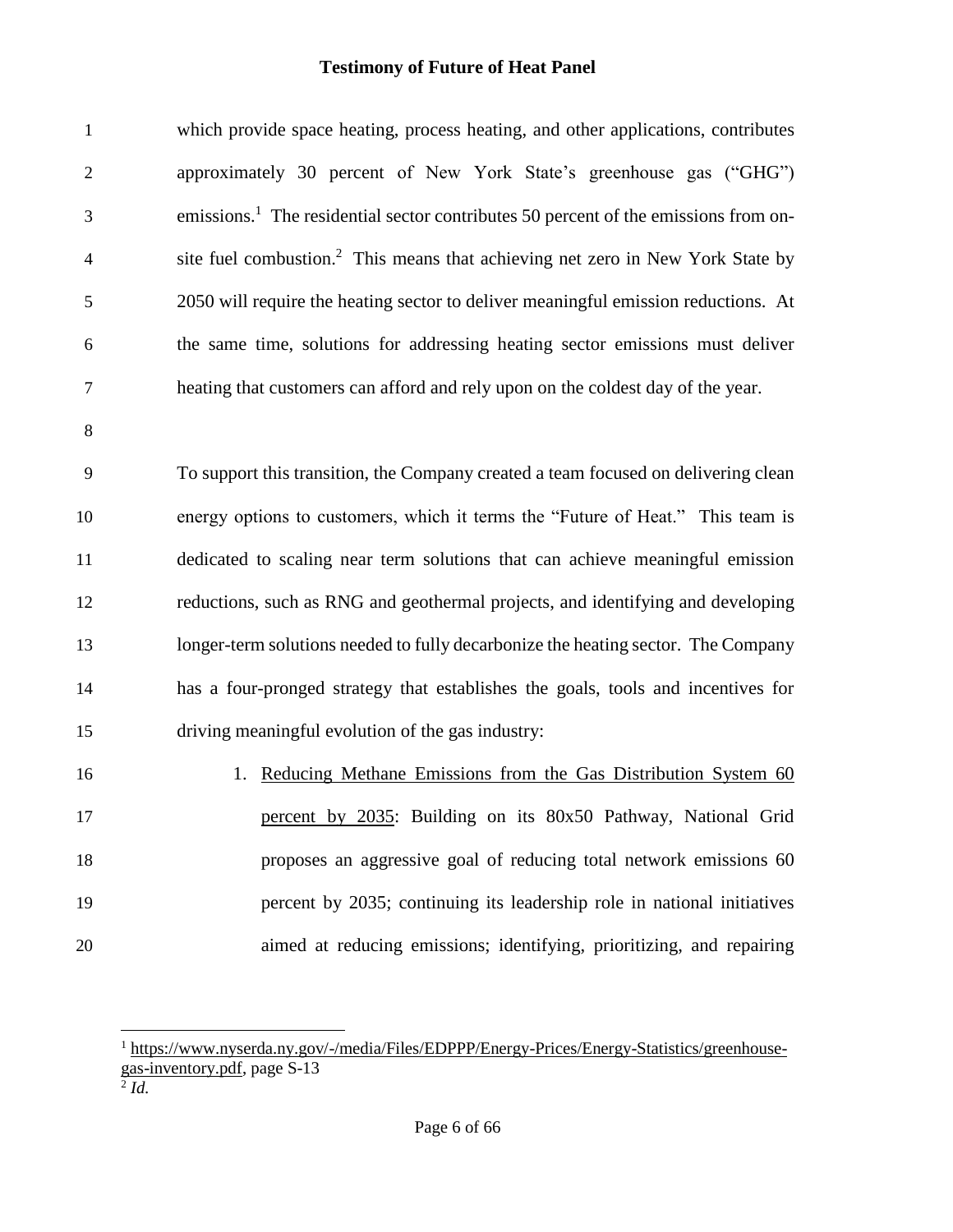| $\mathbf{1}$   |    | large-system leaks; and implementing work procedures to further reduce   |
|----------------|----|--------------------------------------------------------------------------|
| $\sqrt{2}$     |    | emissions going forward. The Company's strategies to reducing            |
| 3              |    | emissions from the gas distribution system are outlined in the GIOP      |
| $\overline{4}$ |    | Panel testimony.                                                         |
| 5              | 2. | Empowering and Enabling Customers to Sustainably Meet Their              |
| 6              |    | Heating Needs: The Company developed a suite of programs, products,      |
| $\tau$         |    | and demonstration projects described by this Panel aimed at              |
| $8\,$          |    | empowering and enabling customers to take control of their energy        |
| 9              |    | usage, by providing flexibility in choosing the manner by which their    |
| 10             |    | energy needs can be met while also achieving their carbon reduction      |
| 11             |    | goals.                                                                   |
| 12             | 3. | Integrating Renewables into the Gas Network: The Company developed       |
| 13             |    | several proposals for integrating RNG into its gas network as described  |
| 14             |    | by this Panel. The integration of RNG, including RNG produced from       |
| 15             |    | biomass and from renewable electricity, will reduce the carbon footprint |
| 16             |    | of the Company's gas networks and provide sources of local supply.       |
| 17             |    | 4. Developing Performance-Based Incentives and Revenue Sharing: To       |
| 18             |    | align the Company's incentives with a sustainable vision for the future  |
| 19             |    | of the heating sector and overarching energy policy goals, the Company   |
| 20             |    | proposes several Earnings Adjustment Mechanisms ("EAMs"), and two        |
| 21             |    | Platform Service Revenue ("PSR") opportunities as set forth in the       |
| 22             |    | testimony of the CEP Panel.                                              |
| 23             |    |                                                                          |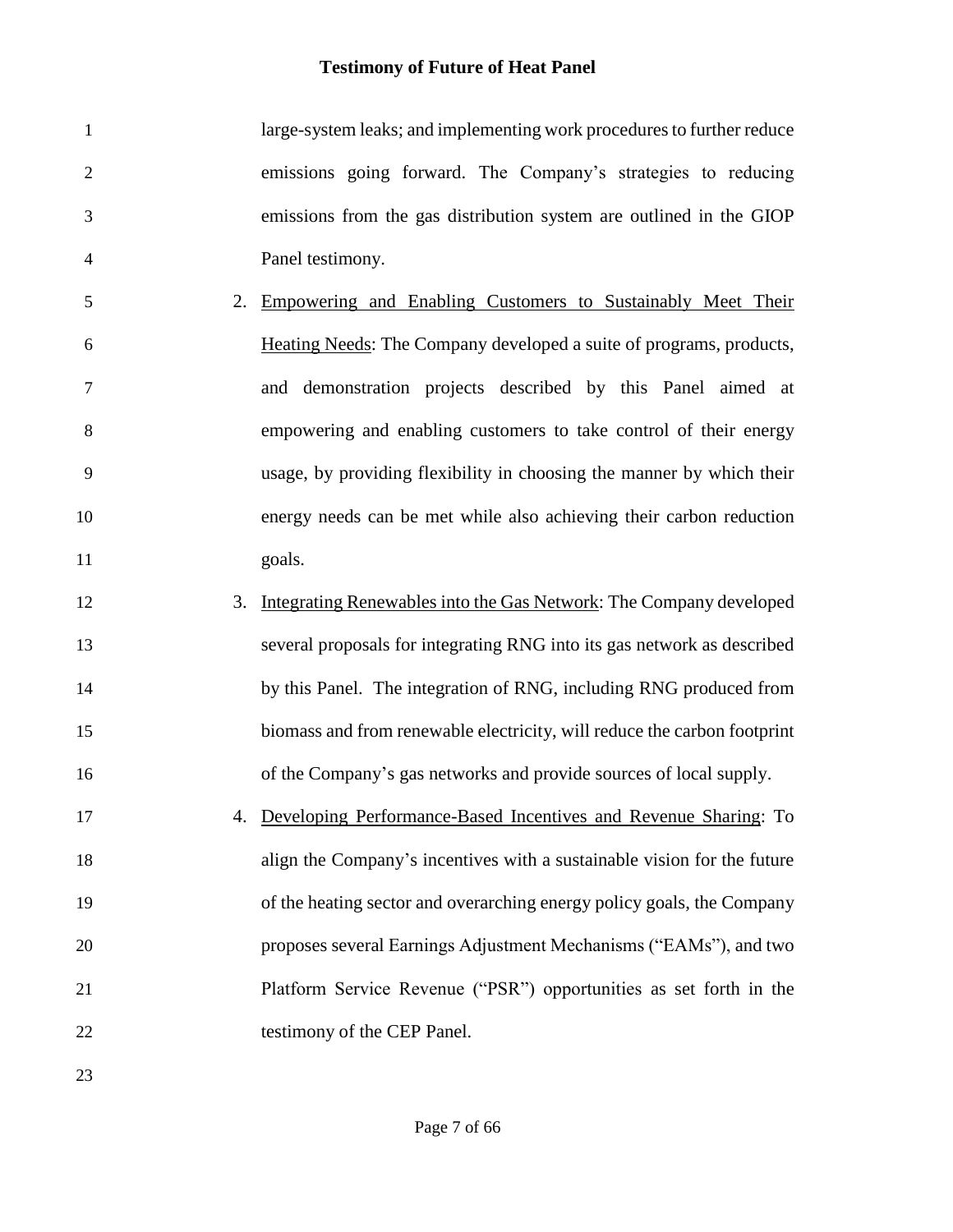# **Q. Please outline why the Company believes it is appropriate for a natural gas utility to be involved in innovating Future of Heat activities.**

 A. The Company supports New York's climate change policies and is looking for innovative ways to meet the aggressive targets that have been set with a special focus on reducing emissions from its natural gas system such that the CLCPA's 2050 net zero industry-wide GHG emissions target can be met. Achieving these targets will require significant changes in the way energy is produced, distributed, and consumed. The Company sees its role in this transition as two-fold. First, by developing solutions to utilize the existing gas distribution infrastructure to enable a low carbon future. This includes integrating low carbon energy into the gas distribution network. The Company believes that utilizing existing infrastructure can help achieve this critical energy transition at a lower cost than other pathways by minimizing the amount of infrastructure investment required. Second, the Company aims to support the development and market adoption of the solutions needed to achieve decarbonization of the gas network. The Company believes that it is appropriate to support necessary technologies, when those solutions are not expected to reach maturity or achieve the required scale without intervention.

## **Q. Please describe the anticipated benefits of the Company's strategy for its gas network.**

 A. The Company's multi-faceted approach empowers customers to make energy choices that further clean energy goals, while also positioning the Company in the central role of supporting its customers' energy transition through development and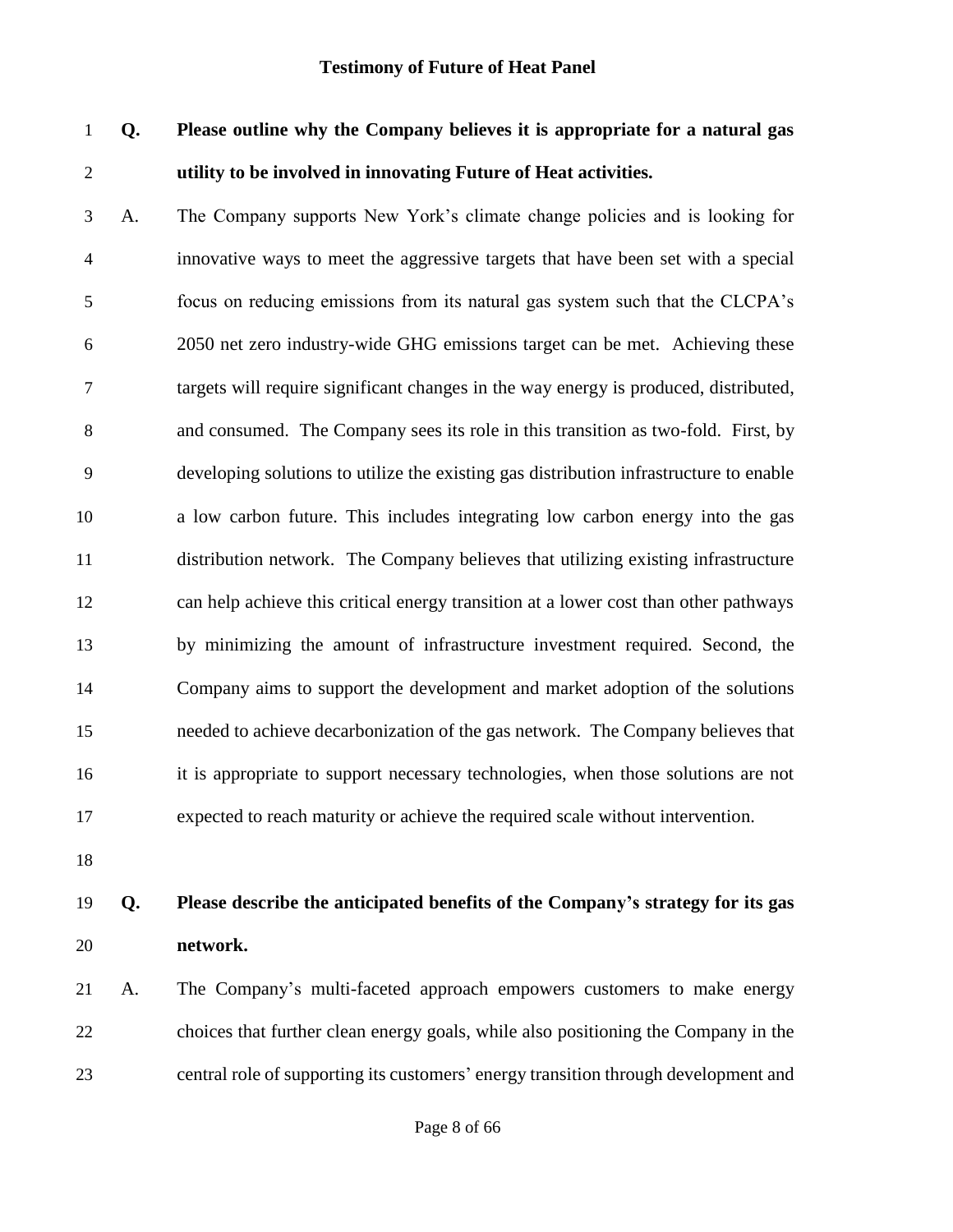| $\mathbf{1}$   |    | deployment of innovative Future of Heat solutions. Collectively, the solutions      |
|----------------|----|-------------------------------------------------------------------------------------|
| $\overline{2}$ |    | presented here will influence a positive change in how customers meet their energy  |
| 3              |    | requirements and have a beneficial impact on the environment due to reduced GHG     |
| $\overline{4}$ |    | emissions.                                                                          |
| 5              |    |                                                                                     |
| 6              | Q. | How has the Company presented its proposed FOH capital investments and              |
| $\overline{7}$ |    | operating and maintenance ("O&M") expenses in the case?                             |
| 8              | A. | The Rate Year is the twelve months ending June 30, 2022. Data Year 1 is the twelve  |
| 9              |    | months ending June 30, 2023 and Data Year 2 is the twelve months ending June 30,    |
| 10             |    | 2024. Data Year 1 and Data Year 2 are collectively referred to as the "Data Years." |
| 11             |    | As the Revenue Requirements Panel explains in its direct testimony, the Company     |
| 12             |    | operates on a fiscal year ("FY") that runs from April 1 through March 31, and       |
| 13             |    | typically develops its capital and expense budgets on a FY basis. Because of the    |
| 14             |    | three-month delay in filing this rate case related to the COVID-19 pandemic, the    |
| 15             |    | proposed Rate Year and Data Years do not directly align with the Company's          |
| 16             |    | FY. For this reason, the FOH capital investments and program costs described in     |
| 17             |    | our testimony are presented on a FY basis.                                          |
| 18             |    |                                                                                     |
| 19             | Q. | What is total investment the Company is proposing for its Future of Heat            |
| 20             |    | strategy?                                                                           |
| 21             | A. | The capital investment proposed for the Company's Future of Heat strategy is        |
| 22             |    | \$18.07 million over the fiscal years FY22 – FY25, as set forth in Exhibit_ (FOH-   |
| 23             |    | 1) Schedule 2. An additional $$2.89$ million for $FY21 - FY25$ is proposed for RNG  |
|                |    |                                                                                     |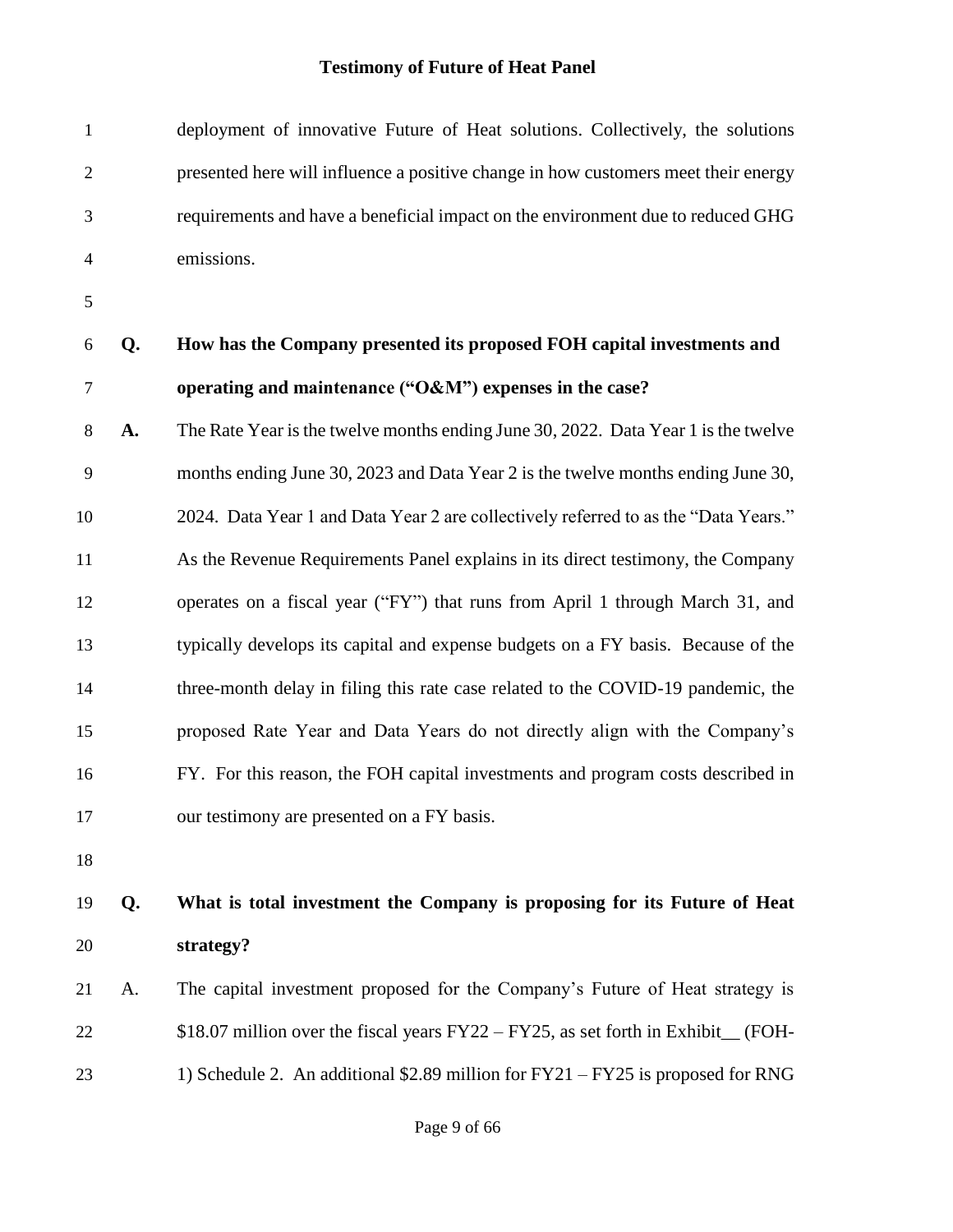| $\mathbf{1}$   |    | Interconnection, as presented in the GIOP Panel's Exhibit_(GIOP-1) and Exhibit     |
|----------------|----|------------------------------------------------------------------------------------|
| $\overline{2}$ |    | (FOH-1), Schedule 2. The Company also is proposing to invest \$12.9M for           |
| 3              |    | FY22 – FY25 in geothermal assets that ultimately will be funded by the customers   |
| 4              |    | utilizing the geothermal assets. Therefore, the geothermal program costs are not   |
| $\mathfrak{S}$ |    | reflected in the Company's capital forecast that will be included in gas plant in  |
| 6              |    | service, but instead in the Company's regulatory asset forecast. Altogether, this  |
| $\overline{7}$ |    | Panel is proposing investments totaling \$33.8 million over $FY21 - FY25$ in       |
| 8              |    | incremental initiatives to reduce carbon emissions on the gas network and empower  |
| 9              |    | customers in support of a cleaner, more sustainable energy future. These amounts   |
| 10             |    | were provided to the Revenue Requirements Panel to develop the revenue             |
| 11             |    | requirements for the Company in the Rate Year and Data Years. The total projected  |
| 12             |    | non-labor O&M expense costs and labor costs for FTE employees for the initiatives  |
| 13             |    | are set forth in Exhibit_(RRP-3), Schedule 27 to the Revenue Requirement Panel     |
| 14             |    | as well as in Exhibit __(FOH-1), Schedule 1.                                       |
| 15             |    |                                                                                    |
| 16             | Q. | Does the Company require additional FTEs to support the proposed Future of         |
| 17             |    | <b>Heat initiatives?</b>                                                           |
| 18             | A. | Yes. The Company is proposing eight incremental FTEs to support Future of Heat     |
| 19             |    | initiatives during the Rate Year with an additional incremental FTE requested for  |
| 20             |    | the Data Years to support the Carbon Capture and Utilization Storage ("CCUS")      |
| 21             |    | project, for a total of nine additional FTEs. The need for these FTEs is discussed |
| 22             |    | below.                                                                             |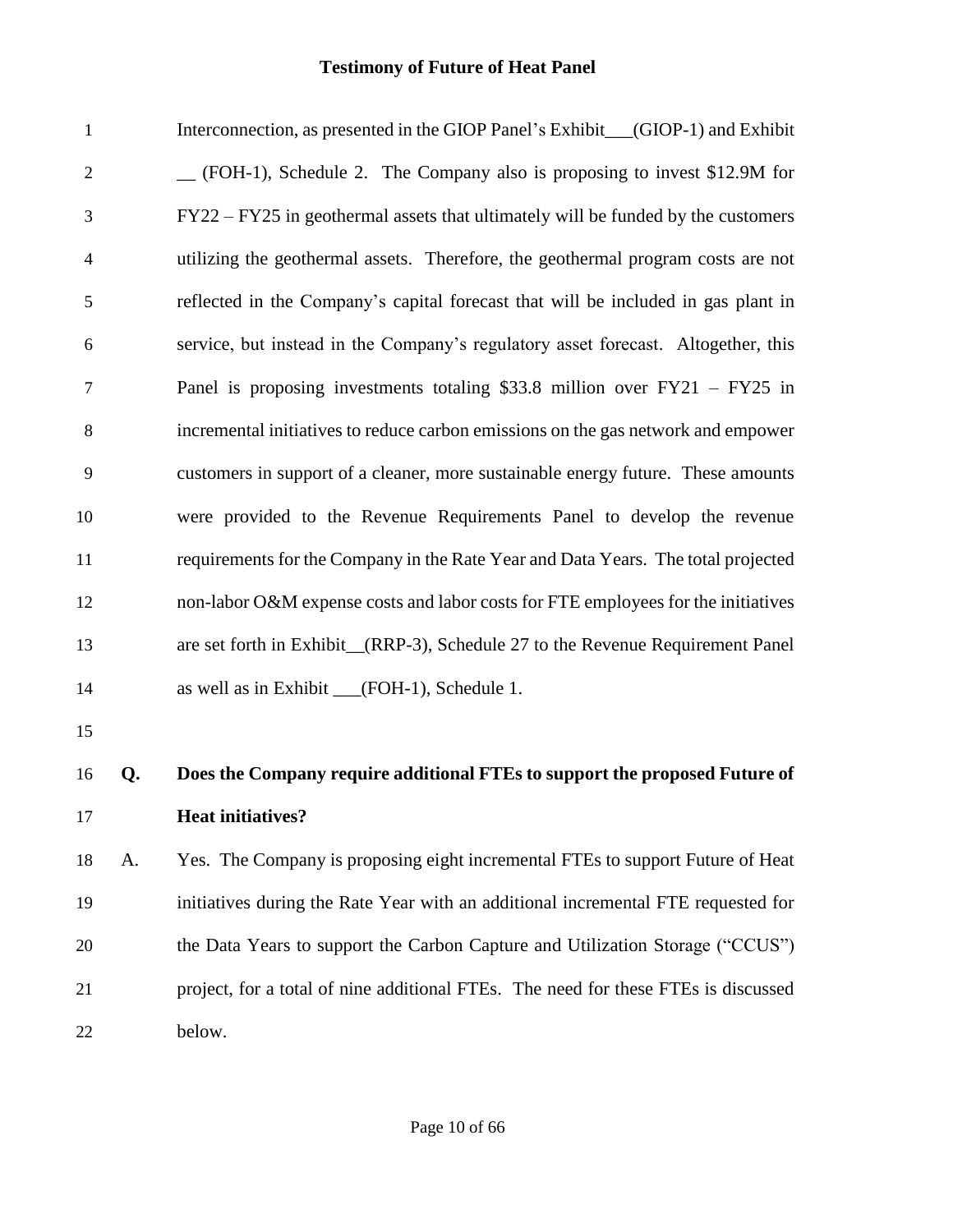**III. New Customer Products and Services**

# **Q. What role do customers play in the Company's efforts to reduce carbon emissions?**

 A. Customers are at the heart of the Company's commitment to adapting the gas system to meet new demands with a variety of cleaner options while continuing to deliver safe, affordable, and reliable service. In practice, this means seamlessly enhancing the customer experience by: (i) advancing new products and services that allow customers to actively participate in achieving clean energy goals; (ii) offering options for demand reduction that provide an incentive for customers to use less natural gas during peak event; and (iii) empowering customers to take control of their energy usage through robust energy efficiency offerings.

### **Q. What are the Company's proposals for new customer products and services?**

 A. The Company is committed to empowering and enabling customers to take more control over their energy usage and to proactively embrace products and services that align with the State's clean energy goals and reduce consumption and environmental impact. To that end, the Company is proposing the following products and services as a means of providing customers with new options they can use to optimize energy usage and reduce their environmental impact:

- (1) Expanded Gas Demand Response ("DR");
- 22 (2) Fuel-Switching Calculator;
- (3) CCUS; and
- (4) Geothermal Network.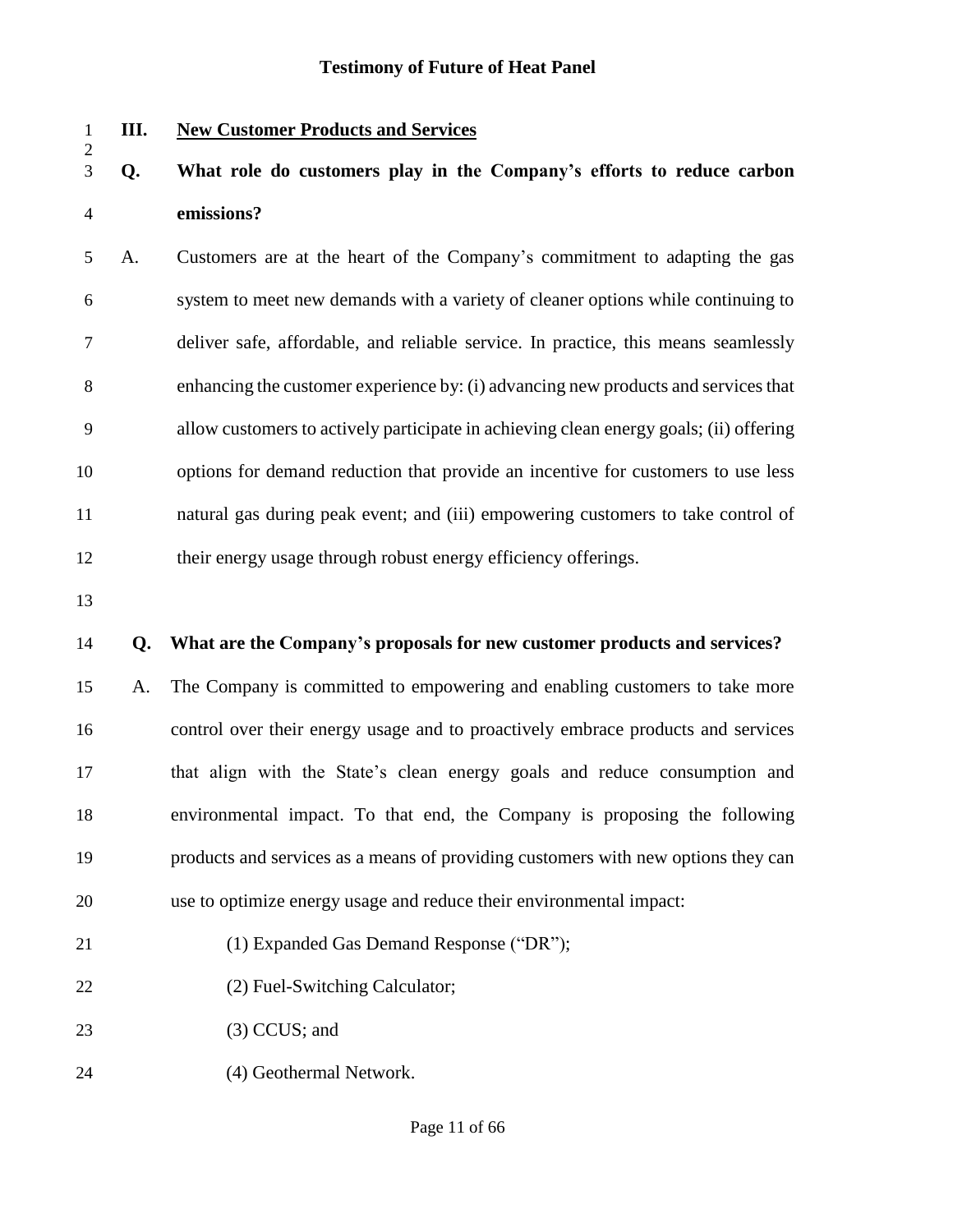| 1<br>$\mathbf{2}$ |    | <b>Expanded Gas Demand Response</b><br>A.                                         |
|-------------------|----|-----------------------------------------------------------------------------------|
| 3                 | Q. | Please describe the Company's propose gas demand response program.                |
| 4                 | A. | The Company is proposing to develop a portfolio of gas DR programs to             |
| 5                 |    | complement other demand-side management programs in the Company's territory.      |
| 6                 |    | Specifically, the Company is seeking to mirror the programs that were deployed by |
| 7                 |    | National Grid's downstate New York affiliates during the winter of 2019/2020.     |
| 8                 |    | This includes three programs:                                                     |
| 9                 |    | A behavioral demand response program targeting residential and small and          |
| 10                |    | medium business ("SMB") customers;                                                |
| 11                |    | A bring-your-own-thermostat ("BYOT") program targeting residential and            |
| 12                |    | SMB customers; and                                                                |
| 13                |    | A commercial and industrial ("C&I") demand response program that produces         |
| 14                |    | verifiable peak-day reductions                                                    |
| 15                |    | These programs have proven effective at engaging a wide-variety of customers and  |
| 16                |    | at producing meaningful reductions in peak-hour and peak-day demand.              |
| 17                |    |                                                                                   |
| 18                | Q. | What are the costs of the Company's proposed gas DR program?                      |
| 19                | A. | Two incremental FTEs are needed to deliver the Company's proposed demand          |
| 20                |    | response program. The first will be a program manager to manage the development   |
| 21                |    | of the program and integration with existing operations as the impact of demand   |
| 22                |    | response increases. The second will be an analyst that will support the program   |
| 23                |    | manager, providing support with data management for the program, including        |
| 24                |    | evaluation of customer performance over the course of the program. Costs of the   |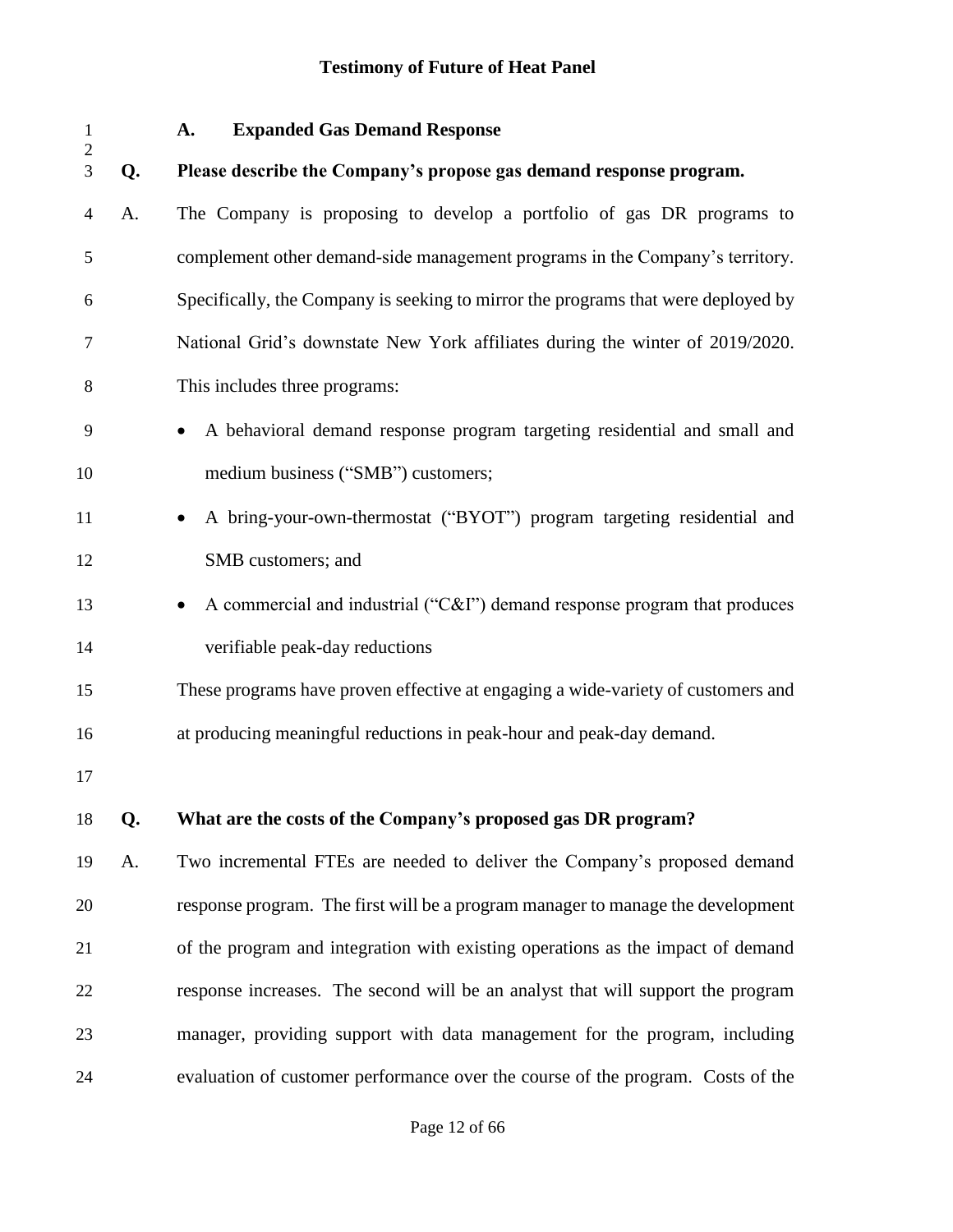| $\mathbf{1}$   | program also will include incremental non-labor O&M expense of \$1.314 million   |
|----------------|----------------------------------------------------------------------------------|
| 2              | in the Rate Year and Data Year 1 and \$2.354 in Data Year 2 for incentives to be |
| 3              | paid to participating customers, and capital investments to install metering at  |
| $\overline{4}$ | participating customer sites. The Company anticipates that gas DR programs will  |
| 5              | be needed more in the future and will grow over time. The costs for the proposed |
| 6              | gas DR program are shown in Exhibit (FOH-1), Schedules 1 and 2 and               |
| 7              | represented in the table below.                                                  |

#### **Table 1: Expanded DR Program Costs (\$000)**

|                   | <b>FY22</b> | <b>FY23</b> | <b>FY24</b>    | <b>FY25</b> |
|-------------------|-------------|-------------|----------------|-------------|
| CapEx             | \$106.0     | \$10.6      | \$118.6        | \$127.4     |
|                   | Rate Year   | Data Year   | Data Year<br>2 |             |
| Non-labor<br>Opex | \$1,314.4   | \$1,314.4   | \$2,353.8      |             |
| Labor<br>Opex     | \$325.6     | \$331.8     | \$337.8        |             |

### **Q. Please describe the benefits associated with Gas Demand Response.**

 A. Gas DR is a potentially valuable tool in the Company's NPA toolbox to reduce the aggregate load during a DR event. DR supports efficient utilization of the gas system and rewards customers for their flexibility. KEDNY and KEDLI's DR programs already demonstrated the willingness of customers to reduce their gas usage in response to financial incentives, resulting in meaningful decreases in system pressure during peak periods.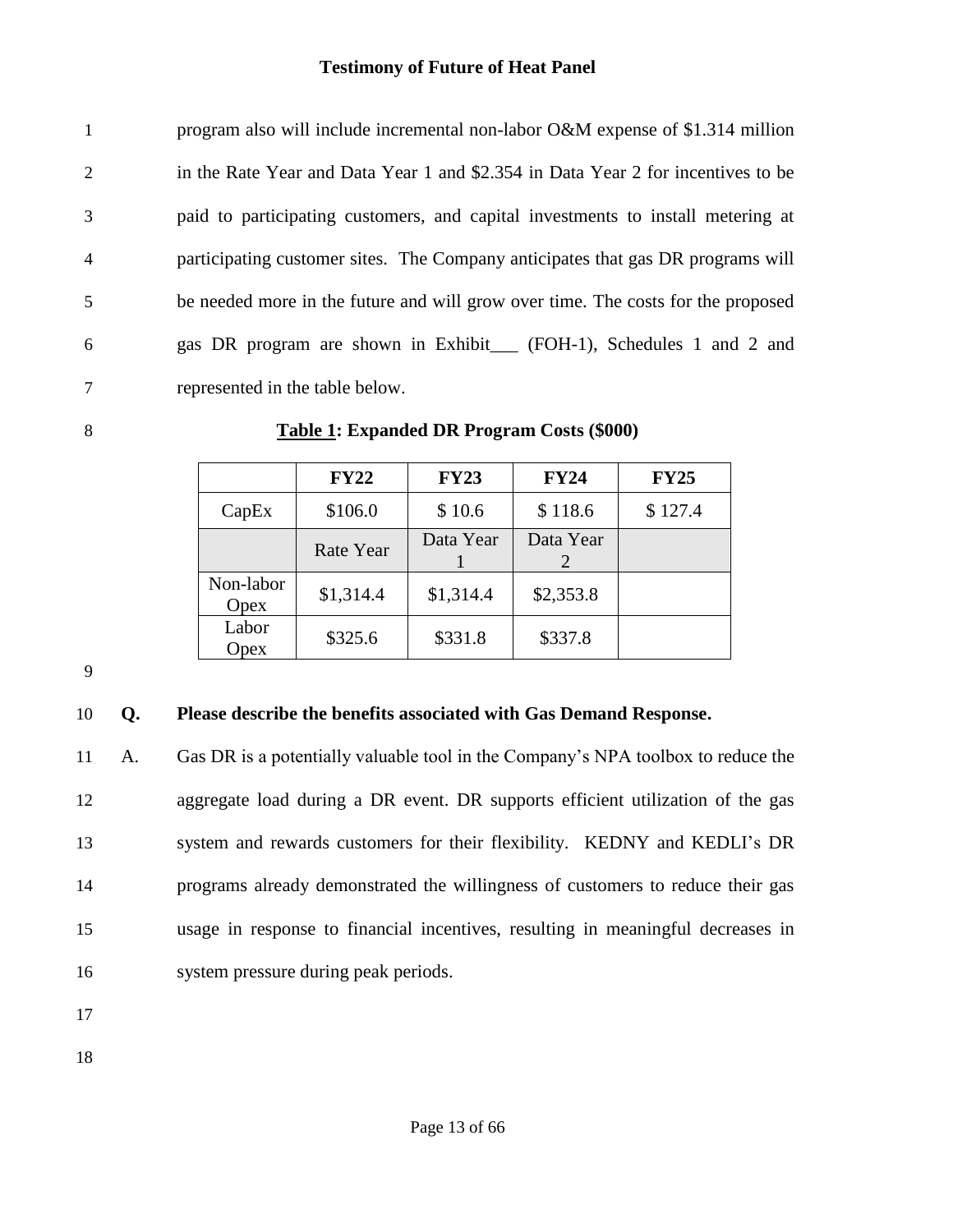#### **Q. What is the Company's experience with DR?**

 A. The Company has offered DR for its electric customers for many years. This experience and resulting performance data have allowed the Company to incorporate electric demand response programs into its system planning. The Company, and the gas industry at large, does not have as much experience with gas DR. KEDNY and KEDLI were the first gas utilities in the country to pilot an incentivized DR program for firm C&I customers. This pilot was approved in KEDNY and KEDLI's 2016 rate cases (Cases 16-G-0058 and16-G-0059) ("2016 KEDNY and KEDLI Rate Cases") and has provided many of the best practices used in gas DR programs to this day. In 2019, KEDNY and KEDLI successfully expanded its DR programs as a key component of the package of solutions deployed to address peak customer demand in downstate New York, which enabled those companies to lift restrictions on new customer connections.

 In its last rate proceeding in 2017 (Case 17-G-0239), the Company proposed a gas DR pilot that was very similar to the one approved in the 2016 KEDNY/KEDLI rate case. This pilot is currently underway and has met all of its operational targets. It is structured to achieve peak-hour reductions from C&I customers and does not require achieving peak-day reductions.

- 
- 
-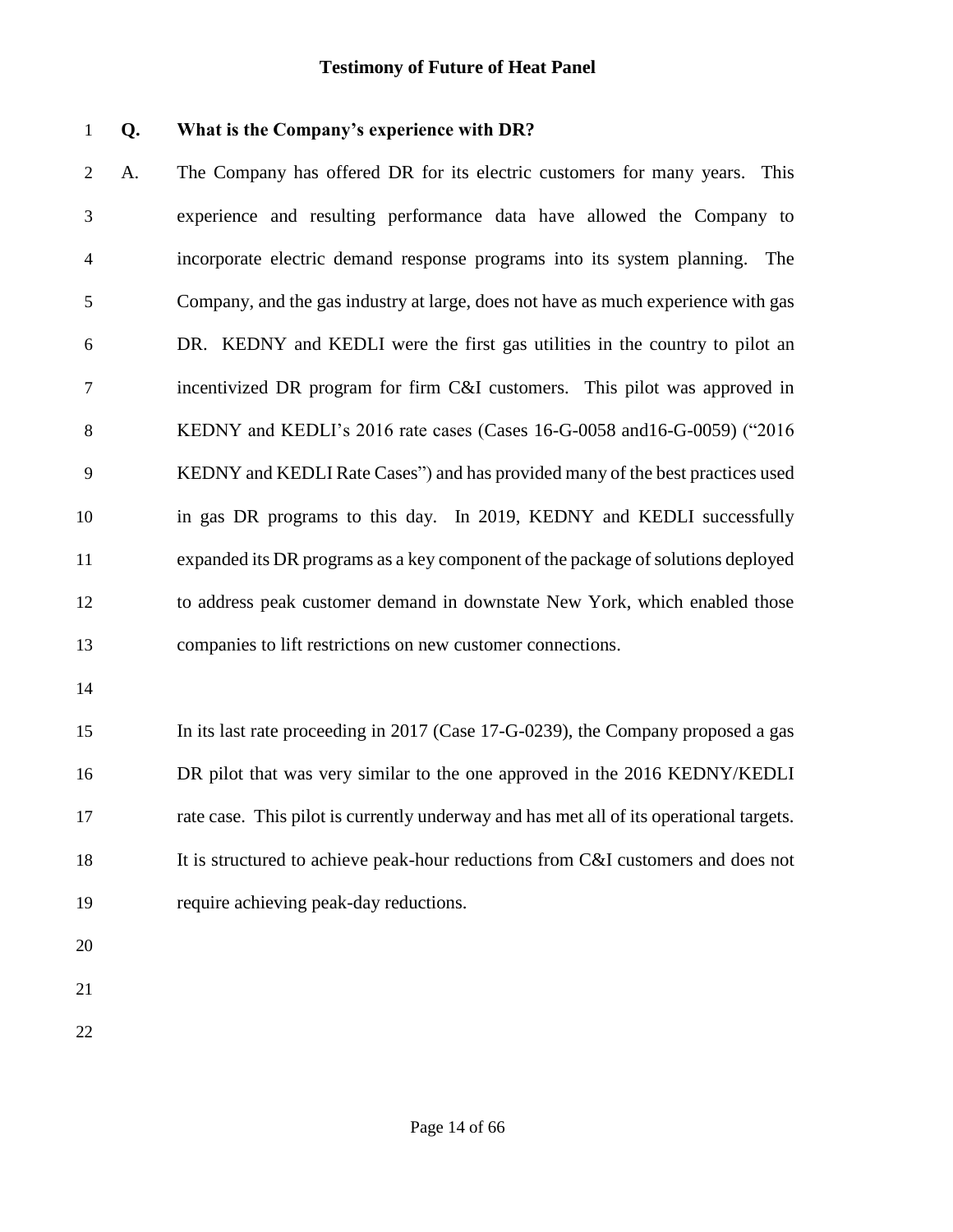## **Q. How does design of gas DR programs affect participation rates and quantification of benefits?**

 A. Gas DR, like all DR programs, provides an incentive for customers to use less of a specific resource (in this case natural gas) during a specified period of time termed the DR event. This reduces the aggregate load during the DR event. There are two ways that participants can reduce their consumption during a DR event. First, they can use an alternative fuel (*i.e*., keep the same area under the load curve but satisfy the need with another source). Second, they can use less total energy (*i.e*.. reduce the area under the load curve). If customers participate using the second option, the customer may have unmet needs, such as their space being colder than desired or a production run that needs to be completed. This can be addressed either by using more energy before the start of the event (*e.g*., pre-heating the facility, completing a production run earlier than planned) or by using additional energy after the event, a usage pattern known as a "snapback" (*e.g.*, heating the facility at the conclusion of the DR event, completing a production run later than planned). In either case, it is likely that the total amount of energy consumed by the facility over a longer time horizon (*e.g*., 24 hours) will not differ significantly from the amount that would have been expected in the absence of a gas DR event. Furthermore, the longer the DR event, the harder it is for customers to reduce the amount of energy that they need. If, on the other hand, a customer participates by using an alternative source of energy (*e.g*., switching to a backup fuel), they have fewer unmet needs and, therefore, are less impacted by long-term and/or frequent DR events and are less likely to require additional consumption pre or post event. It is important to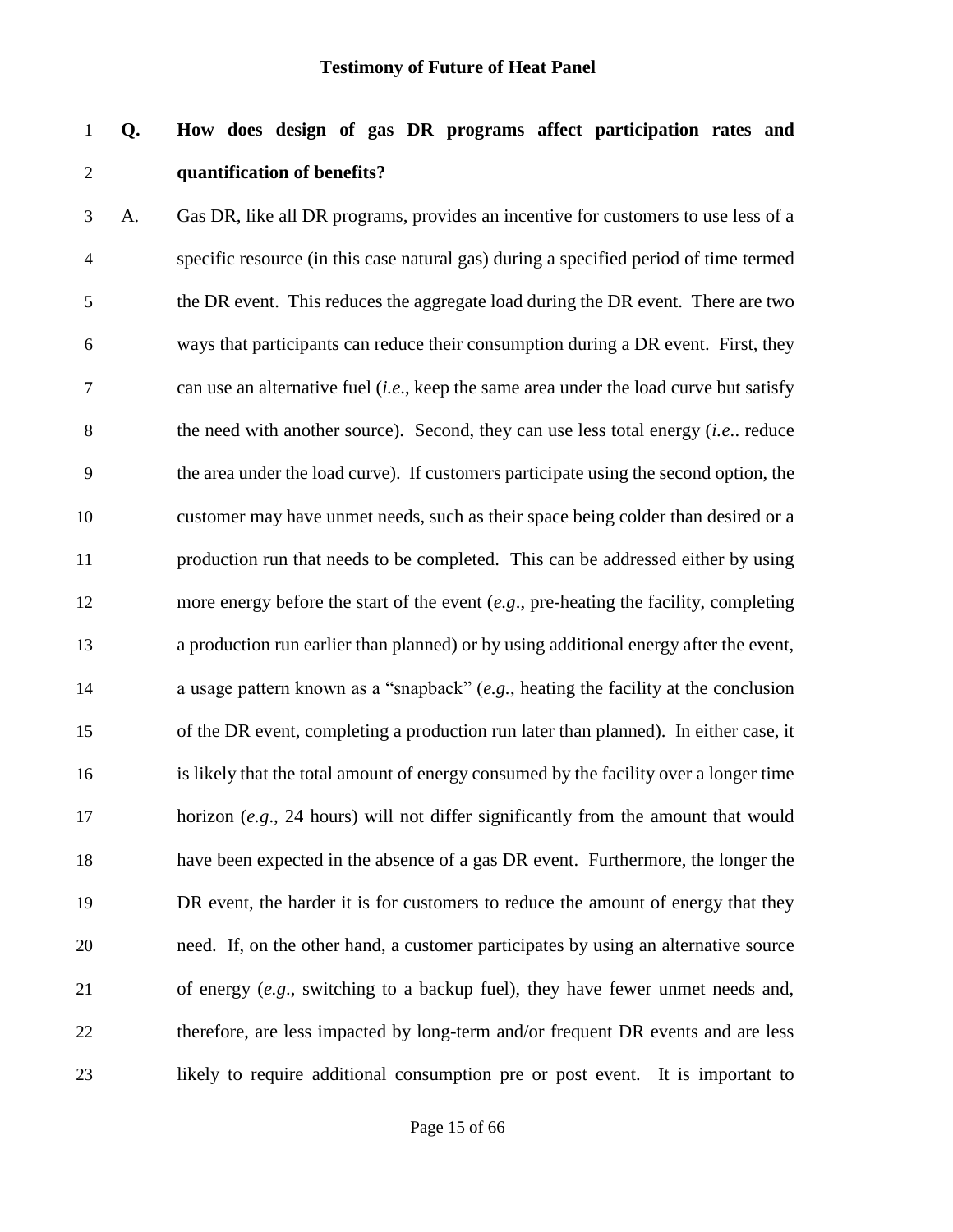| $\mathbf{1}$   |    | consider the structure of the program to achieve the desired outcomes, measured in    |  |  |  |  |  |
|----------------|----|---------------------------------------------------------------------------------------|--|--|--|--|--|
| $\overline{c}$ |    | terms of reliability of reduction, satisfaction of participants, cost of the program, |  |  |  |  |  |
| 3              |    | and overall fuel use.                                                                 |  |  |  |  |  |
| $\overline{4}$ |    |                                                                                       |  |  |  |  |  |
| 5              | Q. | Will the C&I program have a fixed incentive rate?                                     |  |  |  |  |  |
| 6              | A. | Similar to electric DR programs, the Company envisions having a<br>Yes.               |  |  |  |  |  |
| 7              |    | standardized incentive calculation. This rate may be adjusted annually, but it will   |  |  |  |  |  |
| 8              |    | be published for all customers to review.                                             |  |  |  |  |  |
| 9              |    |                                                                                       |  |  |  |  |  |
| 10             | Q. | Please explain the purpose for the metering to be installed at participating          |  |  |  |  |  |
| 11             |    | customers' sites.                                                                     |  |  |  |  |  |
| 12             | A. | The Company will be installing metering at participating customers' sites to obtain   |  |  |  |  |  |
| 13             |    | specific usage data needed to evaluate their participation in the program that is not |  |  |  |  |  |
| 14             |    | provided by traditional metering. The Company anticipates that the costs for          |  |  |  |  |  |
| 15             |    | installing meters in the second year of the program (Data Year 1) will be lower than  |  |  |  |  |  |
| 16             |    | other program years because it expects 90 percent of the participants from Year 1     |  |  |  |  |  |
| 17             |    | (Rate Year) will wish to continue their participation in the program, therefore       |  |  |  |  |  |
| 18             |    | requiring CapEx meter installation costs for only 10 percent to account for new       |  |  |  |  |  |
| 19             |    | participating customers.                                                              |  |  |  |  |  |
| 20             |    |                                                                                       |  |  |  |  |  |
| 21             |    |                                                                                       |  |  |  |  |  |
| 22             |    |                                                                                       |  |  |  |  |  |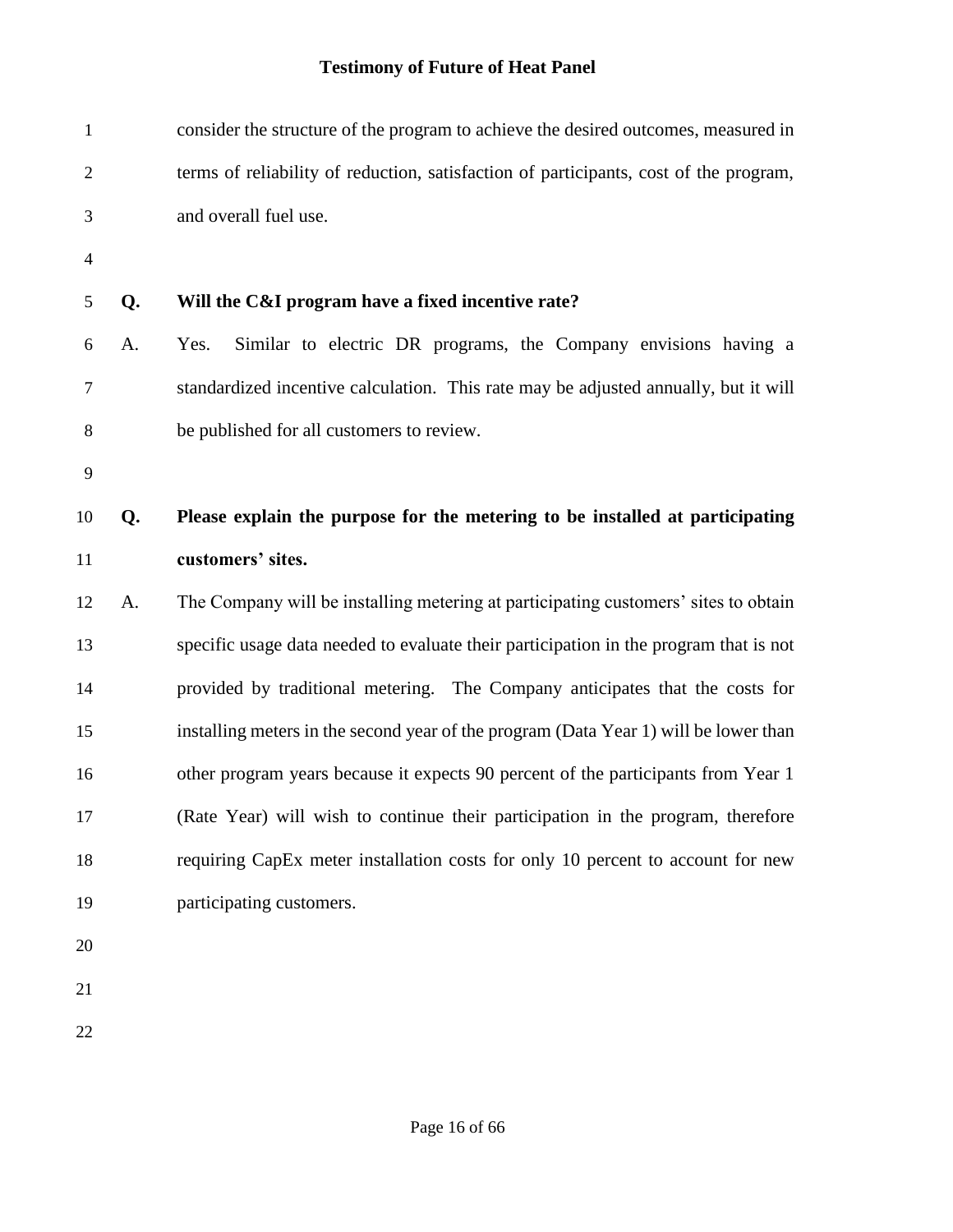| $\mathbf{1}$<br>$\overline{c}$ | <b>Fuel-Switching Calculator</b><br><b>B.</b> |                                                                                       |  |  |  |
|--------------------------------|-----------------------------------------------|---------------------------------------------------------------------------------------|--|--|--|
| $\overline{3}$                 | Q.                                            | Please describe the Company's proposed fuel-switching calculator.                     |  |  |  |
| $\overline{4}$                 | A.                                            | The Company proposes to develop a web-based calculator similar to one developed       |  |  |  |
| 5                              |                                               | by Central Hudson Gas and Electric Company. Using current energy costs,               |  |  |  |
| 6                              |                                               | incentives, desired heating technology (e.g., natural gas, ground or air sourced heat |  |  |  |
| $\boldsymbol{7}$               |                                               | pumps), and existing equipment, the calculator can provide customers an estimated     |  |  |  |
| 8                              |                                               | annual cost, payback period, carbon profile, and net cost for alternative energy      |  |  |  |
| 9                              |                                               | options as compared to their current system. The calculator will highlight low-       |  |  |  |
| 10                             |                                               | carbon fuel offerings, such as the Company's proposed geothermal services, to         |  |  |  |
| 11                             |                                               | allow users further clean-energy comparisons.                                         |  |  |  |
| 12                             |                                               |                                                                                       |  |  |  |
| 13                             | Q.                                            | What is the cost of the fuel-switching calculator?                                    |  |  |  |
| 14                             | A.                                            | The cost of this proposal will be shared with KEDNY and KEDLI (who proposed           |  |  |  |
| 15                             |                                               | a similar project in the 2019 KEDNY and KEDLI Rate Cases) as the same                 |  |  |  |
| 16                             |                                               | calculator framework will be used in all three territories. If KEDNY and KEDLI's      |  |  |  |
| 17                             |                                               | proposal is not approved, the full cost for development of the calculator would be    |  |  |  |
| 18                             |                                               | borne by the Company. As shown in Exhibit ___ (FOH-1), Schedule 1, the fuel-          |  |  |  |
| 19                             |                                               | switching calculator proposal includes incremental non-labor O&M expense for the      |  |  |  |
| 20                             |                                               | development and operation of the calculator based on the specific market conditions   |  |  |  |
| 21                             |                                               | for the Company's service territory of \$0.194 million in the Rate Year, and \$0.100  |  |  |  |
| 22                             |                                               | million in each of the Data Years.                                                    |  |  |  |
| 23                             |                                               |                                                                                       |  |  |  |
| 24                             | Q.                                            | What are the benefits of the proposed fuel-switching calculator?                      |  |  |  |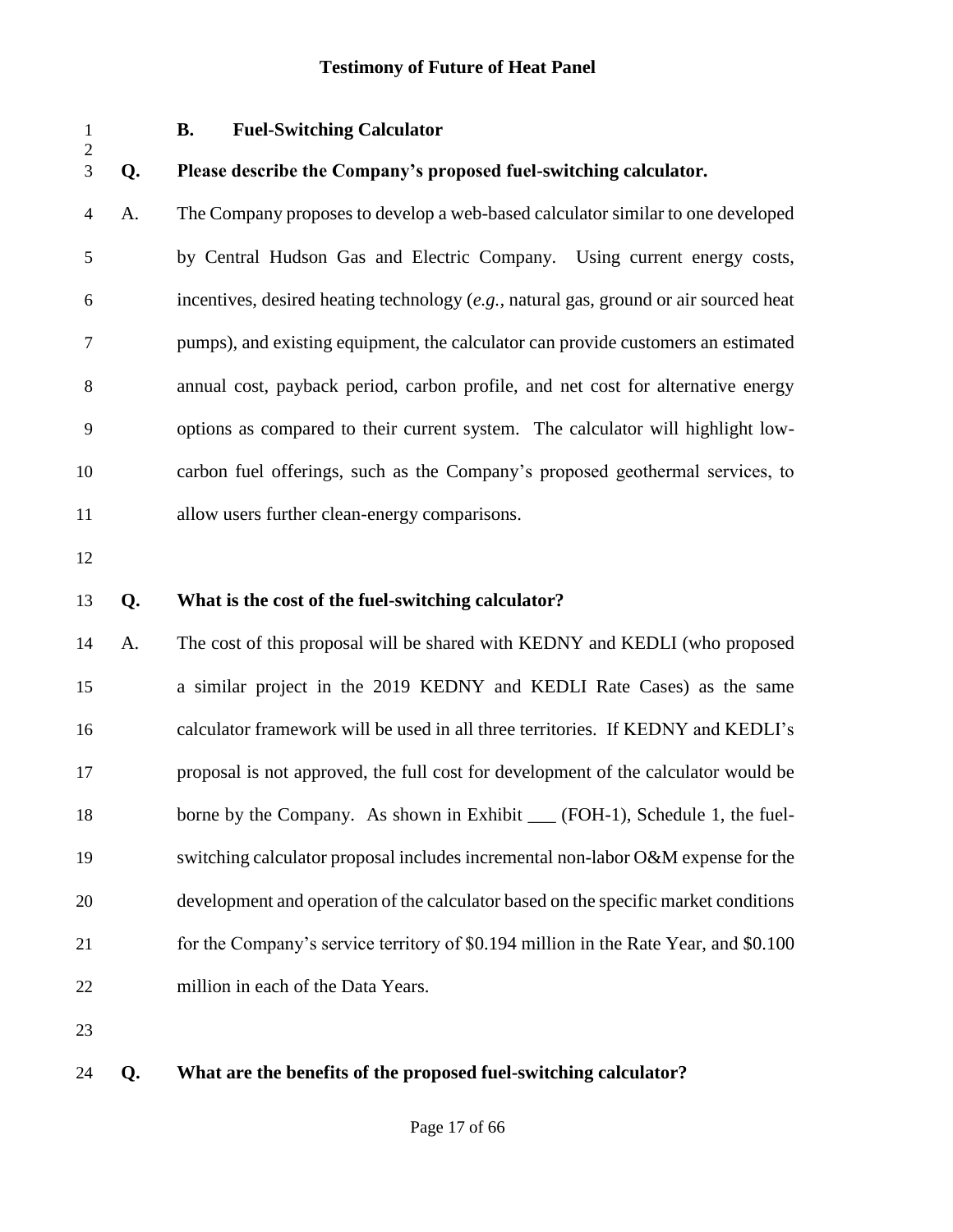| $\mathbf{1}$   | A. | The fuel-switching calculator will empower customers to make more informed               |
|----------------|----|------------------------------------------------------------------------------------------|
| $\overline{2}$ |    | energy choices, providing them with information to assess the financial and              |
| 3              |    | environmental impacts of alternative energy options. The Company believes that           |
| $\overline{4}$ |    | through such energy insights, customers will discover how they can use low-carbon        |
| 5              |    | solutions $(e.g., RNG, ground or air-soured heat pumps)$ at a reasonable cost. This,     |
| 6              |    | in turn, may animate the market for low-carbon products and services, leading to         |
| $\overline{7}$ |    | increased adoption and lower emissions in support of the State's clean energy goals      |
| 8              |    | and the REV objectives.                                                                  |
| 9              |    |                                                                                          |
| 10             | Q. | Is the Company requesting any additional FTEs to support the proposed fuel               |
| 11             |    | switching calculator program?                                                            |
| 12             | A. | Yes. The Company is requesting one additional FTE to support the proposed fuel           |
| 13             |    | switching program. This additional FTE will be responsible for ensuring that the         |
| 14             |    | calculator program meets the needs of customers and internal partners, that the data     |
| 15             |    | in it is up to date and reflective of current market conditions (e.g. incentive rates),  |
| 16             |    | and for reporting on the usage statistics for the calculator over the course of the rate |
| 17             |    | case. An incremental FTE is needed because the Fuel-Switching Calculator is a            |
| 18             |    | new offering for the Company and its usefulness will be based on the accuracy of         |
| 19             |    | Without dedicated resources, the calculator may fail to achieve its<br>its inputs.       |
| 20             |    | intended outcome of empowering customers to make informed decisions about their          |
| 21             |    | energy use.                                                                              |
| 22             |    |                                                                                          |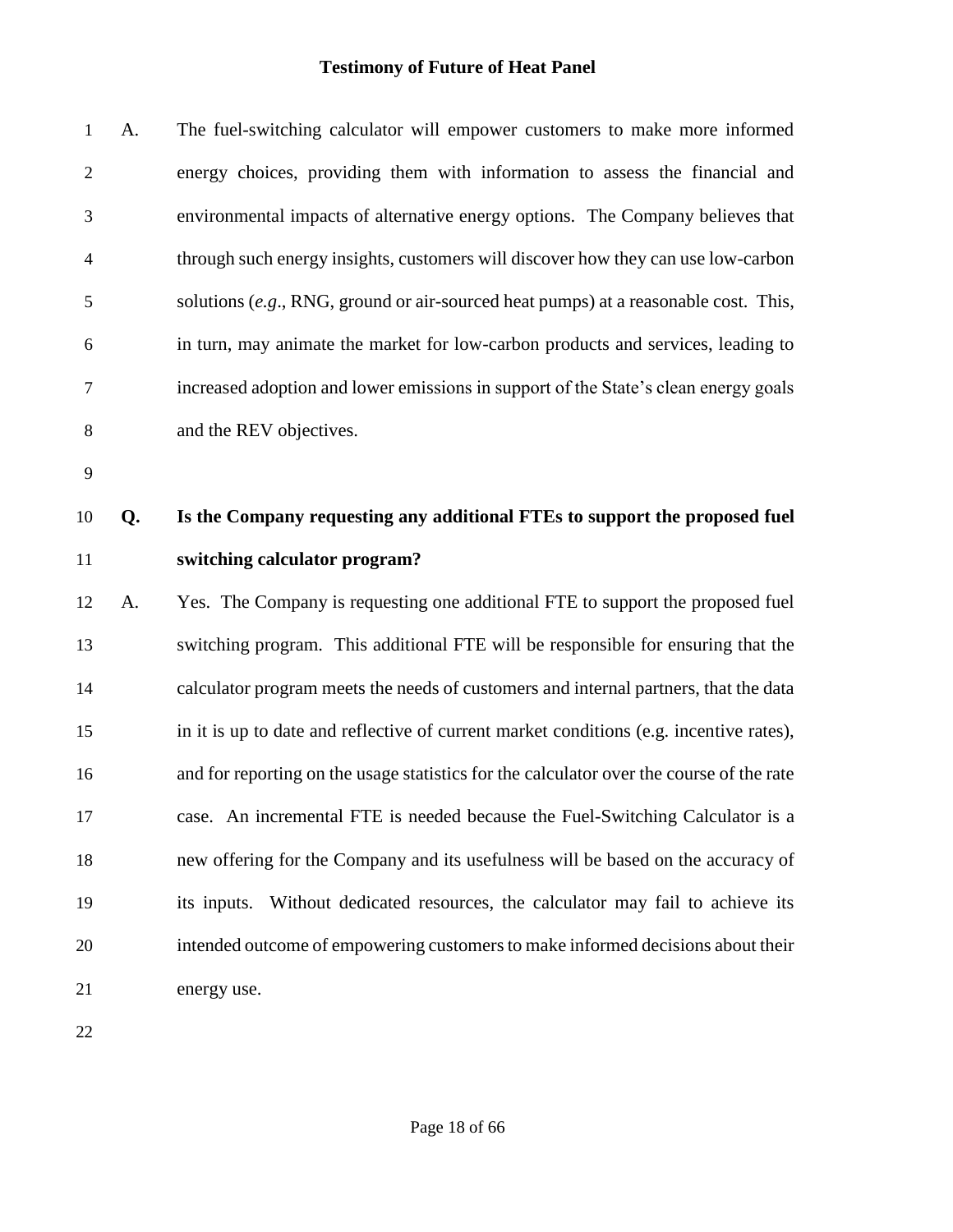| $\mathbf{1}$<br>$\mathfrak{2}$<br>3<br>$\overline{4}$ |    | $C_{\bullet}$<br><b>Customer Carbon Capture Utilization and Storage Demonstration</b><br>Project |
|-------------------------------------------------------|----|--------------------------------------------------------------------------------------------------|
| 5                                                     | Q. | Please describe the Company's proposal for carbon capture.                                       |
| 6                                                     | A. | The Company proposes to pilot CCUS at customer sites, which will demonstrate a                   |
| 7                                                     |    | technological means for reducing GHG emissions from gas heating systems, a                       |
| 8                                                     |    | solution that has the potential to reduce carbon emissions associated with natural               |
| 9                                                     |    | gas service.                                                                                     |
| 10                                                    |    |                                                                                                  |
| 11                                                    | Q. | Please describe how the CCUS product works.                                                      |
| 12                                                    | A. | The CCUS product is a unit that is installed at the customer's premises that diverts             |
| 13                                                    |    | flue $CO2$ gas emissions generated by the gas-heating system, mixes it with                      |
| 14                                                    |    | potassium hydroxide in a sealed reactor vessel producing potassium carbonate                     |
| 15                                                    |    | (pearl ash), a fine white powder. The pearl ash can be used to produce other useful              |
| 16                                                    |    | materials, such as soaps. The CCUS reaction also generates heat, which can                       |
| 17                                                    |    | supplement the building's heating system, and could be especially valuable in                    |
| 18                                                    |    | situations where low-efficiency equipment has not reached the end of its useful life.            |
| 19                                                    |    | A unique aspect of this product is the dispersed CCUS concept, meaning that it is                |
| 20                                                    |    | sized and designed to be installed at a residential or light commercial customer site,           |
| 21                                                    |    | rather than at a centralized location. Capturing emissions at residences provides                |
| 22                                                    |    | customers with another option to reduce emissions from their gas use, without the                |
| 23                                                    |    | need to replace their appliances or supporting equipment.                                        |
|                                                       |    |                                                                                                  |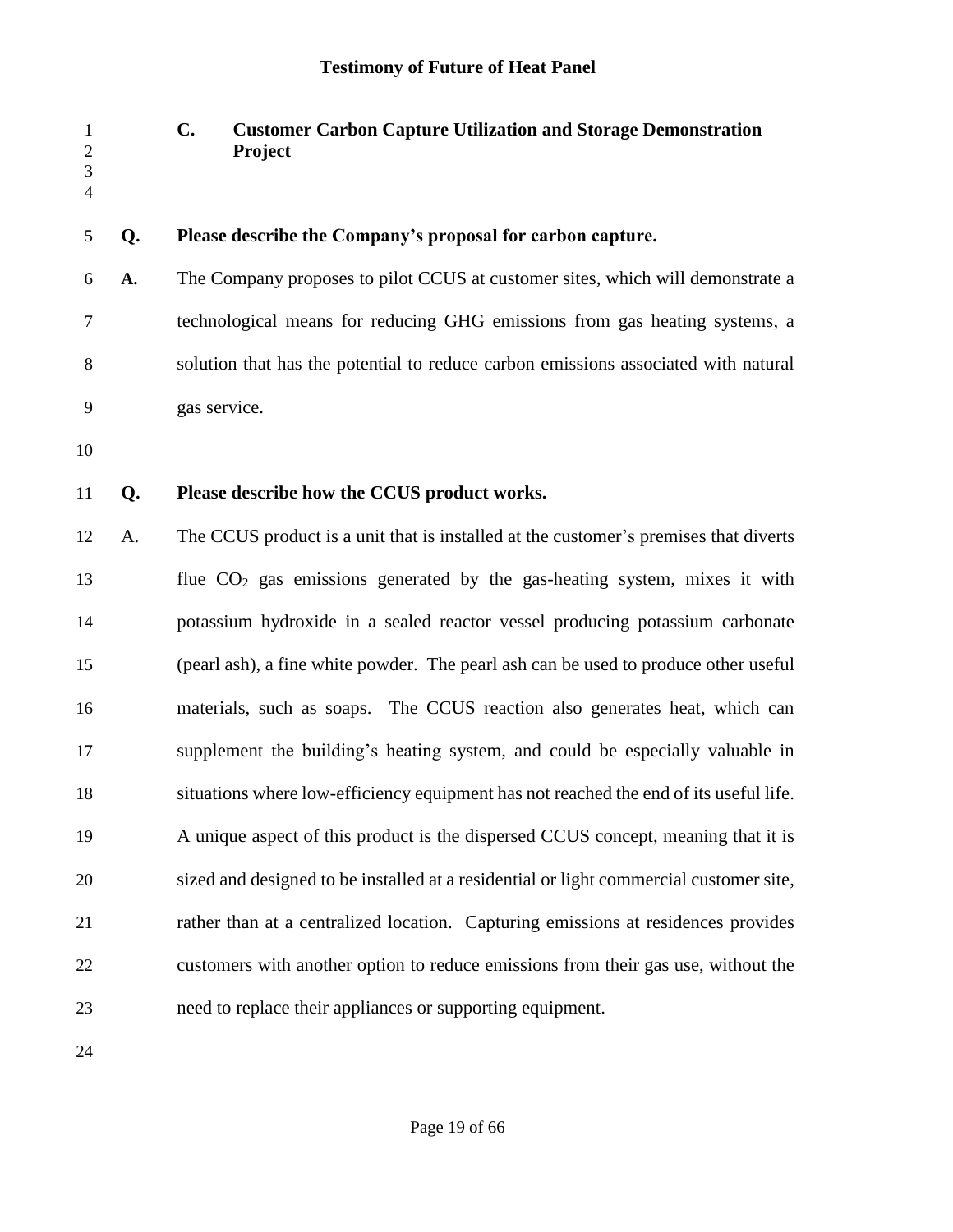| $\mathbf{1}$   |    | The Company is proposing a demonstration project that will include the installation  |  |  |  |  |
|----------------|----|--------------------------------------------------------------------------------------|--|--|--|--|
| $\overline{2}$ |    | and evaluation of the dispersed CCUS concept, using ten Clean O2 units connected     |  |  |  |  |
| 3              |    | to high-efficiency heating systems in residential or light-commercial buildings.     |  |  |  |  |
| $\overline{4}$ |    | The Company will conduct an evaluation of the demonstration project that             |  |  |  |  |
| $\mathfrak{S}$ |    | determines the efficiency of the Clean O2 units, customer satisfaction with          |  |  |  |  |
| 6              |    | performance, the feasibility of selling the pearl ash by-product, and the break-even |  |  |  |  |
| $\tau$         |    | carbon price for the Company's service territory.                                    |  |  |  |  |
| $8\,$          |    |                                                                                      |  |  |  |  |
| 9              | Q. | Does the Company believe that CCUS is a potentially significant component of         |  |  |  |  |
| 10             |    | the strategy to address climate change?                                              |  |  |  |  |
| 11             | A. | Yes. Addressing climate change will require a fundamental transformation of the      |  |  |  |  |
| 12             |    | energy sector, and through the CLCPA, New York is taking the lead on making that     |  |  |  |  |
| 13             |    | transformation a reality. The transition to a low carbon future is already underway, |  |  |  |  |
| 14             |    | mitigation efforts include scaling and integrating new and existing technologies     |  |  |  |  |
| 15             |    | such as electrification, geothermal, RNG, and hydrogen. However, all of these        |  |  |  |  |
| 16             |    | efforts may not be sufficient to offset ongoing emissions. For natural gas utilities |  |  |  |  |
| 17             |    | to support the CLCPA's 2050 net zero emission goal, the Company believes that        |  |  |  |  |
| 18             |    | some form of CCUS will be needed.<br>This issue was first raised in the              |  |  |  |  |
| 19             |    | Intergovernmental Panel on Climate Change ("IPCC") Fifth Assessment Report in        |  |  |  |  |
| 20             |    | 2014. In 2018, IPCC released a Special Report (Global Warming 1.5 C), where          |  |  |  |  |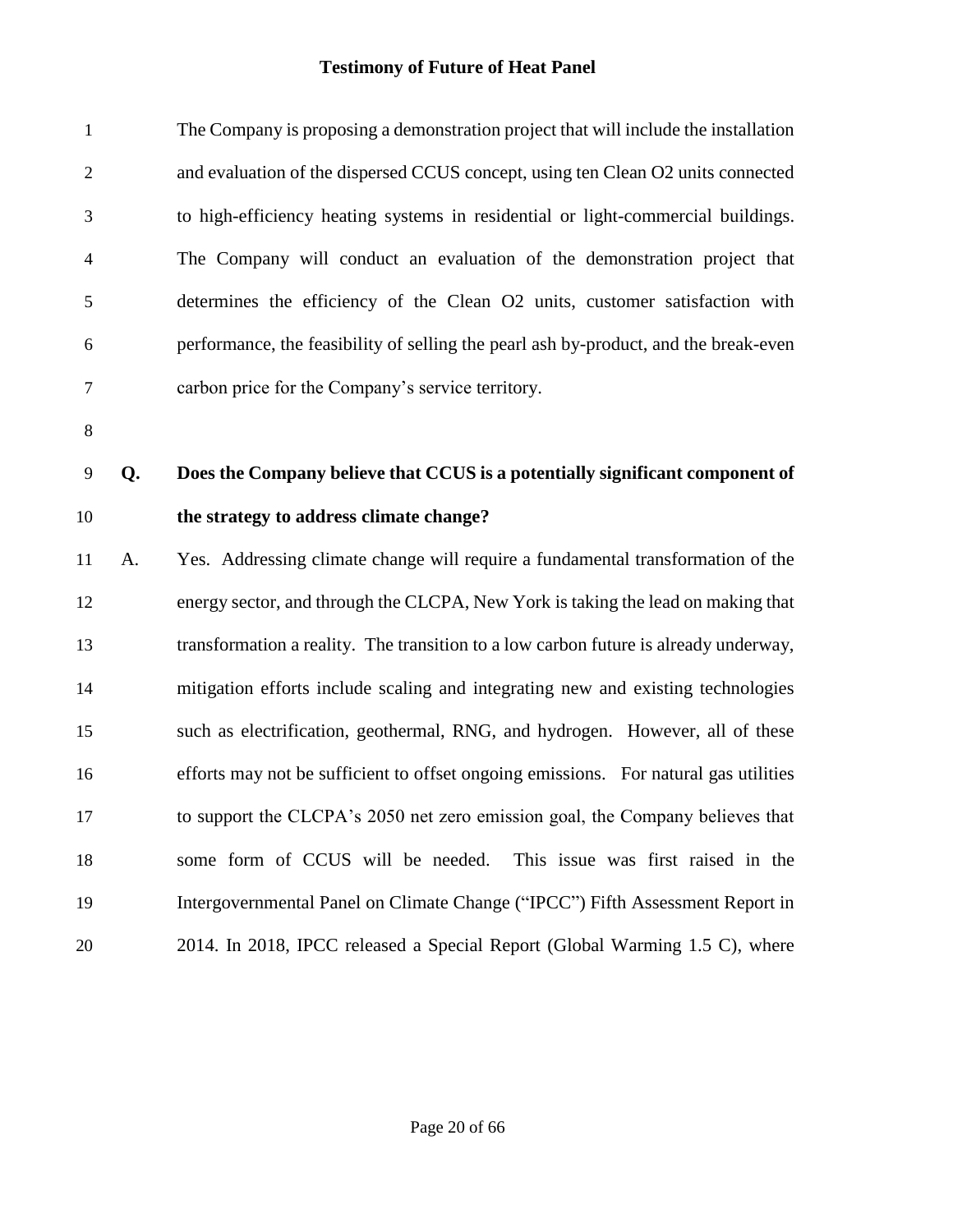| $\mathbf{1}$   |    | different mitigation strategies were examined through a pathway modeling effort. <sup>3</sup> |
|----------------|----|-----------------------------------------------------------------------------------------------|
| $\overline{2}$ |    | The analysis concluded that "all pathways use carbon dioxide removal." <sup>4</sup> The       |
| 3              |    | amount of carbon dioxide removal (i.e., CCUS in some form) varied across                      |
| $\overline{4}$ |    | different pathways, but the IPCC's conclusion was clear: it is likely carbon capture          |
| 5              |    | technologies will be needed to meaningfully address climate change. Offering                  |
| 6              |    | CCUS will benefit customers by providing them with an option to reduce carbon                 |
| 7              |    | emissions while maintaining their existing natural gas service or converting to               |
| 8              |    | natural gas service from delivered fuels.                                                     |
| 9              |    |                                                                                               |
|                |    |                                                                                               |
| 10             | Q. | What additional carbon emission reductions can be achieved if a customer                      |
| 11             |    | combines CCUS while simultaneously converting from oil to gas heat?                           |
| 12             | A. | Surveys have indicated that oil-to-gas conversions typically are driven by life-cycle         |
| 13             |    | cost, convenience, as well as benefits gained in carbon emission reductions. These            |
| 14             |    | oil-to-gas conversions result in a greater than 25 percent reduction in carbon                |
| 15             |    | emissions, depending on the type and age of the heating system that is replaced.              |
| 16             |    | Annually, the Company averages the conversion of approximately 6,000 homes,                   |
| 17             |    | primarily from heating oil to gas service. If a customer converts from oil to gas and         |

<sup>&</sup>lt;sup>3</sup> "Global warming of 1.5° C An IPCC Special Report on the impacts of global warming of 1.5° C above pre-industrial levels and related global greenhouse gas emission pathways in the context of strengthening the global response to the threat of climate change, sustainable development, and efforts to eradicate poverty"

[https://www.ipcc.ch/site/assets/uploads/sites/2/2019/06/SR15\\_Full\\_Report\\_High\\_Res.pdf](https://www.ipcc.ch/site/assets/uploads/sites/2/2019/06/SR15_Full_Report_High_Res.pdf) *Id.* at 14.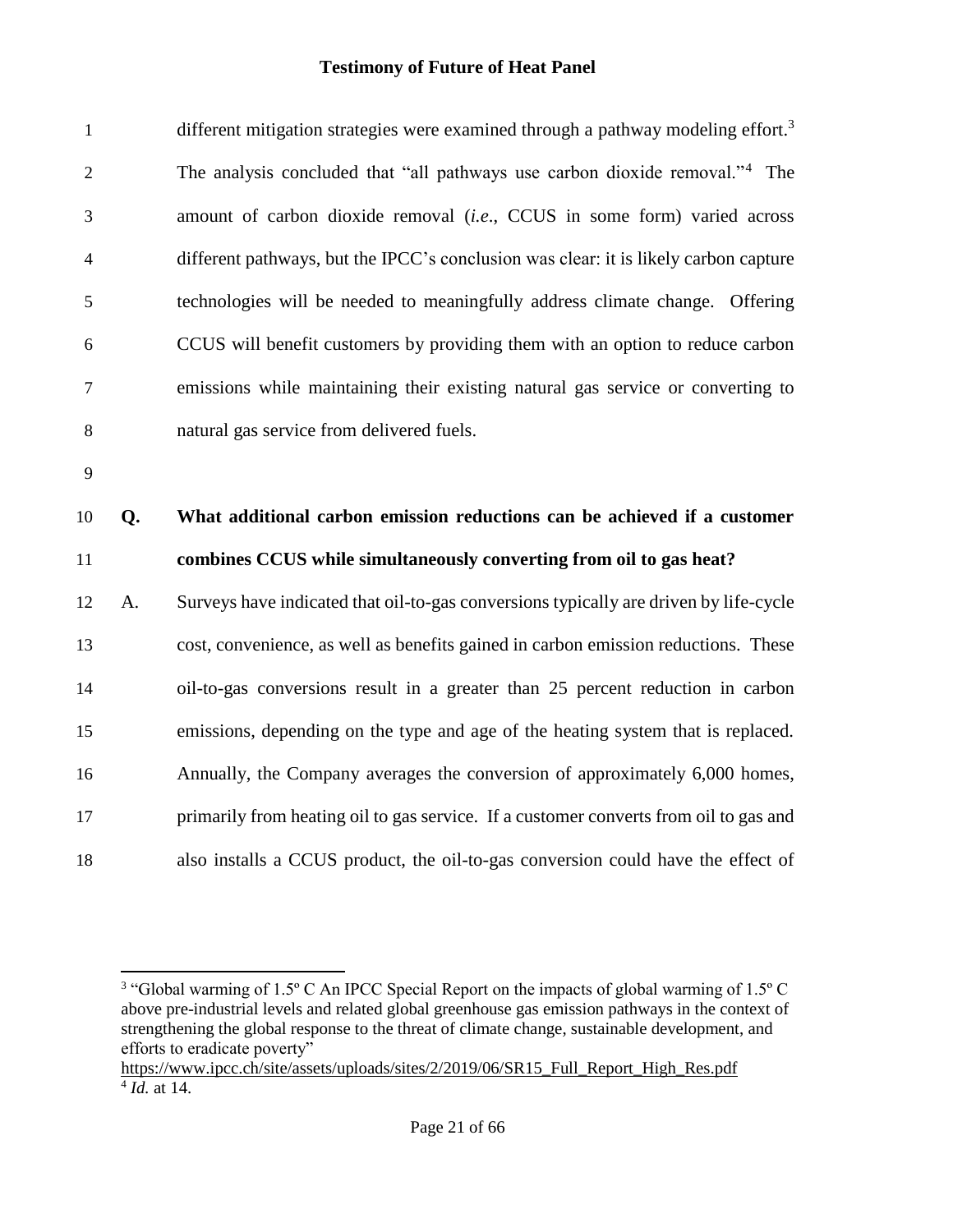- reducing carbon emissions from that customer's heating system by 60 percent or more depending on the condition of the heating equipment replaced.
- 

#### **Q. Why is it appropriate for this demonstration project to be funded in rates?**

 A. The Company believes that a small-scale demonstration project can provide significant insight into implementation and deployment of innovative technologies that meaningfully reduce carbon emissions, potentially reducing the cost or barriers to adoption. Given the novel nature of this product, despite the potential for heat recovery and the theoretical marketability of the by-products, the economics of the unit are still challenging. The Company is seeking to understand what factors can be influenced to improve the BCA for the unit to increase customer adoption. For example, if a price on carbon were to be instituted, the BCA for this type of technology would greatly improve.

#### **Q. What benefits are presented by a gas utility's investment in CCUS?**

 A. In the near term, until such time as options such as RNG and hydrogen are developed to scale, there will be net positive emissions due to the combustion of gas. The Company is committed to creating options for customers to reduce these emissions and believes that CCUS could be a viable option. As noted above, CCUS is viewed as being a critical component of most future scenarios that achieve needed emissions reductions. What is unclear is how that technology can be best deployed to achieve maximum reduction of emissions while minimizing disruption for customers in a manner that is not cost-prohibitive. Utilities, which have insight into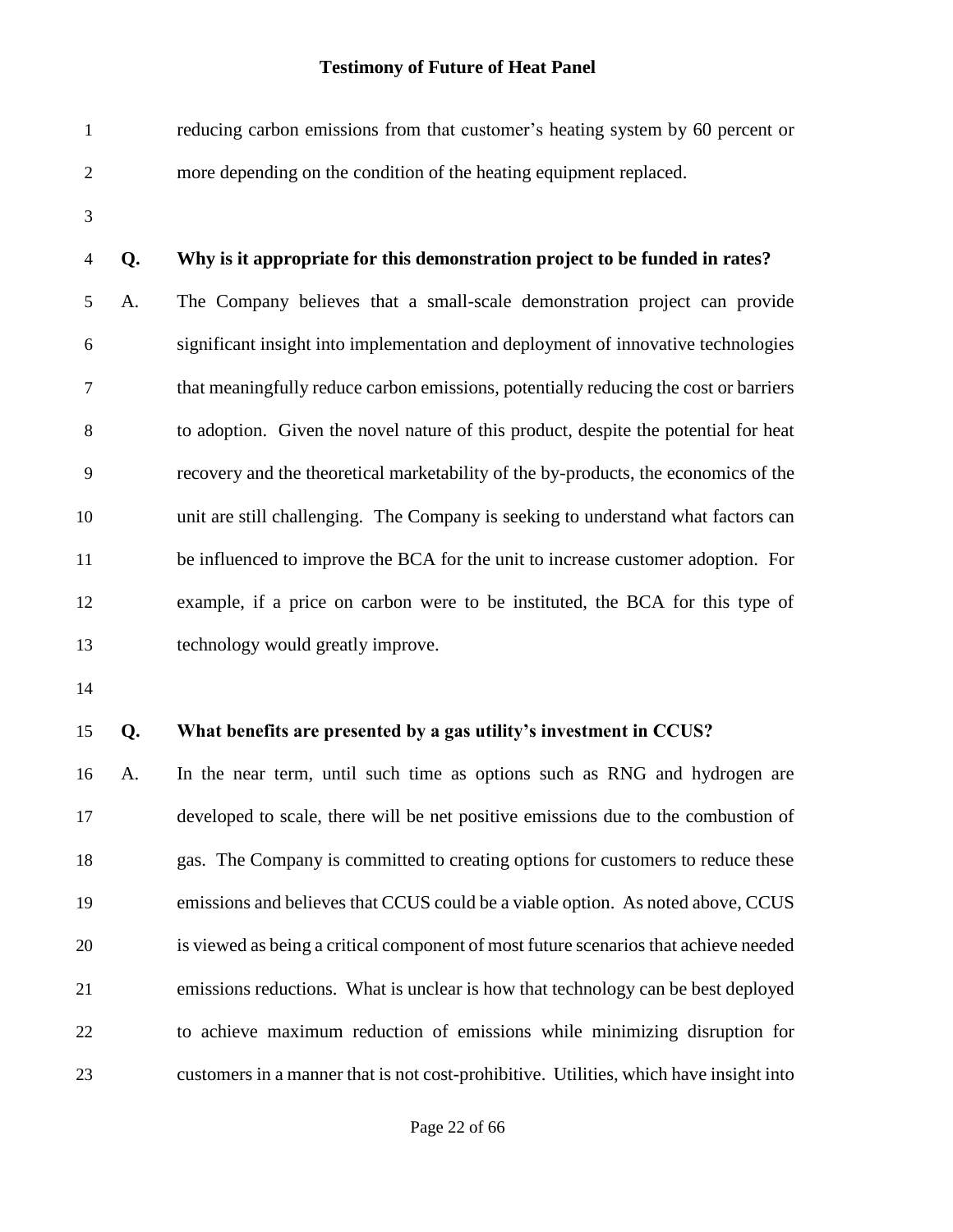| $\mathbf{1}$   |    | the energy usage of entire communities, are well positioned to evaluate whether in-   |  |  |  |  |  |
|----------------|----|---------------------------------------------------------------------------------------|--|--|--|--|--|
| $\overline{2}$ |    | facility CCUS, like the technology proposed in this program, or direct air capture    |  |  |  |  |  |
| 3              |    | (DAC), a type of CCUS where $CO2$ is removed from outdoor air, or potentially a       |  |  |  |  |  |
| $\overline{4}$ |    | combination of different technologies, will be most effective.                        |  |  |  |  |  |
| $\mathfrak{S}$ |    |                                                                                       |  |  |  |  |  |
| 6              | Q. | What is timeline for the proposed CCUS demonstration project?                         |  |  |  |  |  |
| 7              | A. | The Company proposes a three-year demonstration project with site selection           |  |  |  |  |  |
| 8              |    | occurring during the Rate Year and installation occurring during Data Year 1 with     |  |  |  |  |  |
| 9              |    | subsequent years' costs including operation, monitoring, analysis and evaluation of   |  |  |  |  |  |
| 10             |    | the concept's potential.                                                              |  |  |  |  |  |
| 11             |    |                                                                                       |  |  |  |  |  |
| 12             | Q. | What are the costs of the proposed CCUS demonstration?                                |  |  |  |  |  |
| 13             | A. | The total procurement and installation cost of all units is not expected to exceed    |  |  |  |  |  |
| 14             |    | \$0.330 million, which will be incurred in Data Year 1. Annual operational costs,     |  |  |  |  |  |
| 15             |    | including chemical replacement will be limited to \$0.100 million annually starting   |  |  |  |  |  |
| 16             |    | in Data Year 2 as shown in Exhibit _ (FOH-1) Schedule 1.                              |  |  |  |  |  |
| 17             |    |                                                                                       |  |  |  |  |  |
| 18             | Q. | Is the Company requesting any additional FTEs to support the proposed                 |  |  |  |  |  |
| 19             |    | <b>CCUS</b> demonstration project?                                                    |  |  |  |  |  |
| 20             | A. | Yes. The Company is requesting one additional FTE to support the proposed CCUS        |  |  |  |  |  |
| 21             |    | project starting in Data Year 1. This additional FTE will be responsible for outreach |  |  |  |  |  |
| 22             |    | and site selection, managing the installation of the systems, ongoing data collection |  |  |  |  |  |
| 23             |    | and analysis, and all required reporting. They are needed because this is a pilot     |  |  |  |  |  |
|                |    |                                                                                       |  |  |  |  |  |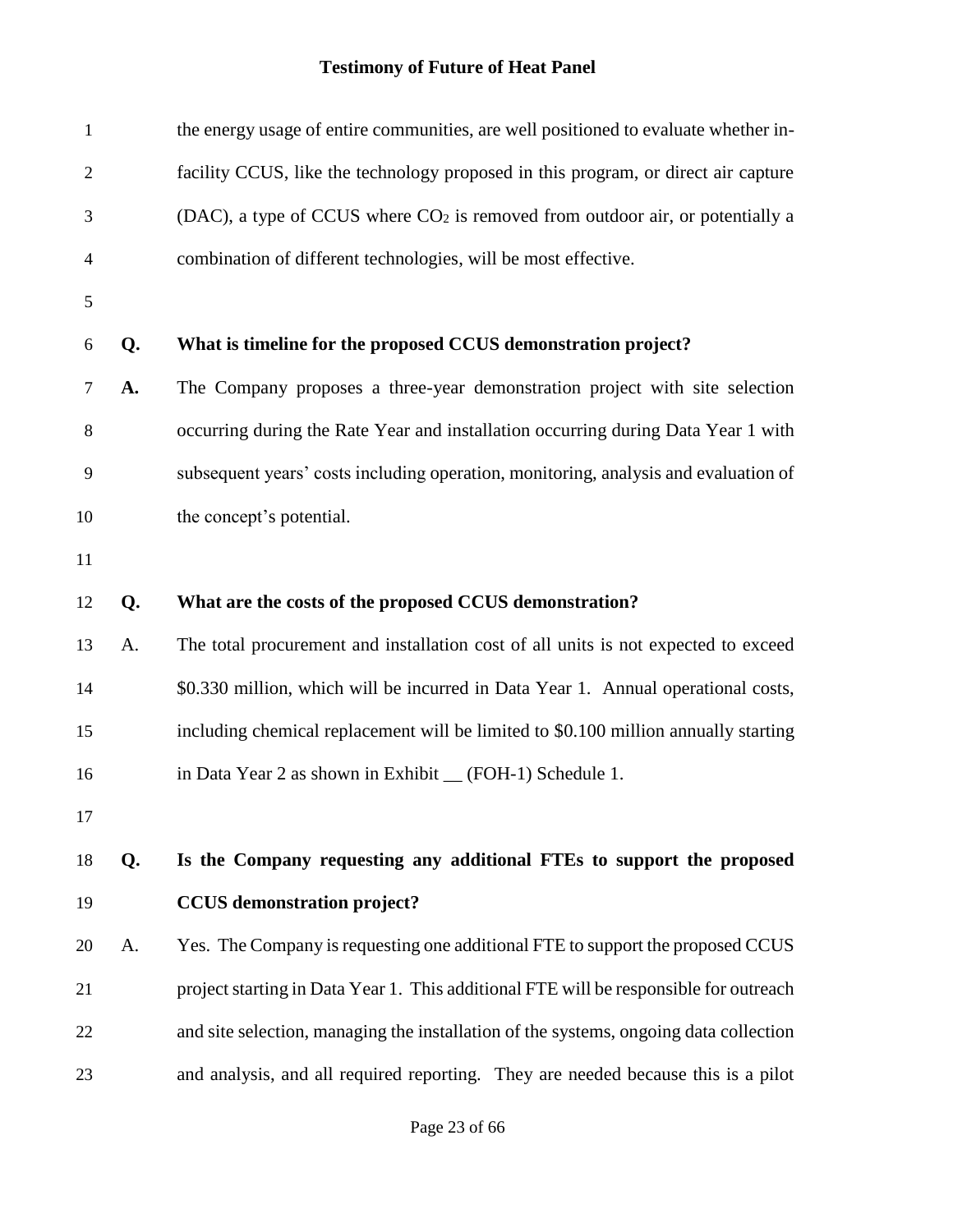| $\mathbf{1}$             |    | exploring a new topic and additional value can be extracted from these pilots by              |  |  |  |  |
|--------------------------|----|-----------------------------------------------------------------------------------------------|--|--|--|--|
| $\mathfrak{2}$           |    | having dedicated resources that can notice opportunities and adjust course as                 |  |  |  |  |
| 3                        |    | needed.                                                                                       |  |  |  |  |
| $\overline{\mathcal{A}}$ |    |                                                                                               |  |  |  |  |
| 5                        |    | D.<br><b>Geothermal Network Proposals</b>                                                     |  |  |  |  |
| 6<br>$\tau$              |    | <b>Background</b><br>1.                                                                       |  |  |  |  |
| 8<br>9                   |    |                                                                                               |  |  |  |  |
| 10                       | Q. | Please describe the geothermal system that is the focus of the Company's                      |  |  |  |  |
| 11                       |    | proposals for heating and cooling?                                                            |  |  |  |  |
| 12                       | A. | Geothermal heating and cooling systems, referred to as ground-source heat pump                |  |  |  |  |
| 13                       |    | (GSHP) systems, utilize the ground's stable subsurface temperature to exchange                |  |  |  |  |
| 14                       |    | heat to provide space conditioning (heating and cooling) or other thermal processes           |  |  |  |  |
| 15                       |    | $(e.g.,$ water heating). In its simplest form, $(i.e.,$ for residential uses), heat stored in |  |  |  |  |
| 16                       |    | the earth or in groundwater is transferred into a building during the winter to heat          |  |  |  |  |
| 17                       |    | the space, and heat is transferred out of the building and back into the ground during        |  |  |  |  |
| 18                       |    | the summer to cool the space. Similar to heat exchangers found in air-conditioning            |  |  |  |  |
| 19                       |    | systems and furnaces, this energy exchange is achieved using a series of pipes that           |  |  |  |  |
| 20                       |    | circulate a fluid medium. In geothermal systems, the pipes are installed in the               |  |  |  |  |
| 21                       |    | ground. There are a variety of possible configurations for geothermal ground loops,           |  |  |  |  |
| 22                       |    | including closed-loop or open-loop, and vertical or horizontal. The Company is                |  |  |  |  |
| 23                       |    | primarily focusing on closed, vertical loop systems due to both their performance             |  |  |  |  |
| 24                       |    | and the relatively small surface footprint required for their installation. Ground            |  |  |  |  |
| 25                       |    | loops may be constructed to serve a single building or multiple buildings $(e.g., a$          |  |  |  |  |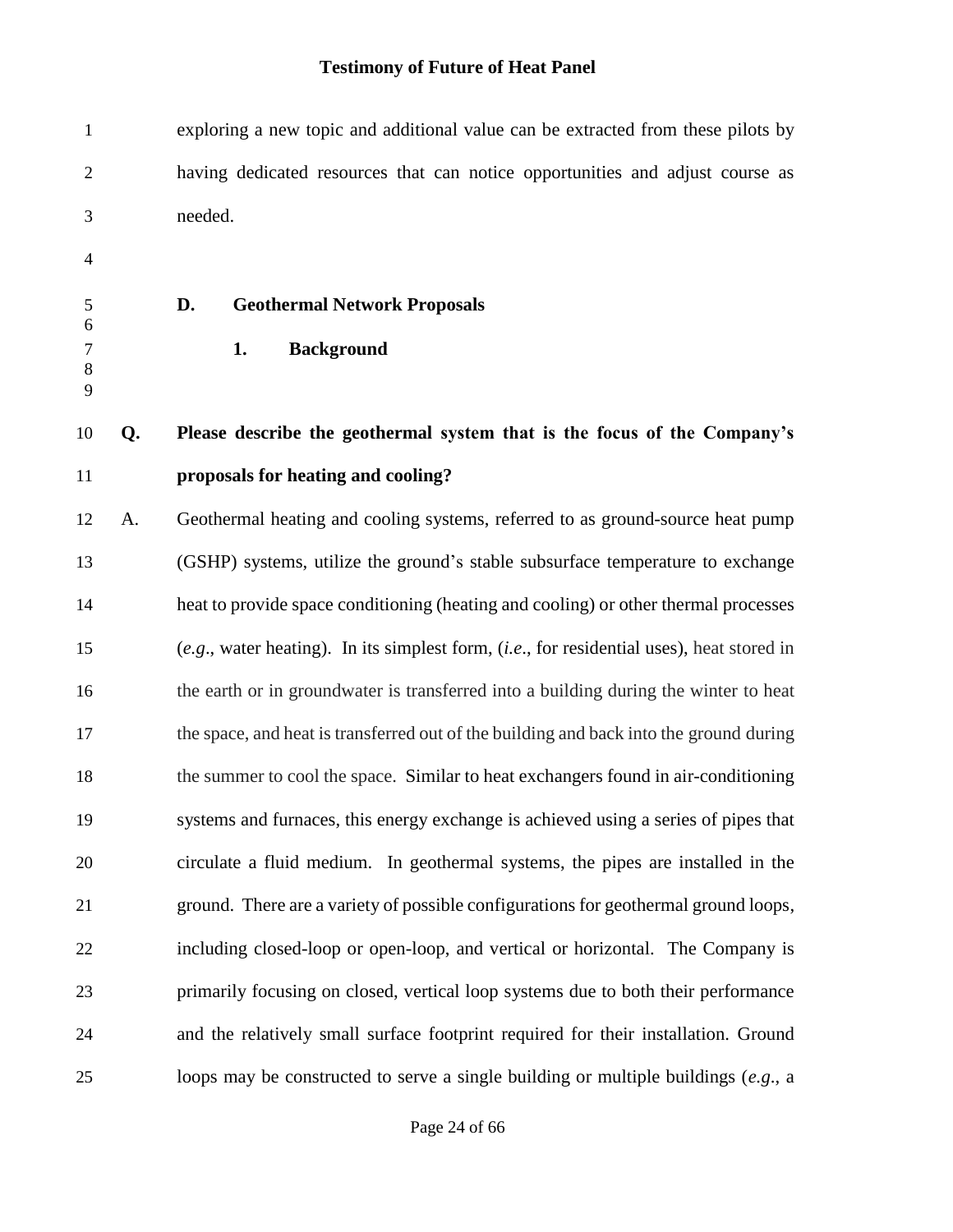| $\mathbf{1}$   |    | shared loop or network). In shared loops, connected buildings may be able to         |
|----------------|----|--------------------------------------------------------------------------------------|
| $\overline{2}$ |    | exchange heat; for example, if one or more buildings generates excess heat $(e.g.,)$ |
| 3              |    | waste heat from chillers). This load diversity can result in lower overall thermal   |
| $\overline{4}$ |    | capacity required and a smaller required geothermal loop. Geothermal heating and     |
| 5              |    | cooling is sometimes referred to as "low temperature" geothermal to distinguish      |
| 6              |    | from "high temperature" geothermal systems which use naturally-elevated              |
| $\tau$         |    | subsurface temperatures to create steam to drive a turbine in an electric generator. |
| $8\,$          |    |                                                                                      |
| 9              | Q. | Why is the Company making these proposals in the current rate case when the          |
| 10             |    | <b>Commission's January 16, 2020 "Order Authorizing Utility Energy Efficiency</b>    |
| 11             |    | and Building Electrification Portfolios through 2025" in Case 18-M-0084              |
| 12             |    | ("NENY Order") provided for funding of geothermal heat pump programs to              |
| 13             |    | be paid by electric customers?                                                       |
| 14             | A. | The Company intends for this proposal to complement the NYS Clean Heat               |
| 15             |    | program established under the NENY Order. The NYS Clean Heat incentives can          |
| 16             |    | offset the costs associated with the above ground heat pump equipment while the      |
| 17             |    | Company's Geothermal Network program would finance the high-cost                     |
| 18             |    | underground loop. As a frame of reference, the geothermal shared ground loop is      |
| 19             |    | analogous to the underground infrastructure needed for gas service to a customer,    |
| 20             |    | and the incentives offered through NENY are analogous to energy efficiency           |
| 21             |    | incentives available for high efficiency equipment installed by the customer. As     |
| 22             |    | set forth below, these costs would be fully paid back by geothermal customers, and   |
| 23             |    | not gas or electric customers, and will test the efficiencies that could be achieved |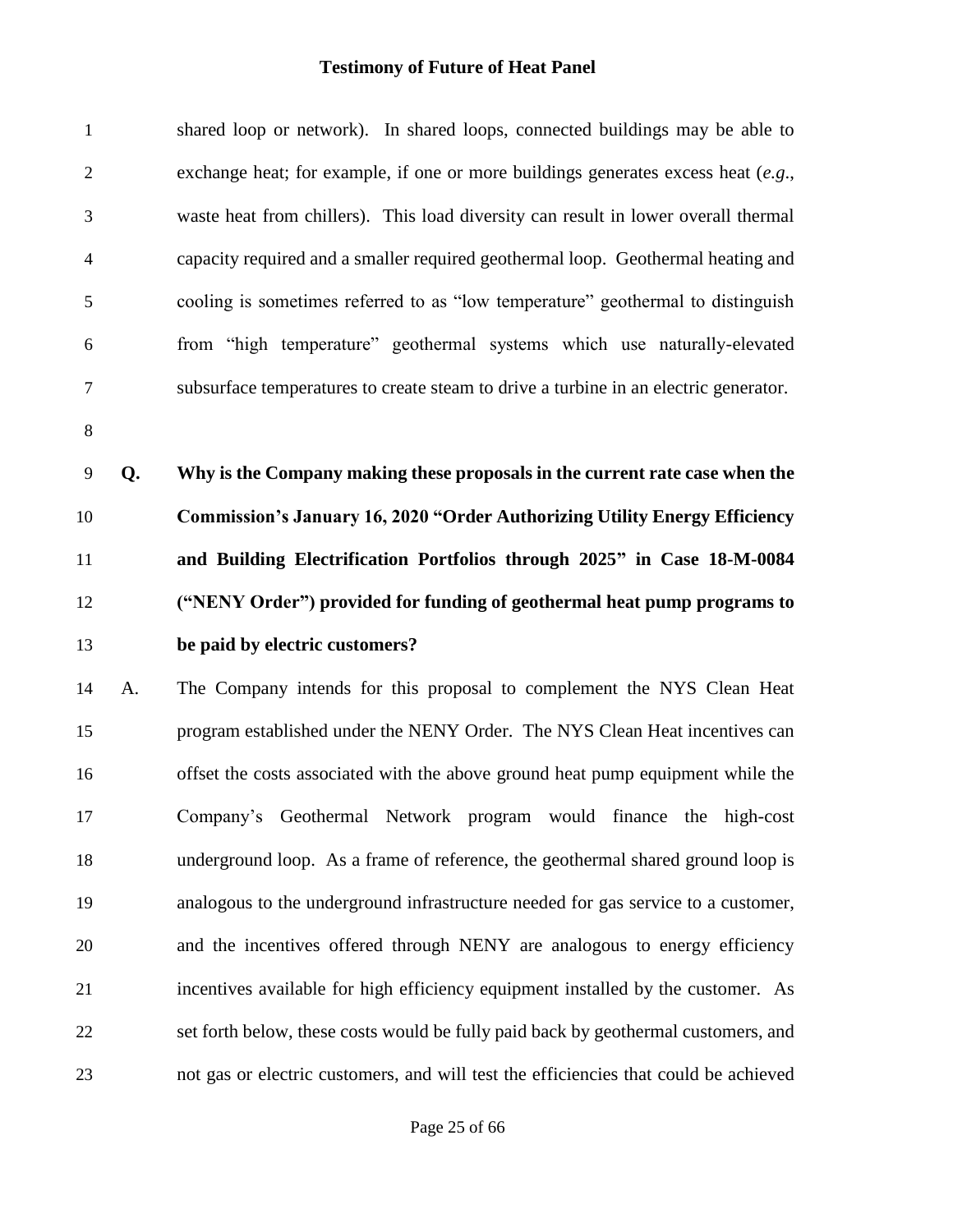by shared loop systems. The Company believes that both programs will be needed to fully achieve the ambitious energy reduction and heat pump adoption goals of the NENY order.

l

### **Q. How do geothermal heat pump systems differ from air-source heat pumps?**

 A. In an air-source heat pump ("ASHP) system, thermal energy is exchanged with the outside air as compared with a geothermal or ground-source system, that exchanges thermal energy with the ground. According to an analysis by the New York State Energy Research and Development Authority ("NYSERDA"), a ground source heat 10 pump is 38 percent more efficient in heating mode than an ASHP.<sup>5</sup> Efficiency in heating is especially important in northern states like New York where heating is the dominant energy need. Ground source heating is more efficient because the ground remains at a relatively stable temperature (approximately 50-60F depending on local conditions) throughout the course of the year, compared to outdoor air which could range between 0-100 degrees Fahrenheit. Ground-source systems have more heat available for use during the winter and are able to reject heat more efficiently in the summer than ASHPs. This characteristic allows geothermal systems to more effectively meet customers' year-round energy needs without customers having to rely on a backup heating or cooling system, and results in

 See Table 6-1 on page 23 in NYSERDA 18-44 report https://www.nyserda.ny.gov/- /media/Files/Publications/PPSER/NYSERDA/18-44-HeatPump.pdf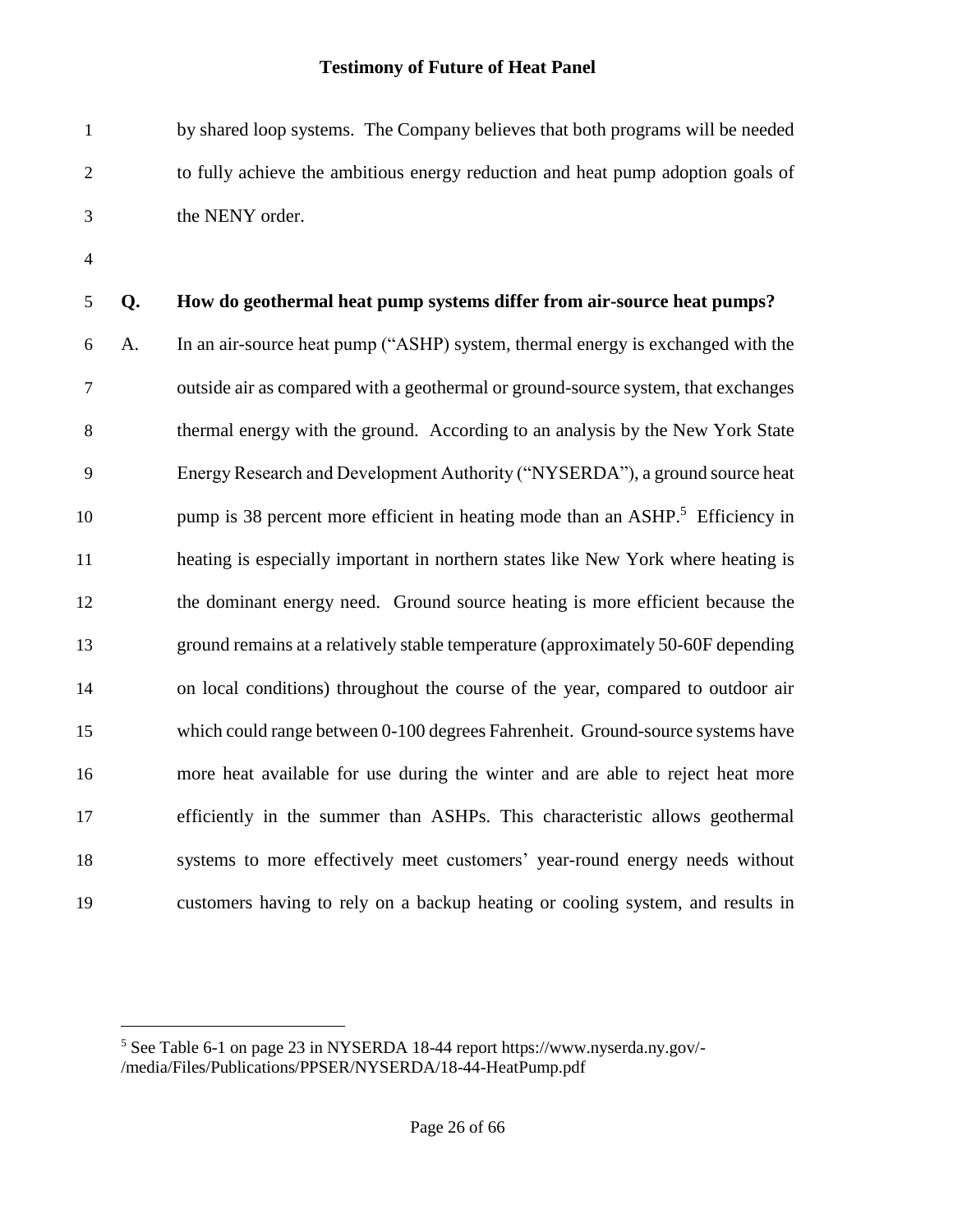- geothermal heat pump systems having higher overall system efficiency, reducing energy consumption and associated emissions.
- 

#### **Q. What is the current state of the market for geothermal in New York?**

 A. As explained below, the most-costly portion of the geothermal system that has inhibited growth in the geothermal market is the ground loop. Geothermal systems are not a new technology and have been installed in New York for decades, in both urban and rural environments. Despite the benefits that they offer in terms of increased efficiency and lower associated GHG emissions, the adoption of the technology has not notably increased over that time, primarily due to the high upfront cost of the system. In addition, due to high upfront costs, the benefits of geothermal have been largely inaccessible to customers with limited incomes. Geothermal vendors have been exploring how to reduce the cost of adoption for consumers through standardization, coordination, and financial innovation. However, the rate of converting buildings to geothermal systems from delivered fuels throughout New York state is currently is low (less than 1,000 per year), which is significantly fewer than will be required to advance the efficiency, heat pump adoption, and carbon reduction goals outlined in the Commission's NENY Order.

- 
- 

#### **Q. What factors are limiting the adoption of geothermal in New York?**

 A. The factors that have been cited as limiting the adoption of geothermal and challenges to market growth in New York include (1) high upfront costs, (2) long payback periods, (3) poor public awareness, (4) lack of access to financing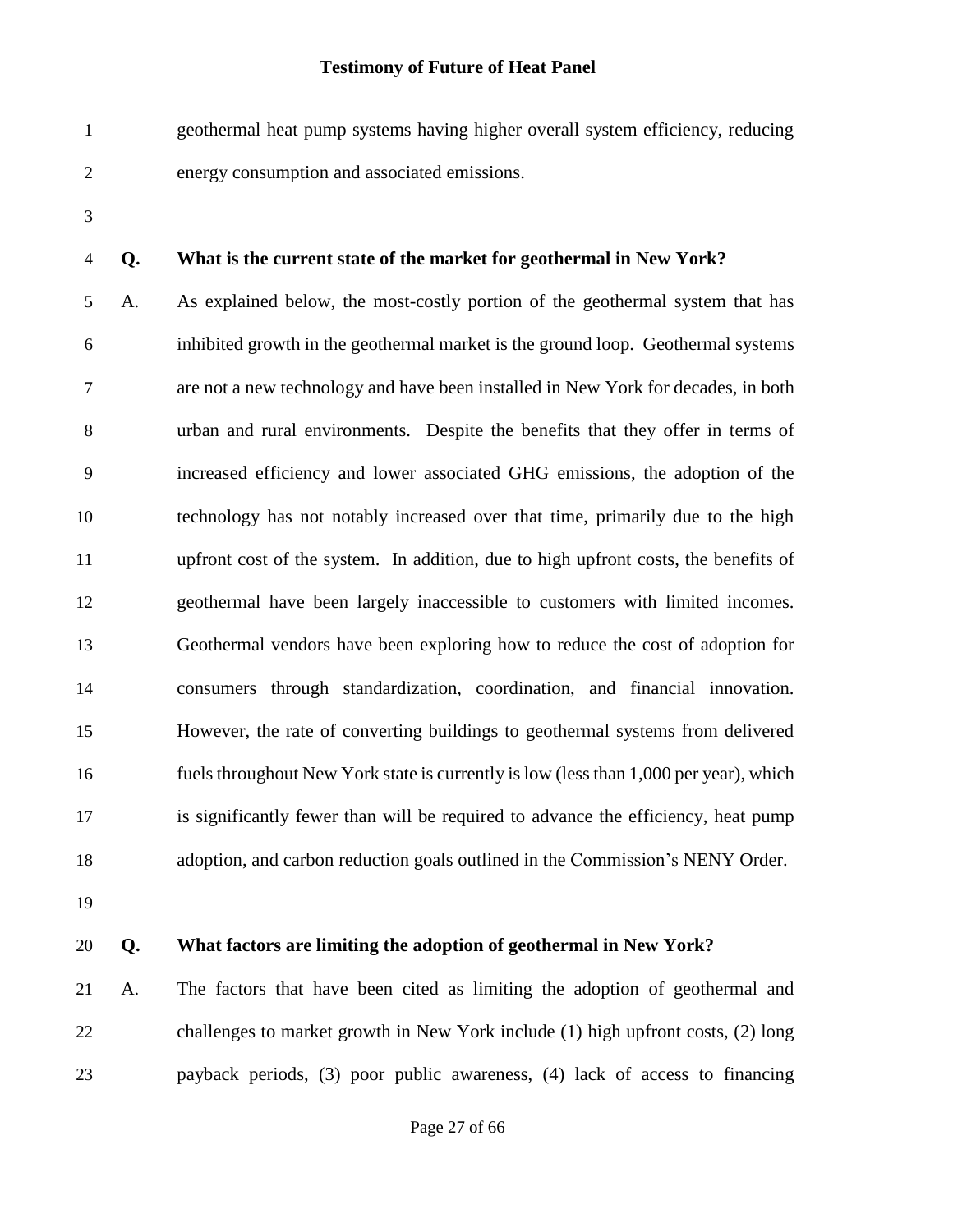| $\mathbf{1}$   |    | solutions, and (5) supply chain barriers. <sup>6</sup> Due to the ground loop components and   |  |  |  |
|----------------|----|------------------------------------------------------------------------------------------------|--|--|--|
| $\mathfrak{2}$ |    | drilling requirements, the installed up-front cost of geothermal tends to be much              |  |  |  |
| 3              |    | higher than other heating alternatives. When combined with low gas or oil prices,              |  |  |  |
| $\overline{4}$ |    | geothermal has historically delivered inadequate returns on investment for facilities          |  |  |  |
| 5              |    | looking to convert, even though it delivers much higher efficiency. Financing                  |  |  |  |
| 6              |    | mechanisms that consider the long-term value of geothermal ground loop systems                 |  |  |  |
| $\tau$         |    | $(e.g., 60 \text{ years or more})$ for the ground loop, have yet to be developed by the market |  |  |  |
| $8\,$          |    | despite the length of time that geothermal systems have been available.                        |  |  |  |
| 9              |    |                                                                                                |  |  |  |
| 10             | Q. | How can the Company help overcome market barriers for the adoption of                          |  |  |  |
|                |    |                                                                                                |  |  |  |
| 11             |    | geothermal systems in New York?                                                                |  |  |  |
| 12             | A. | First, as an entity with access to low-cost capital and the ability to recover costs           |  |  |  |
| 13             |    | over long periods of time, the Company is well-positioned to invest in long-lived              |  |  |  |
| 14             |    | thermal infrastructure. By amortizing the costs of geothermal loops over their                 |  |  |  |
| 15             |    | useful lives and charging participating customers for access to the loop over time,            |  |  |  |
| 16             |    | the Company can make access to this technology more affordable for customers.                  |  |  |  |
| 17             |    | The Company can also increase equity of access to geothermal by not requiring                  |  |  |  |
| 18             |    | participating customers to use their personal credit to finance the cost of                    |  |  |  |
| 19             |    | underground infrastructure, opening up the benefits of geothermal to low and                   |  |  |  |
| 20             |    | moderate income (LMI) customers. Second, by virtue of its presence and reputation              |  |  |  |

 6 <https://www.nyserda.ny.gov/-/media/Files/Publications/PPSER/NYSERDA/RHC-Framework.pdf>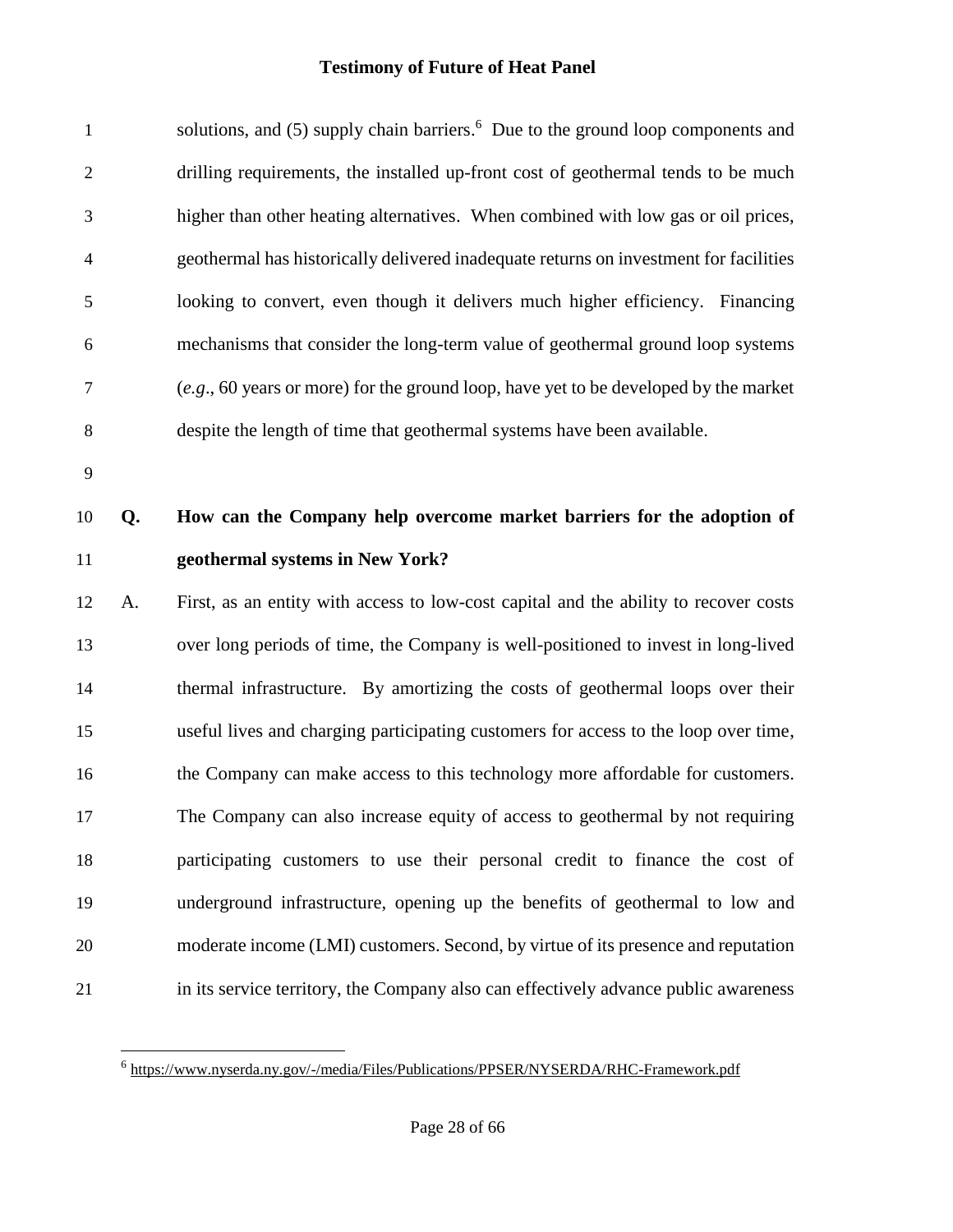| $\mathbf{1}$   |    | of geothermal systems, increase confidence in the technology, and reach a broad set     |  |  |  |  |
|----------------|----|-----------------------------------------------------------------------------------------|--|--|--|--|
| $\overline{2}$ |    | of prospective customers. Finally, the Company can help address supply chain            |  |  |  |  |
| 3              |    | market barriers by creating business opportunities for a range of service providers     |  |  |  |  |
| 4              |    | (drillers, loop installers, heat pump installers, system integrators, etc.) through its |  |  |  |  |
| 5              |    | program, and by increasing the profile of geothermal technology in a way that           |  |  |  |  |
| 6              |    | benefits the entire industry in the region.                                             |  |  |  |  |
| $\overline{7}$ |    |                                                                                         |  |  |  |  |
| 8              | Q. | In addition to the reasons set forth above, why is it appropriate for a gas utility     |  |  |  |  |
| 9              |    | to invest in geothermal?                                                                |  |  |  |  |
| 10             | A. | The Company is seeking solutions to limit the amount of incremental gas delivery        |  |  |  |  |
| 11             |    | infrastructure required to meet customers' need for heat and also believes that         |  |  |  |  |
| 12             |    | geothermal provides an effective alternative service for customers looking to           |  |  |  |  |
| 13             |    | convert from delivered fuels to natural gas for their heating needs. Geothermal is a    |  |  |  |  |
| 14             |    | lower-emitting alternative that can be offered to those customers. A gas utility also   |  |  |  |  |
| 15             |    | is well-positioned to support construction and oversee long-term operation of the       |  |  |  |  |
| 16             |    | geothermal ground loop infrastructure because gas engineers and construction            |  |  |  |  |
| 17             |    | personnel are already experienced in the design and installation of underground         |  |  |  |  |
| 18             |    | plastic pipe systems.                                                                   |  |  |  |  |
| 19             |    |                                                                                         |  |  |  |  |
| 20             |    | <b>Geothermal Pilot Program Proposals</b><br>2.                                         |  |  |  |  |
| 21<br>22       | Q. | What is the Company proposing in this rate case in relation to geothermal?              |  |  |  |  |
| 23             | A. | The Company is proposing to develop and implement a geothermal shared loop              |  |  |  |  |
| 24             |    | service program enrolling up to 2,600 tons (equivalent to approximately 650 4-ton,      |  |  |  |  |
|                |    |                                                                                         |  |  |  |  |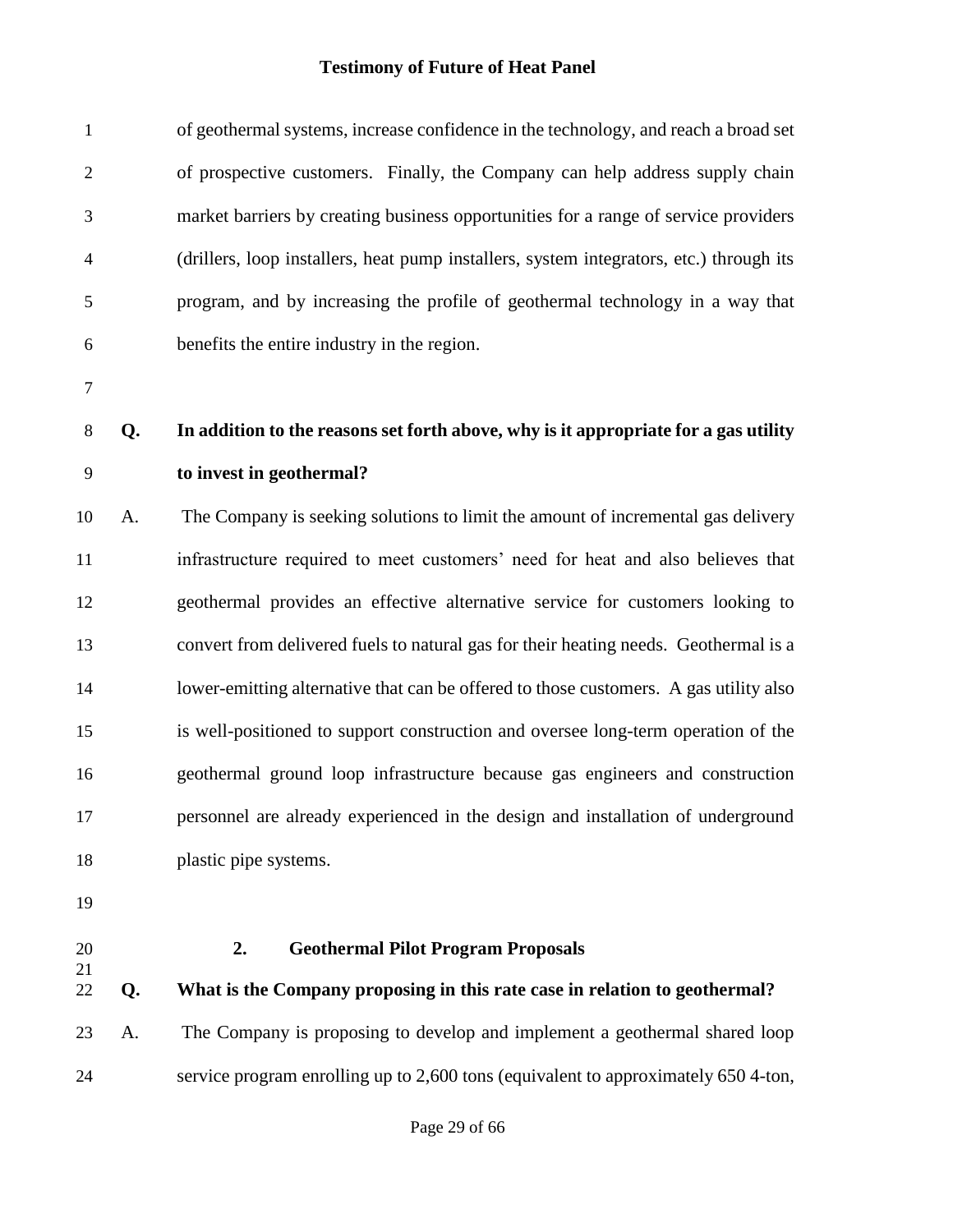single-family home systems) in its gas service territory between 2021 -2025. Under this pilot program, the Company will target customers for installation of geothermal heating and cooling, in partnership with competitive suppliers of geothermal heat pumps, with the Company owning the shared loop infrastructure and supplying thermal energy to connected customers under a long-term contract rate. There are four main elements to this program. First, the Company will solicit a range of customer types, including existing delivered fuels customers who are far away from the Company's gas mains and new construction customers who would otherwise install gas heat supplied by the Company's network. Second, the Company will evaluate the potential for geothermal conversion for existing gas heat customers who are served by a segment of leak-prone pipe, as a way to avoid replacement of the leak-prone pipe and instead remove that segment from service. Third, the Company seeks to account for its investment on a deferred basis to be amortized over fifty years, the estimated life of the shared loop equipment. Finally, the program will include a long-term contract rate through which participating geothermal customers will reimburse the Company for the costs of installation and 17 maintenance of the loop as reflected in Exhibit (G-RDP-2). The Company aims to charge fees for this service that will fully recover the investment and avoid any impact to gas rates due to investments in geothermal loop assets.

- 
- **Q. What approvals is the Company seeking from the Commission for the geothermal shared loop pilot program?**
- A. The Company is seeking approval for the following: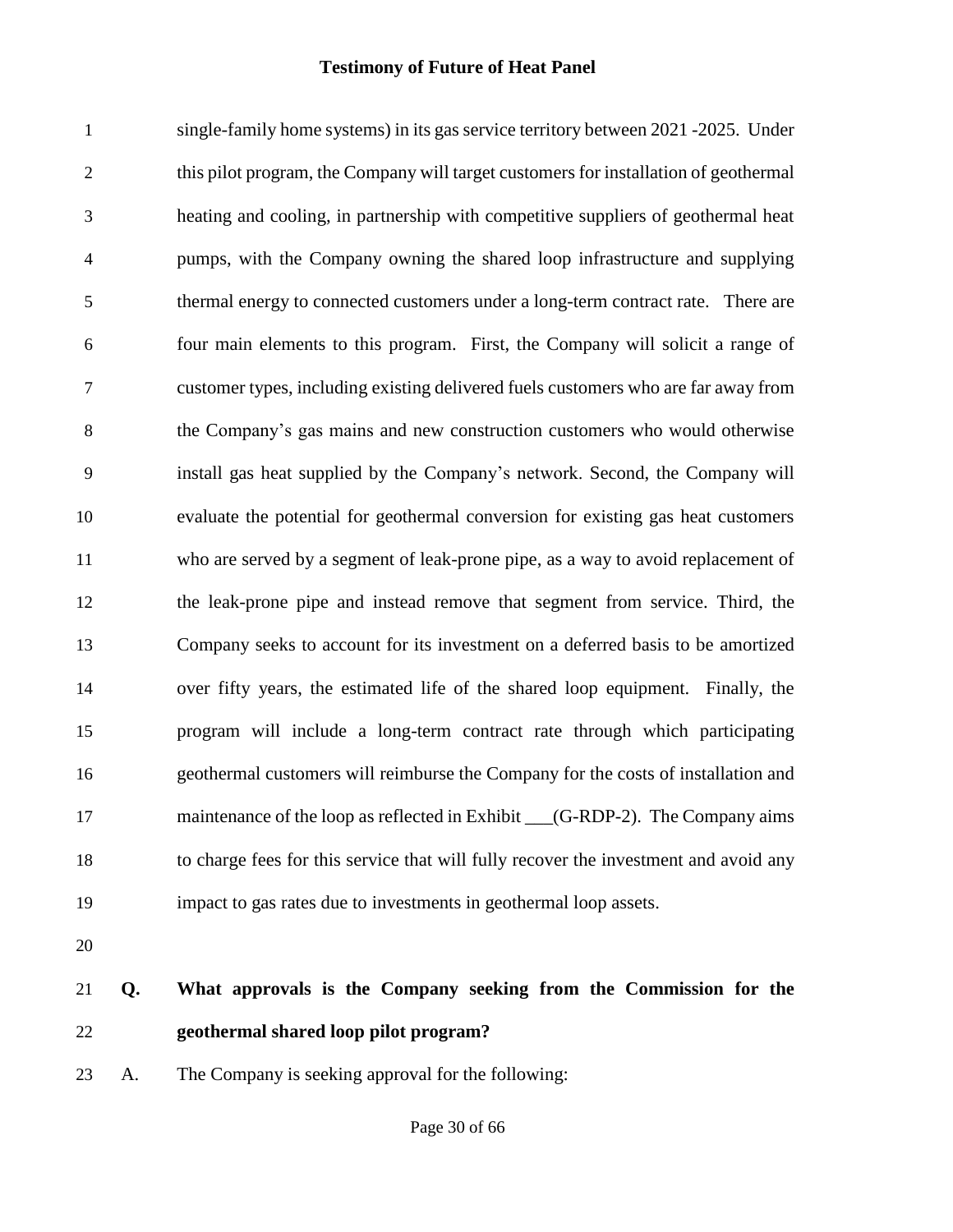(1) Regulatory asset treatment for the installation costs of the geothermal assets, amortized over fifty years, the estimated life of the shared loop equipment. The Company is requesting that the geothermal costs be treated as regulatory assets because the Uniform System of Accounts prescribed for Public Utilities under Title 18 of the Code of Federal Regulations does not have capital accounts to which geothermal infrastructure investments can be charged to allow for amortization of those costs over the estimated life of the shared geothermal ground loop. Because the shared geothermal ground loop represents investment in infrastructure that potentially offsets gas infrastructure, it is more appropriate to defer and amortize these costs over the shared loop's estimated life, similar to other capital expenditures, rather than expense the entire costs in the year when the costs are incurred. In addition, it is appropriate to treat these costs as regulatory assets because the shared geothermal ground loops will be acting as an NPA. Finally, it is appropriate to allow regulatory asset treatment for the shared geothermal ground loops because this program will be advancing the climate targets outlined in the CLCPA by providing alternative heating options with lower GHG emissions. (2) A total of \$100,000 in the Rate Year to set up and administrate the program; and (3) Two additional FTEs to support the proposed geothermal program project as described by the Panel below. 

## **Q. How will the proposed costs for the geothermal proposals impact base rates for the Company's gas customers?**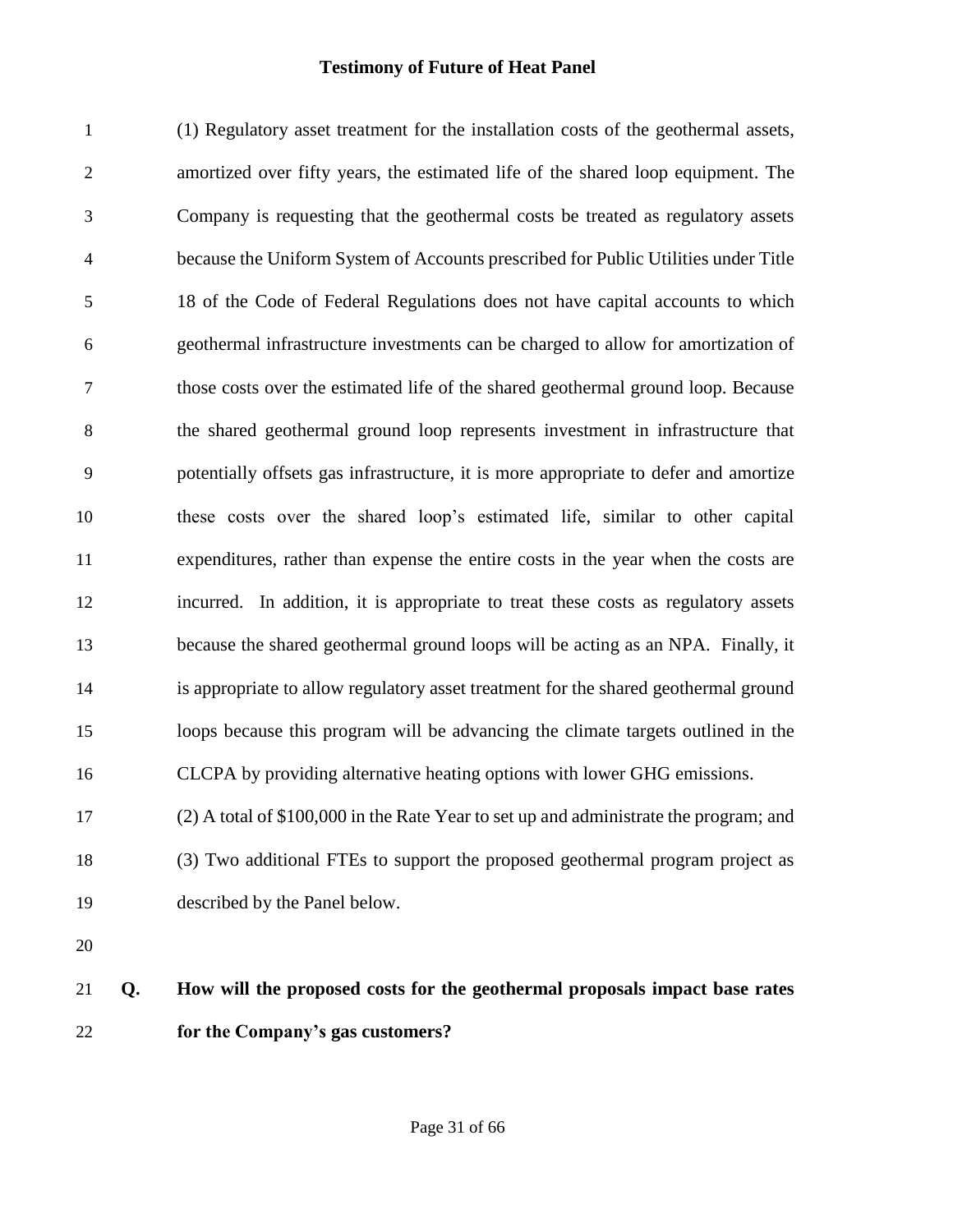A. Only labor and non-labor O&M expenses for administering the program will be included in gas customers' base rates because the costs of the geothermal assets will be initially recorded as a regulatory asset with the revenue collected from participating customers designed to offset the associated revenue requirement. The geothermal costs are shown in Exhibit\_\_\_ (FOH-1), Schedule 1 and 2 and represented in the table below:

7

#### 8 **Table 2: Geothermal Costs (\$000)**

|                     | <b>FY22</b> | <b>FY23</b>    | <b>FY24</b>    | <b>FY25</b>       |
|---------------------|-------------|----------------|----------------|-------------------|
| Regulatory<br>Asset | \$1,360.0   | \$2,104.3      | \$3,974.4      | \$5,436.2         |
|                     | Rate Year   | Data<br>Year 1 | Data<br>Year 2 | Program<br>Year 4 |
| Non-Labor<br>OpEx   | \$100.0     | \$0            | \$0            | \$0               |
| Labor Opex          | \$325.6     | \$331.8        | \$337.8        |                   |

9 ,

10

## 11 **Q. Are there any benefits of shared geothermal ground loops compared with**  12 **ground loops that serve only one building?**

 A. Yes. Shared loops can provide efficiencies. For instance, shared loop systems result in mobilization cost savings, which means that installing a loop that serves multiple buildings and is twice the size will not cost twice as much. A shared loop system may also provide operational efficiencies as the separate buildings may not have to draw on the loop at the identical times. In addition, buildings can exchange heat between each other. For example, if one or more buildings is generating heat (*e.g.*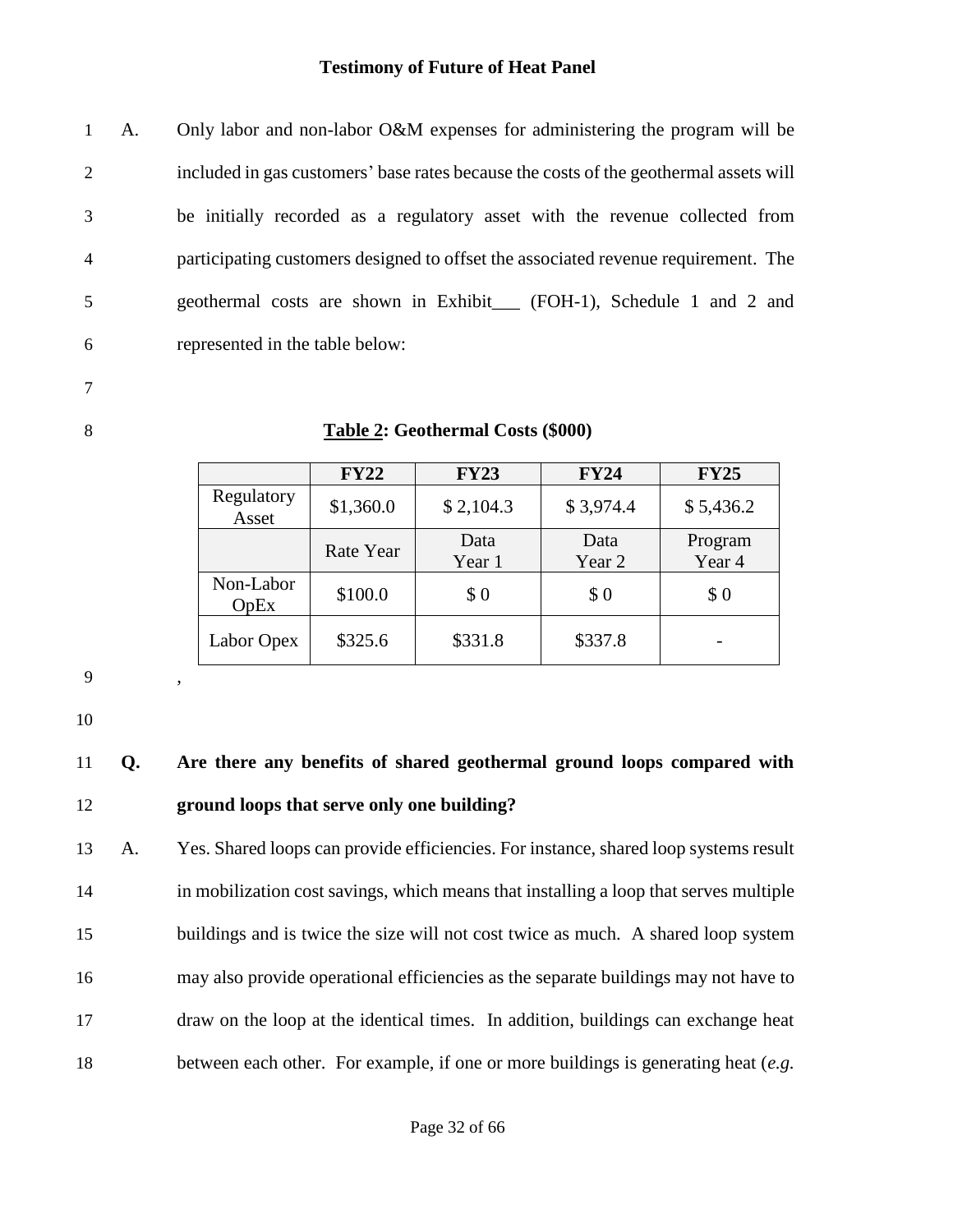waste heat from chillers) that heat can be drawn by another building that requires heat.

## **Q. How does this proposal incorporate what the Company learned from the shared loop demonstration conducted by its downstate affiliate?**

 A. Under the REV framework, the Company's downstate New York affiliates received approval from the Commission in the 2016 KEDNY and KEDLI Rate Cases to do a technology demonstration for a shared geothermal system, which would explore how this technology could be deployed as a complement to or replacement for gas infrastructure. The Company tested two geothermal well systems to begin the evaluation of their effectiveness as a cost-effective clean heating and cooling system. The first project was a shared geothermal well system serving ten homes in a residential community and the second project was a single geothermal well system for a residential facility. The criteria for Project eligibility were homes that are located more than 1,000 feet from an existing gas main using fuel oil or kerosene as the primary heating fuel. The demonstration found that shared-loop geothermal can be more cost-effective and produces lower carbon emissions than delivered fuels. Project participants in the shared loop experienced fuel savings ranging from 33 percent to 67 percent compared with their previous heating systems. In the shared loop system, the average peak loads of all ten units during the two years showed significant load diversity (approximately 80 percent), pointing to the potential for smaller, lower-cost shared loops. In addition, the systems installed through this project were specifically designed to meet the peak heating and cooling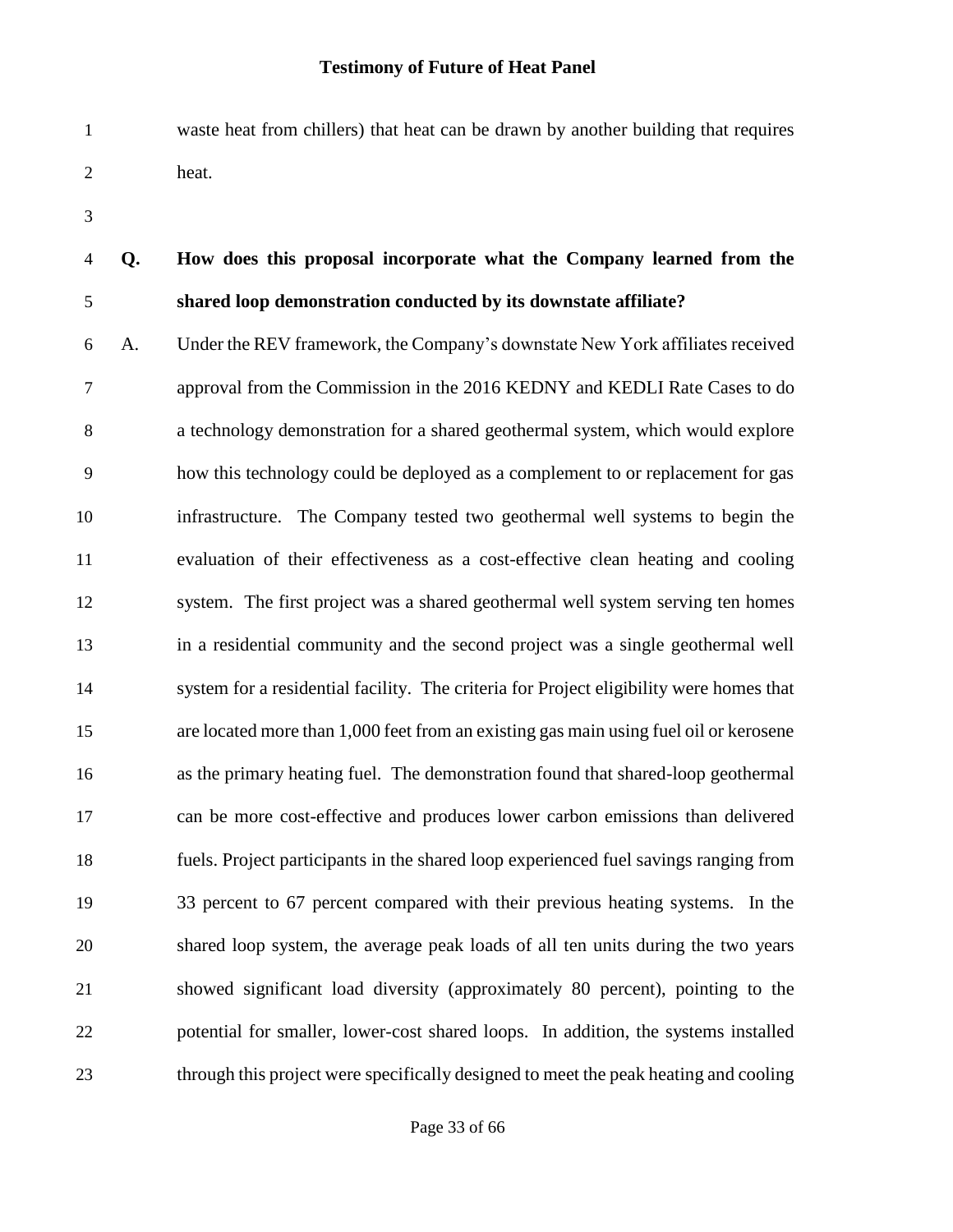loads of each house to mitigate the potential need for a backup system or reliance on electric resistance heating during peak winter conditions. Participants in the shared loop system were able to retire their traditional heating and cooling systems completely. Additionally, the demo results suggest that shared-loop geothermal can provide a cost-effective and lower carbon alternative to extending gas service in certain instances. Analysis for the demo area showed the customer contribution in aid of construction ("CIAC") begins at \$10,000 for those who are 200 feet or more away from the gas network. The cost of the underground heat exchanger begins to achieve cost parity with the connection cost to the gas network at approximately 225 feet. With available state incentives, the total system cost for off-network systems using geothermal becomes comparable to the cost of extending gas service. See Exhibit \_\_\_ (FOH-2) for the Geothermal Gas REV Demonstration Project Final Report.

## **Q. Why is the Company proposing a program for shared loop underground systems, rather than for single-customer loops?**

 A. The Company is proposing to develop shared loops for a several reasons. First, as a utility, the Company has core competencies relating to installing and managing shared assets that cross property boundaries. Second, the Company is unlikely to be able to install a system at a single property to serve a single customer at a cost that is lower than the private market. Furthermore, an asset that serves a single customer is inconsistent with the business model of a utility. There are vendors, including those mentioned above, that are serving this market today and the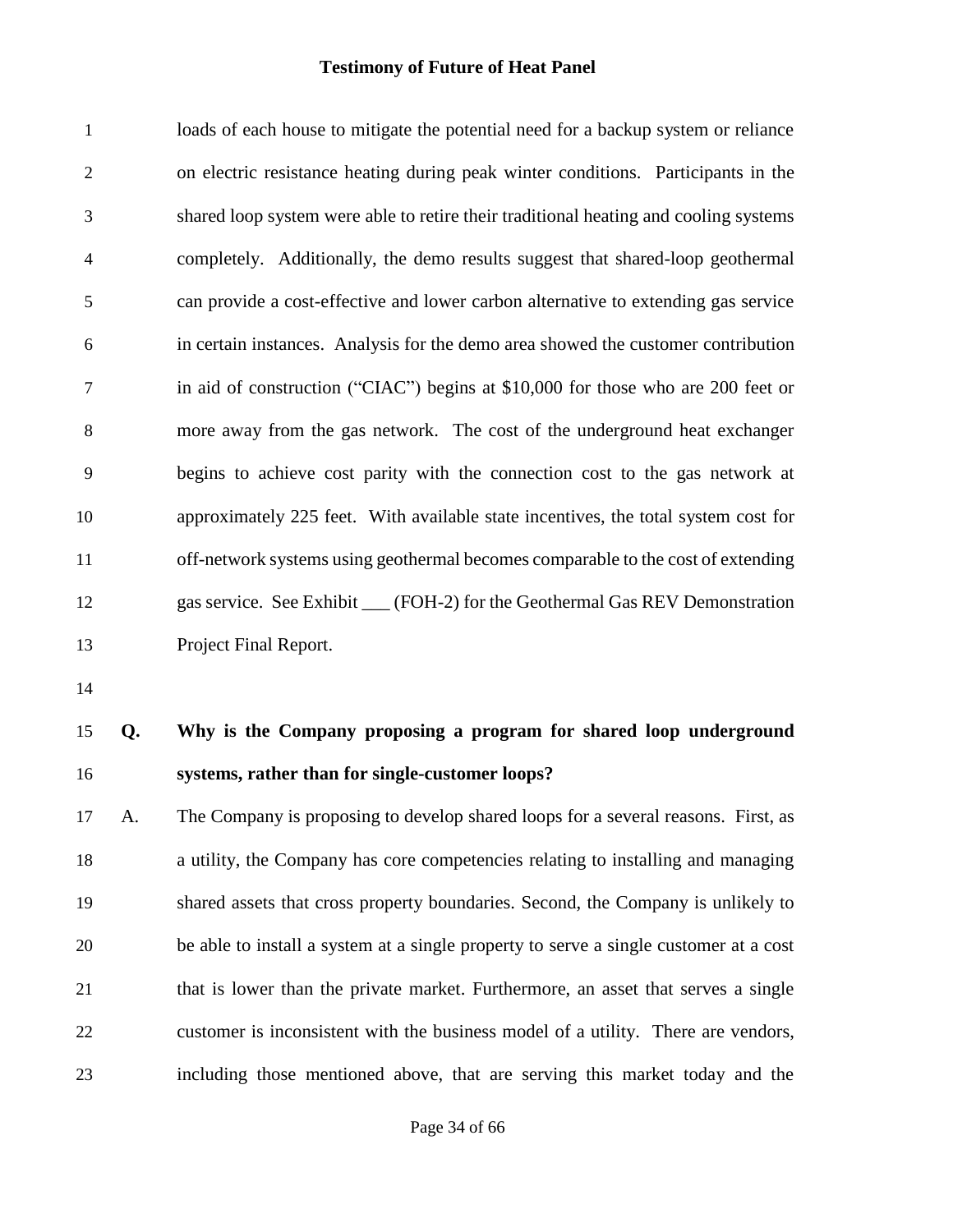Company does not wish to stifle their growth. The Company will consider ways to collaborate with those vendors that serve the single user market to drive down overall system costs and to ensure a consistent, high-quality experience for all geothermal customers in New York. Finally, the Company has a macro view of energy consumption, which should allow it to proactively connect customers with diverse load profiles, reducing the peak system needs and allowing for a dynamic of exchange of energy across the geothermal loop. This has the potential to reduce the total amount of capital that would be required to serve a given set of customers. The proposed shared loop program would proceed in parallel with other efforts by the Company to support the single-customer geothermal market, principally the administration of geothermal heat pump incentives in its energy efficiency programs.

## **Q. How will the shared loop program enable the market for third-party, competitive geothermal vendors?**

 A. Many geothermal vendors are exclusively focused on the design and installation of the geothermal system. In such cases, the financing for the ground loop is typically managed by a financial third-party. Because the Company's proposal is limited to owning, operating, and maintaining the geothermal ground loop, there would not be any conflict with most existing geothermal vendors. After the Company secures interest from a new geothermal customer, an existing vendor could install the ground loop, which would be owned by the Company. This is analogous to how gas piping is installed in parts of the Company's territory today. The Company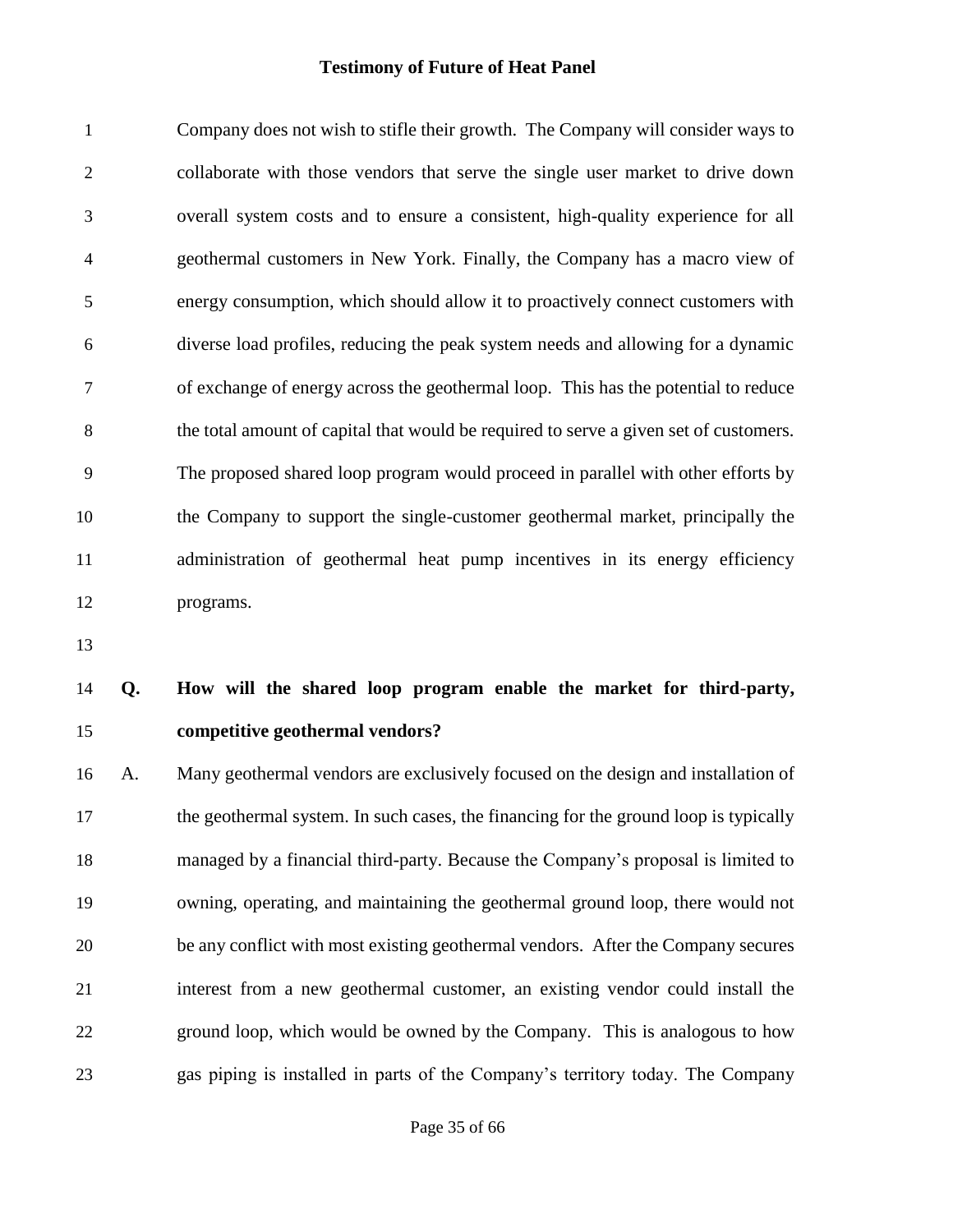| 1              | would pay the vendor for the service upon completion of the work, which would          |
|----------------|----------------------------------------------------------------------------------------|
| 2              | mean the vendor would not need to collect revenue over the lifetime of the asset.      |
| 3              | The vendor would continue to contract directly with the customer for the               |
| $\overline{4}$ | installation and maintenance of the above-ground heat pump equipment. The              |
| 5              | vendor's marketing spending may also be reduced and they would be able to make         |
| 6              | investments in additional resources (e.g., drill rigs, staff) based on the predictable |
| 7              | future demand resulting from a utility geothermal program.                             |

#### **Q. How will geothermal customers be charged?**

 A. Geothermal customers will be charged a flat, monthly fee based on their peak heating needs, described in tons of heat pump capacity for as long as they utilize the geothermal system. This will allocate loop costs according to the portion of loop capacity that is utilized by the customer and is designed to simplify billing for customers. A fixed price per ton will be developed for the Company's proposals and customers will be charged a multiple of that rate based on their connected system size. This price per ton will incorporate all of the proposed installations planned by the Company and will be standard for all customers. In this way, it will 18 be a weighted average cost per ton ("WACOT"). This rate will be reviewed going forward to ensure they are accurate based on the average cost to deliver a geothermal project for customers. Based on conversations with stakeholders in the geothermal space, the Company believes that the cost to install geothermal systems will decrease in the future, at which time the WACOT would be revised downward.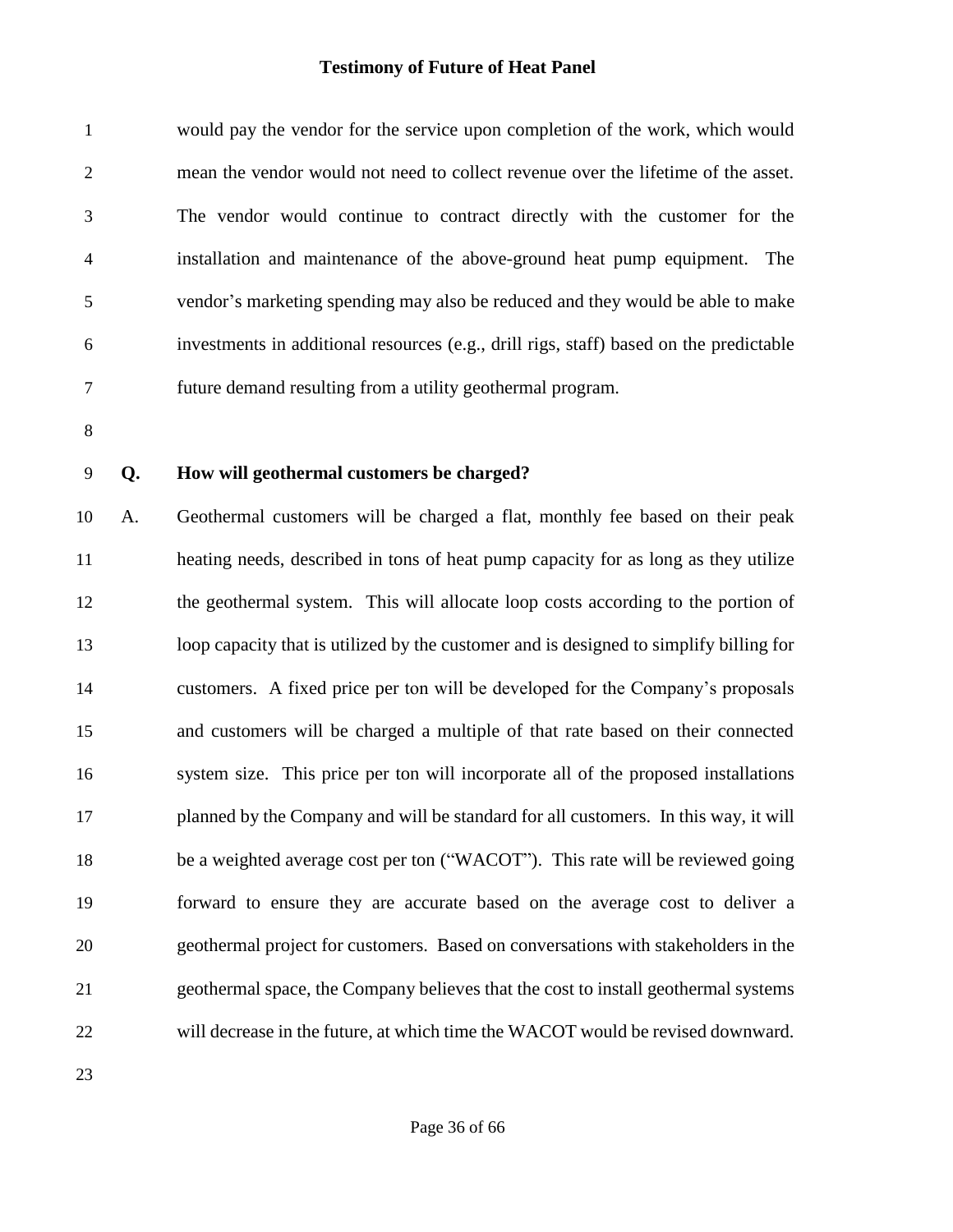| $\mathbf{1}$   | Q. | What initial WACOT is the Company proposing?                                           |
|----------------|----|----------------------------------------------------------------------------------------|
| 2              | A. | Based on the proposed project, the WACOT will be \$22.69/ton/month.<br>The             |
| 3              |    | minimum charge for access to the system will be equal to the cost for a 3-ton          |
| $\overline{4}$ |    | system, namely $3 \times WACOT = $68.07/$ month.                                       |
| 5              |    |                                                                                        |
| 6              | Q. | Will gas customers be subsidizing geothermal customers?                                |
| 7              | A. | No. The Company's proposal entails collecting sufficient annual revenue from           |
| 8              |    | geothermal customers to offset the incremental annual revenue requirement that         |
| 9              |    | will result from installing geothermal assets. Due to the small relative size of the   |
| 10             |    | geothermal program, the program administration costs $(e.g.,$ labor and non-labor      |
| 11             |    | O&M expenses) will be included in the revenue requirement for the Company's gas        |
| 12             |    | operations. As the number of geothermal customers and the program administration       |
| 13             |    | needs increase, the Company envisions that these costs will eventually be recovered    |
| 14             |    | from geothermal customers.                                                             |
| 15             |    |                                                                                        |
| 16             | Q. | What are the benefits of a gas utility investing in a technology that primarily        |
| 17             |    | is powered by electricity?                                                             |
| 18             | A. | There are three main benefits for a gas utility investing in geothermal assets. First, |
| 19             |    | gas utilities have core competencies relating to purchasing, installing, owning, and   |
| 20             |    | maintaining underground plastic pipe assets. Second, geothermal systems are more       |
| 21             |    | expensive than air-source systems but they may be less expensive than a gas            |
| 22             |    | pipeline alternative. Being able to invest in geothermal projects would encourage      |
| 23             |    | gas utilities to consider this for NPAs, reducing the net gas capital investments to   |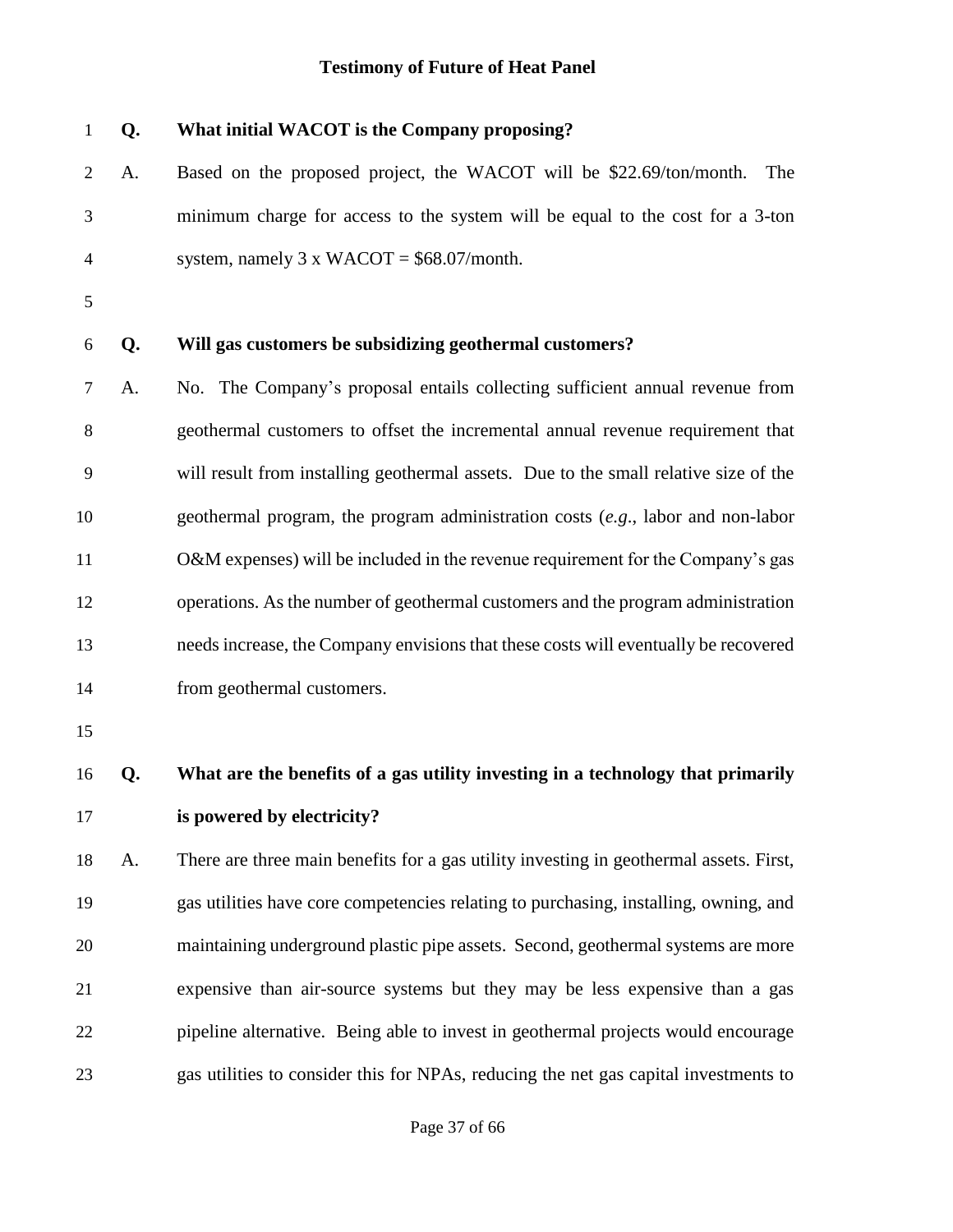| 23             |    | proposal in this rate case?                                                           |
|----------------|----|---------------------------------------------------------------------------------------|
| 22             | Q. | Why should the Commission approve the Company's shared loop ownership                 |
| 21             |    |                                                                                       |
| 20             |    | these customers' gas service and taking the segment of the network out of service.    |
| 19             |    | replacement projects for segments of the Company's gas network by terminating         |
| 18             |    | connections. Finally, the proposal may displace certain leak-prone pipe ("LPP")       |
| 17             |    | displacing or deferring capacity expansion of pipeline upstream of those service      |
| 16             |    | connections to new or existing customers located closer to mains, thereby also        |
| 15             |    | significant distance from the mains. Second, it may displace certain gas service      |
| 14             |    | fuels for customers in the Company's gas service territory who are located at         |
| 13             |    | gas main extension projects by providing an alternative to gas service to delivered   |
| 12             |    | or defer gas infrastructure investment in three ways. First, it may displace certain  |
| 11             | A. | Yes. The proposed shared loop geothermal program has the potential to displace        |
| 10             |    | traditional gas infrastructure?                                                       |
| $\mathbf{9}$   | Q. | Does the Company's proposal have the potential to displace or defer                   |
| $\, 8$         |    |                                                                                       |
| 7              |    | best meet the long-term needs and preferences of customers.                           |
| 6              |    | geothermal pipe assets means that capital can be allocated to the type of assets that |
| 5              |    | in a fully decarbonized electric generation sector. Being able to invest in           |
| 4              |    | future, given the potential for geothermal customers to avoid any GHG emissions       |
| 3              |    | encouraged to pursue investments that support a highly-efficient, decarbonized        |
| $\mathfrak{2}$ |    | incremental investment in delivery infrastructure. Finally, gas utilities should be   |
| $\mathbf{1}$   |    | meet customer needs, avoiding gas demand growth and limiting the need for             |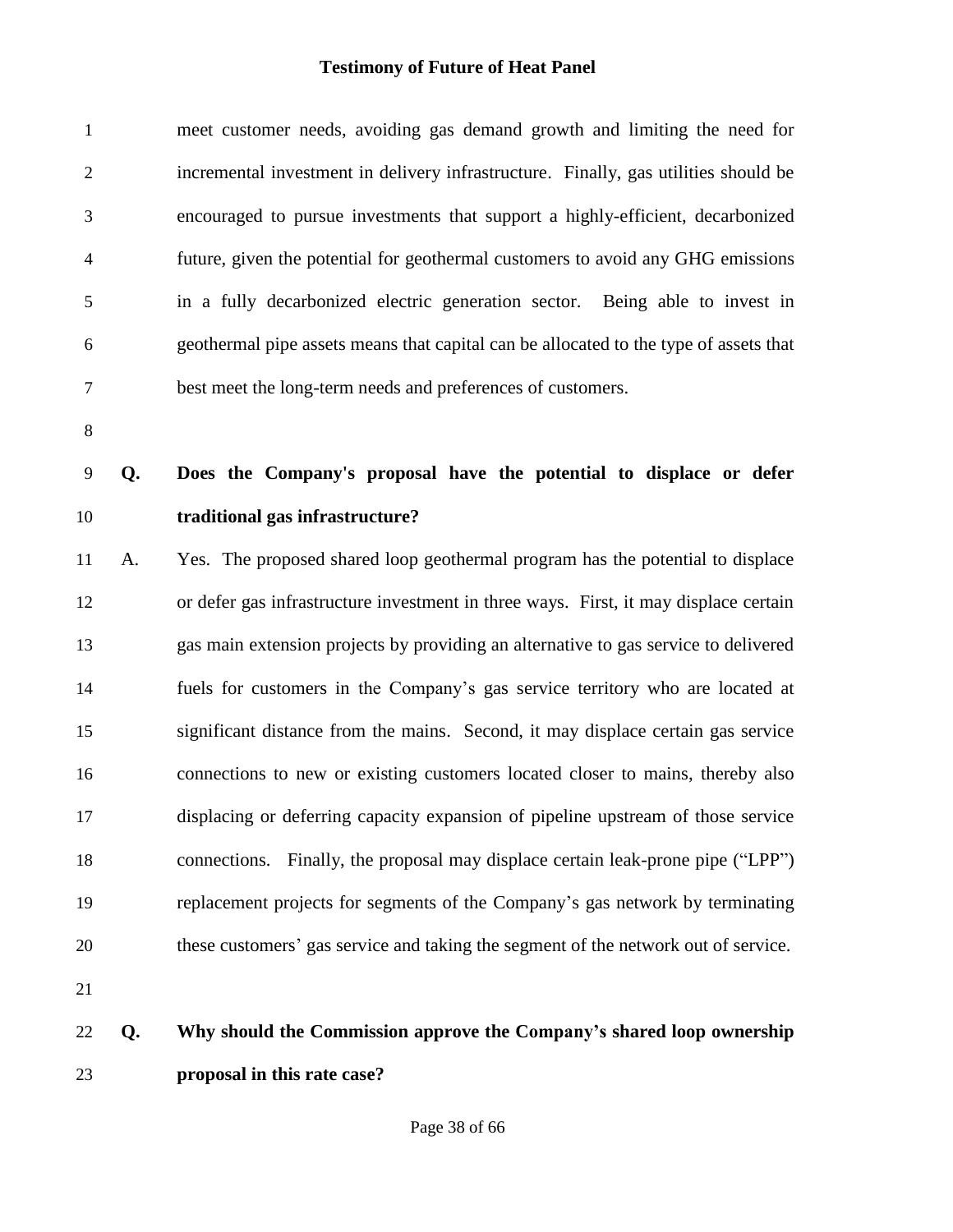A. There are several reasons. First, there is an urgency to develop low-emission alternatives to gas heating, including geothermal, to advance the CLCPA goals. The Company has developed a proposal for this rate case building on the demonstration by its downstate affiliate to test the potential of a geothermal service model to enable and accelerate the market for third-party service providers. This proposal would generate additional experience at a larger scale for the Company, stakeholders, and the Commission to inform any future regulatory action to enable low-carbon, renewable heating and cooling.

 Second, the Company's proposal will test whether utility ownership of the shared loop can help lower the up-front costs of geothermal systems for customers and overcome a critical market barrier for the technology. Third, the Company's proposal tests the efficiency and potential of a dedicated geothermal customer class. Currently, geothermal incentives in the energy efficiency programs are funded by participating and non-participating electric customers. Our proposal is testing a mechanism that would result in participating geothermal customers funding the geothermal shared loop systems.

 Finally, the development of geothermal networks will facilitate the distribution of natural gas to existing gas customers by conserving the supply of natural gas and also managing any capacity constraints. The Company believes that this is consistent with the Commission's authority to "encourage all persons and corporations subject to its jurisdiction to formulate and carry out long range programs… for the performance of their public service responsibilities with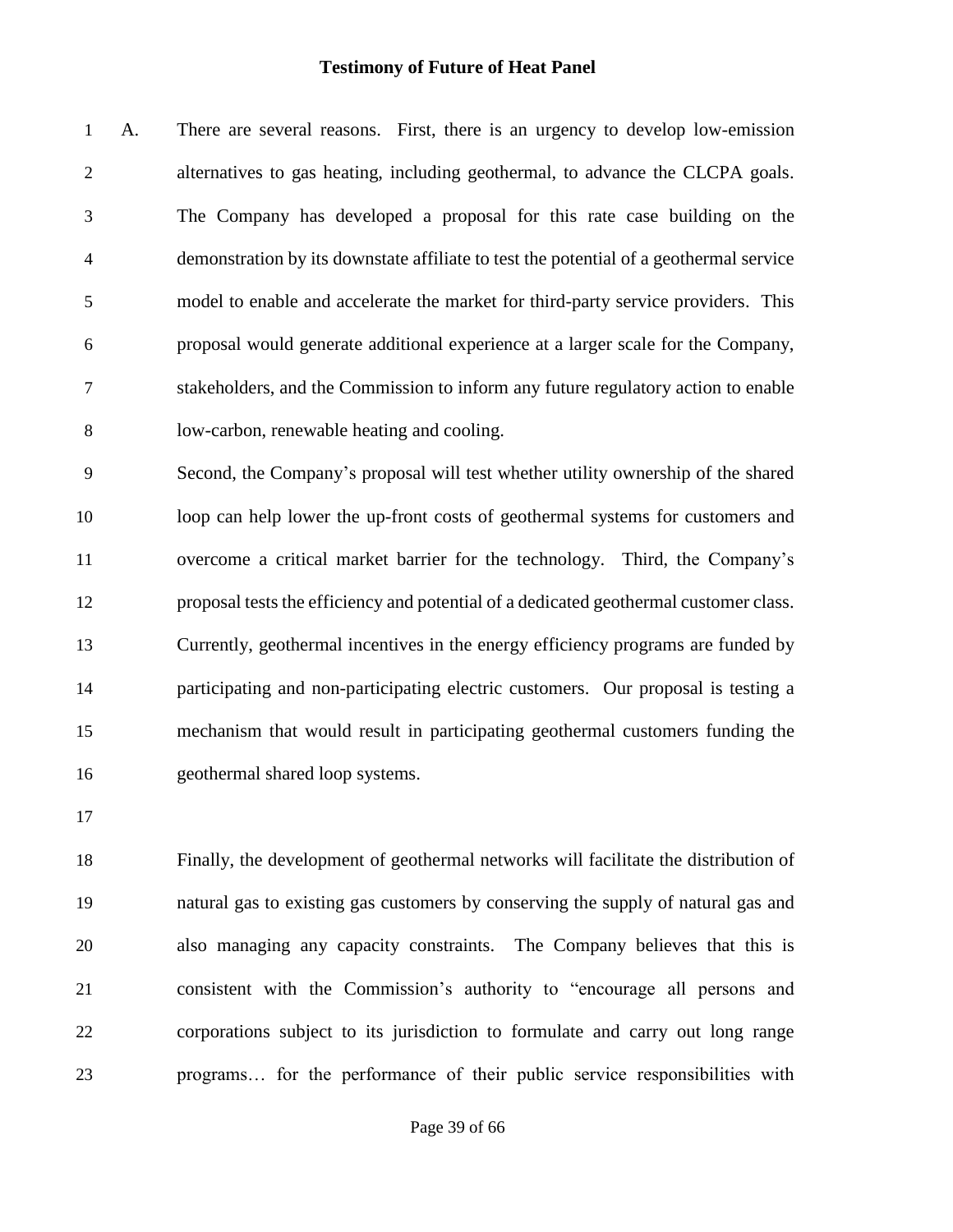| $\mathbf{1}$   |              | economy, efficiency and care for the public safety, the preservation of                       |
|----------------|--------------|-----------------------------------------------------------------------------------------------|
| $\mathbf{2}$   |              | environmental values and the conservation of natural resources" <sup>7</sup> as the reduction |
| 3              |              | of the consumption of natural gas enabled by an increase in geothermal heat pump              |
| 4              |              | penetration also furthers the State's GHG emission reduction goals.                           |
| $\mathfrak{S}$ |              |                                                                                               |
| 6              | Q.           | Is the Company requesting any additional FTEs to support the proposed                         |
| $\overline{7}$ |              | geothermal program?                                                                           |
| $8\,$          | A.           | Yes. The Company is requesting two additional FTEs to support the proposed                    |
| 9              |              | geothermal program project. The incremental FTEs requested for the geothermal                 |
| 10             |              | program will be responsible for customer outreach, coordinating with the                      |
| 11             |              | geothermal vendors that will be performing installations of ground loops and                  |
| 12             |              | converting in-home appliances, commissioning system installation, managing                    |
| 13             |              | billing system changes, monitoring and reporting on performance data, and                     |
| 14             |              | assessing and reporting changes to the WACOT. The additional FTEs are needed                  |
| 15             |              | because geothermal is a nascent area for the Company and there are not currently              |
| 16             |              | any dedicated resources allocated to running a larger geothermal program.                     |
| 17             |              |                                                                                               |
| 18             | Q.           | Did the Company perform a BCA for the proposed geothermal program?                            |
| 19             | $\mathbf{A}$ | Yes. The Company calculated the BCA for the geothermal proposal as shown in                   |
| 20             |              | Exhibit__(FOH-5). The BCA calculation for the geothermal program at 4.46 has                  |
| 21             |              | a positive benefit to cost ratio.                                                             |

l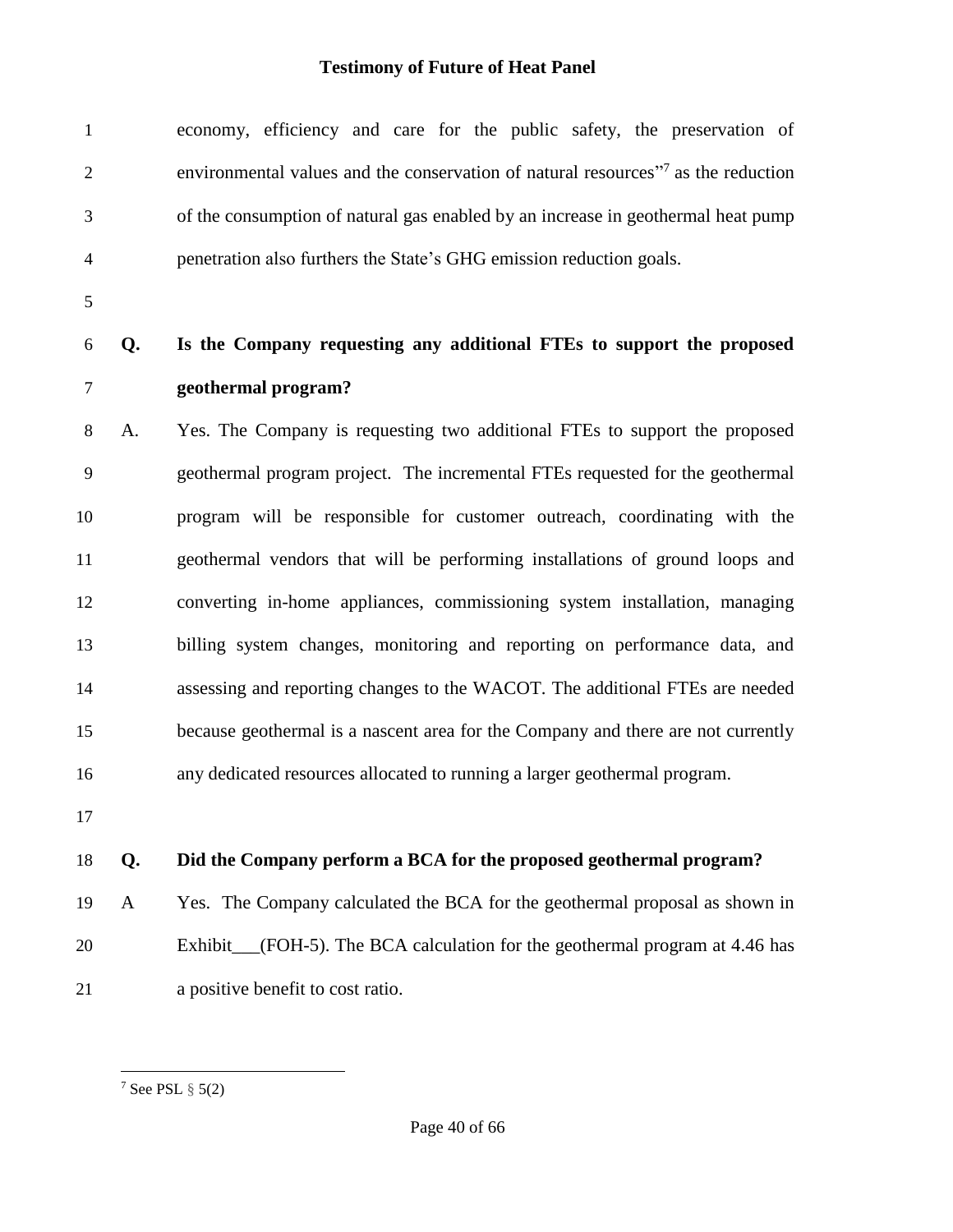### **IV. Integrating Renewables into the Gas Network**

- **Q. Please explain why integrating renewable supply into the gas network is an important component of the Company's Future of Heat strategy.**
- A. The Company believes a holistic approach that includes supply-side and demand- side solutions is necessary to drive meaningful change toward a low-carbon future. Low-carbon supply-side solutions can deliver carbon reductions, while leveraging existing infrastructure and avoiding the need for deep retrofits or lifestyle changes at the customer site. Moreover, including supply-side initiatives allows the Company and local communities to beneficially use biogas produced from local dairy farms, wastewater, and food waste, to provide local supplies of energy while also mitigating some of the environmental impacts of these waste streams.
- 

#### A. Renewable Natural Gas

## 

#### **Q. What is "Renewable Natural Gas"?**

 A. Renewable Natural Gas ("RNG") is pipeline-compatible gaseous fuel derived from biogenic or other renewable sources that has lower lifecycle carbon dioxide equivalent emissions than geological natural gas. RNG feedstocks include manure, food waste, wastewater treatment plants, or other biomass sources, often processed using an anaerobic digester. With recent advancements to lower the cost of gasification technology, feedstocks with lower moisture content can also be used to produce RNG (*e.g.*, municipal solid waste or agricultural residues). Furthermore, with new technological innovations, production of RNG is moving beyond biomass sources to include using renewable electricity to produce hydrogen, often referred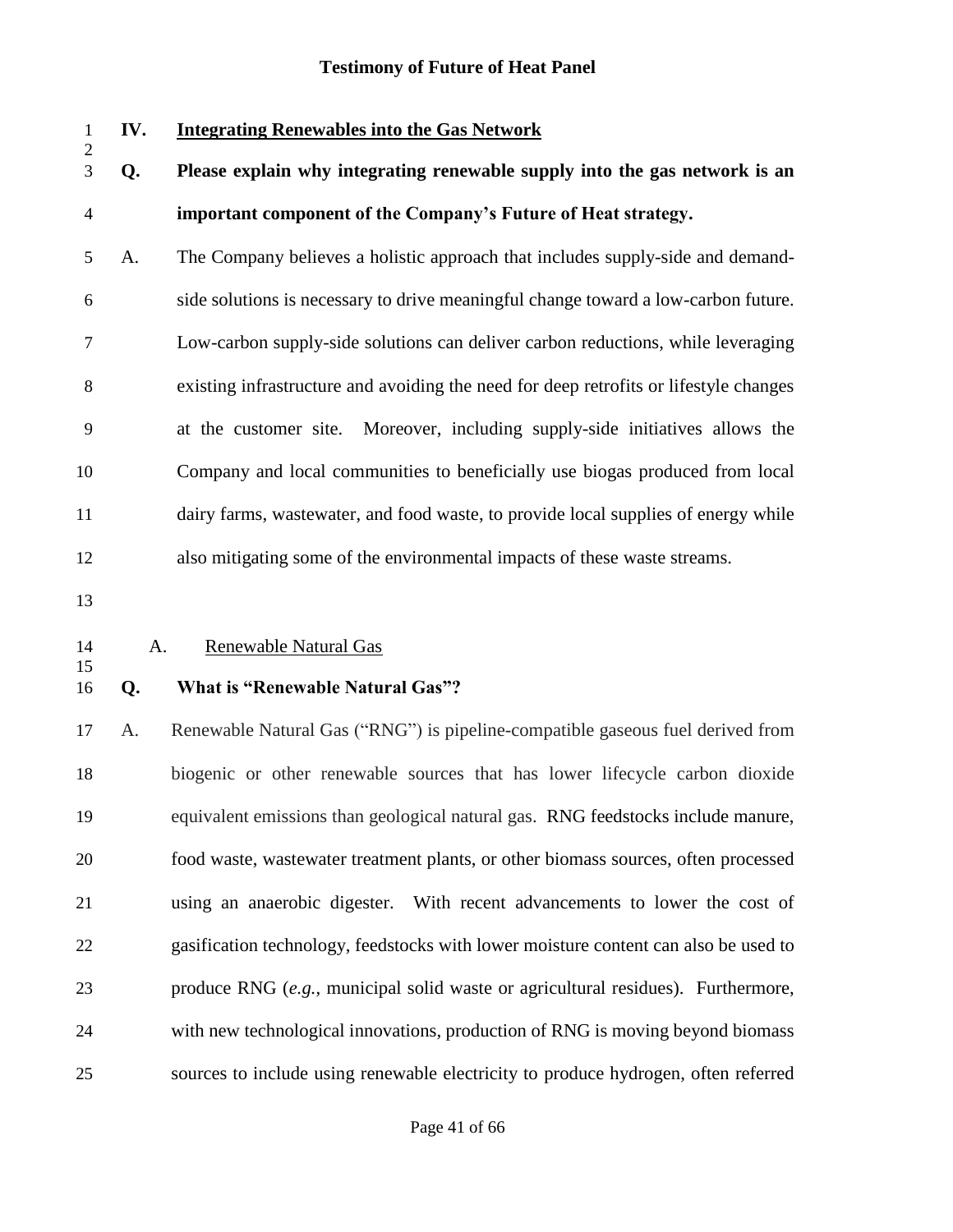| $\mathbf{1}$   |    | to as power-to-gas ("P2G"). This concept introduces RNG into the gas system by          |
|----------------|----|-----------------------------------------------------------------------------------------|
| $\overline{2}$ |    | either adding hydrogen to the existing gas system ( <i>i.e.</i> , hydrogen blending) or |
| 3              |    | producing synthetic methane by combining hydrogen and carbon dioxide.                   |
| $\overline{4}$ |    | Collectively, RNG offers new ways to decarbonize the natural gas network by             |
| 5              |    | reducing the network's carbon footprint. The Company's RNG proposals included           |
| 6              |    | below aim to encourage the development of biomass-based RNG facilities within           |
| 7              |    | the Company's service territory and to lay the groundwork for other potential RNG       |
| 8              |    | technologies through the demonstration of P2G.                                          |
| 9              |    |                                                                                         |
| 10             | Q. | Does the Company believe that enabling additional RNG projects to connect to            |
| 11             |    | the system will provide a benefit for natural gas customers?                            |
| 12             | A. | Yes. Enabling RNG projects in the Company's gas territory not only will result in       |
| 13             |    | lowering GHG emissions but also has the potential to alleviate distribution system      |
| 14             |    | constraints by acting as a local source of supply, thereby increasing reliability to    |
| 15             |    | gas customers.                                                                          |
| 16             |    |                                                                                         |
| 17             | Q. | Please describe how enabling RNG projects lowers carbon emissions from the              |
| 18             |    | gas network while also improving reliability for the Company's gas customers.           |
| 19             | A. | The production and use of RNG provides two GHG reduction benefits. Not only             |
| 20             |    | does it replace geologic natural gas, it also captures methane from naturally           |
| 21             |    | occurring waste that may otherwise be released into the environment. This captured      |
| 22             |    | gas can be directed towards sectors of the economy that are challenging to              |
| 23             |    | decarbonize, such as heat or heavy-duty transportation. Since RNG is compatible         |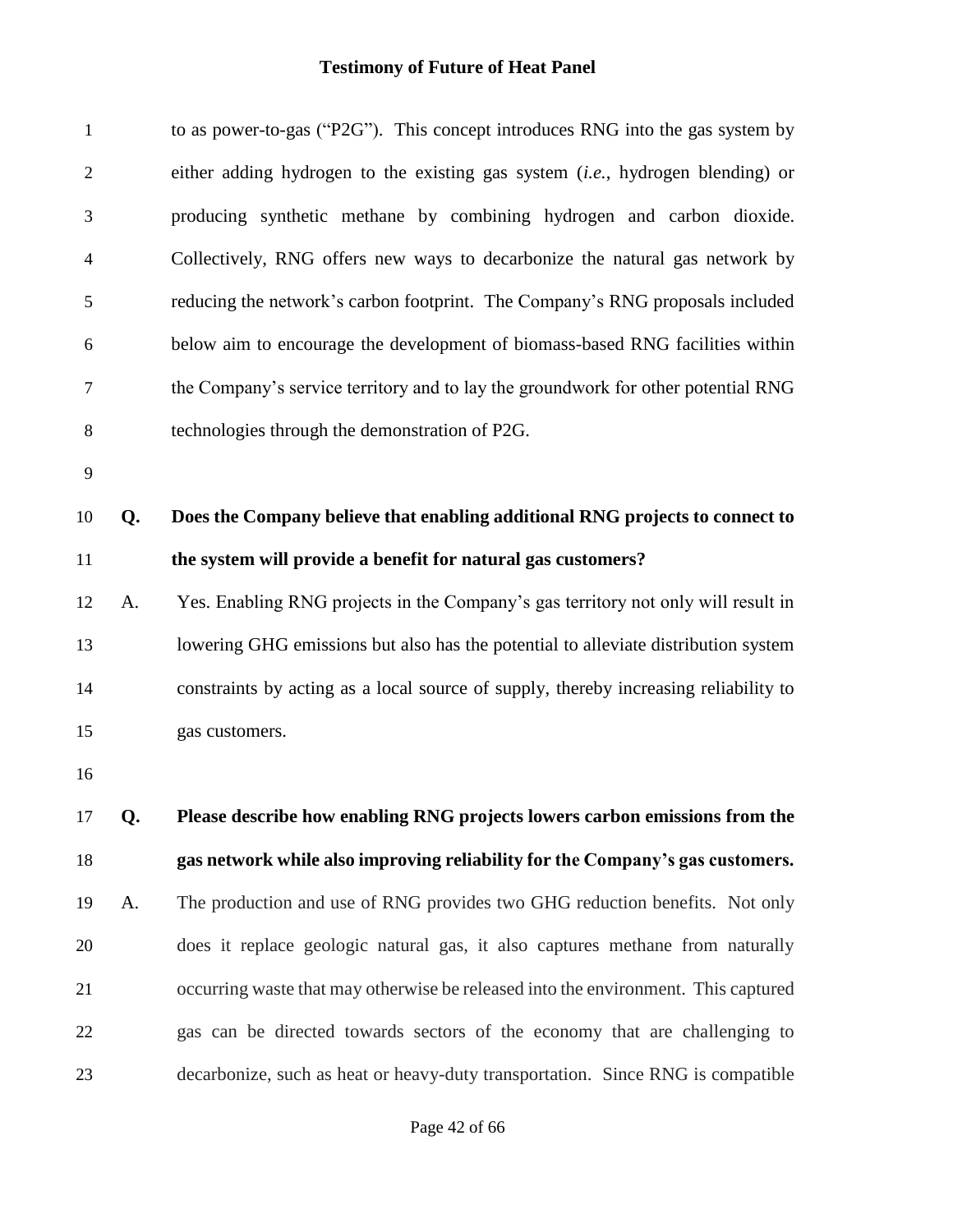with both existing pipelines and gas equipment, it allows natural gas customers to reduce their environmental impact without the need to replace existing natural gas equipment or install additional distribution infrastructure. When RNG is produced and/or injected downstream of the city gate (the portion of the natural gas system where an interstate pipeline interconnects with the Company's local gas distribution network) the need for the Company to purchase geologic natural gas from suppliers is reduced. An added benefit would be that injection of RNG directly into the Company's distribution network will enable the Company to reinforce pressure levels in its gas network independent of the natural gas transmission supply available. Consequently, locally produced RNG may improve reliability and decrease city gate constraints. This way, RNG has the potential to provide both operational and emissions reduction benefits. Utilizing local waste streams as feedstocks for RNG provides additional economic benefits to local in-state RNG developers because it provides new revenue streams for farmers, wastewater treatment plants and landfills while also enabling the waste recycling in the waste collection and management industry.

## **Q. How does the Company propose to support the development and interconnection of RNG?**

 A. The Company's three RNG proposals aim to mitigate the challenges facing RNG developers today to encourage local development and deliver local benefits. The proposals are designed to shorten the interconnection process, reduce associated interconnection costs, and provide offtake certainty for RNG developers. The first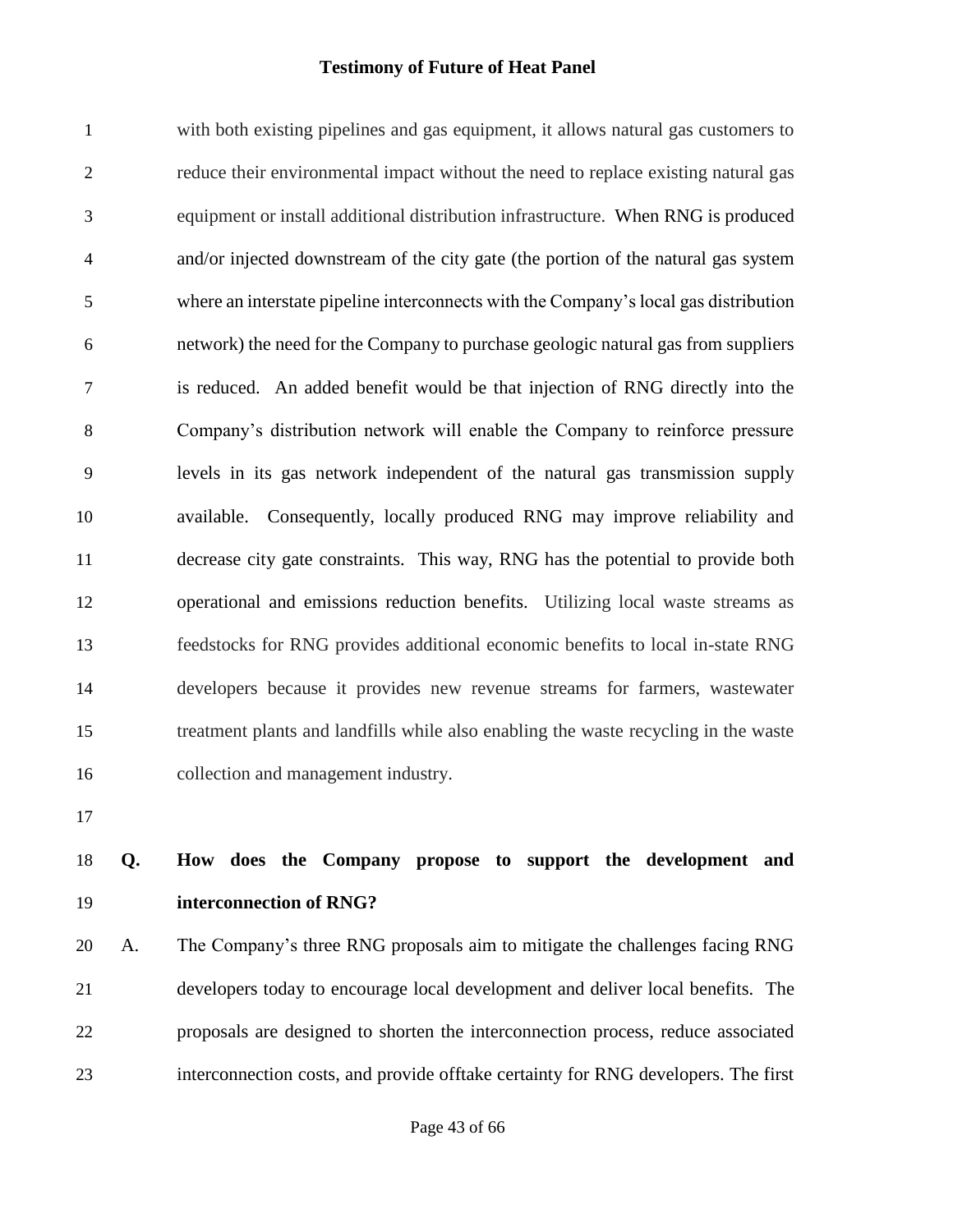| $\mathbf{1}$   |    | proposal is to establish a Local RNG Procurement Program, which would authorize      |
|----------------|----|--------------------------------------------------------------------------------------|
| $\sqrt{2}$     |    | the Company to contract and purchase RNG from facilities in the Company's            |
| 3              |    | service territory. The second proposal involves an RNG Direct Interconnection        |
| $\overline{4}$ |    | Program to make it more cost-effective for RNG project developers to interconnect    |
| 5              |    | directly into the existing natural gas distribution network. Finally, the Company is |
| 6              |    | proposing to develop a Centralized RNG Interconnection Facility to receive trucked   |
| $\overline{7}$ |    | RNG from sites that are unable to directly connect to the gas network.               |
| $8\,$          |    |                                                                                      |
| 9              |    | <b>RNG Procurement</b><br>1.                                                         |
| 10<br>11       | Q. | What is the Company proposing regarding RNG procurement?                             |
| 12             | A. | The Company is proposing to contract for and purchase RNG from facilities within     |
| 13             |    | the Company's service territory. This proposal is focused on capturing the           |
| 14             |    | operational benefits provided by procuring local (i.e., downstream of city gate)     |
| 15             |    | supplies, which reduces city gate constraints. Specifically, the Company proposes    |
| 16             |    | a program where it will be able to enter into long-term (up to 15 years) purchase    |
| 17             |    | contracts with RNG producers that are able to produce local RNG. Long-term           |
| 18             |    | contracts are important for RNG developers because will allow the developers to      |
| 19             |    | secure financing for projects. The Company is requesting the Commission's            |
| 20             |    | support for procuring RNG at potentially higher prices than traditional pipeline gas |
| 21             |    | to reflect the environmental benefits and operational value that is created by the   |
| 22             |    | supply being local.                                                                  |
| 23             |    |                                                                                      |
|                |    |                                                                                      |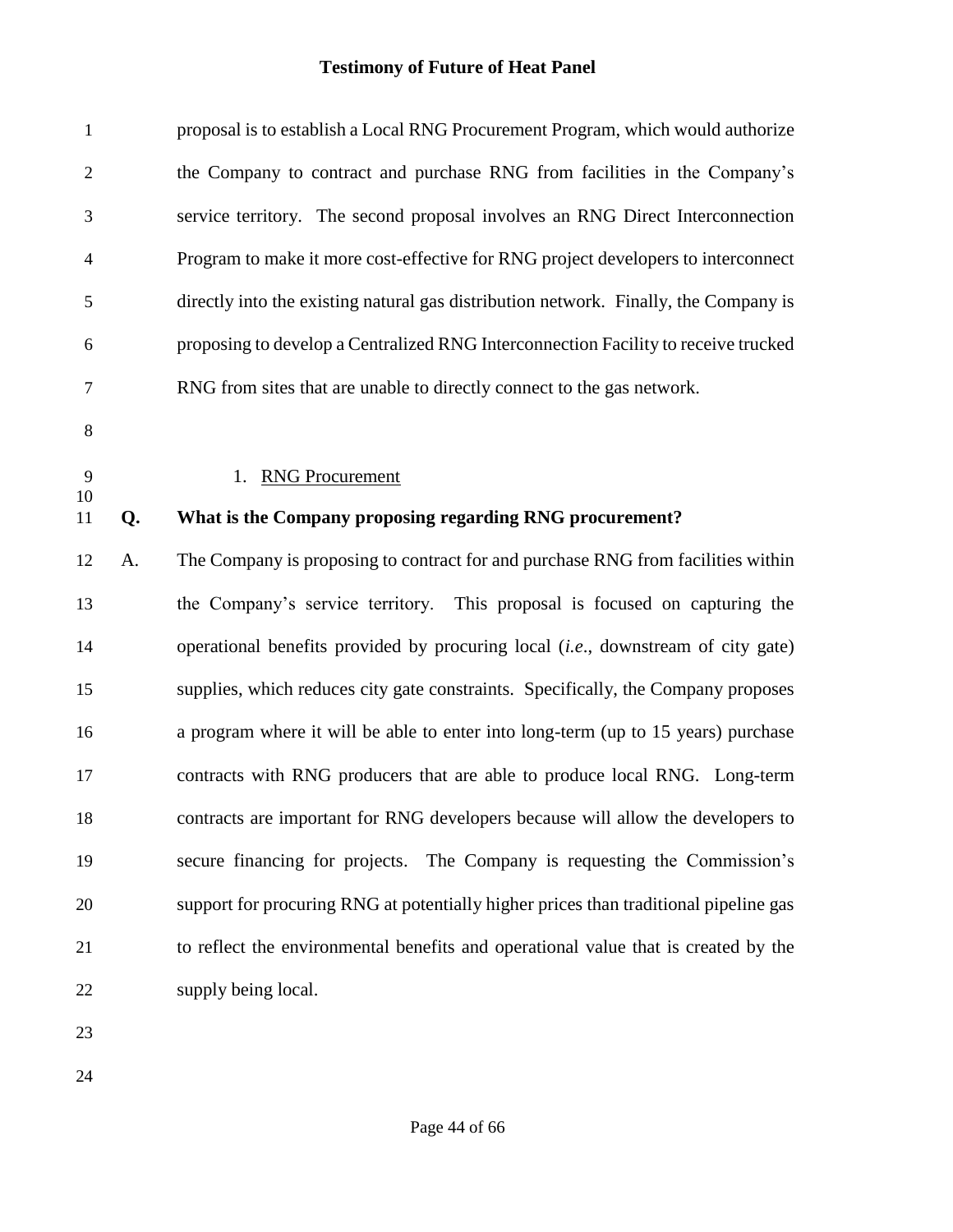| $\mathbf 1$    | Q. | How will these costs be tracked?                                                       |
|----------------|----|----------------------------------------------------------------------------------------|
| $\overline{c}$ | A. | RNG will be part of the gas supply portfolio and costs will be combined with all       |
| 3              |    | other gas supplies when creating a weighted average cost of gas ("WACOG") for          |
| 4              |    | the Company. WACOG is an average unit cost of a supply of natural gas.<br>The          |
| 5              |    | Company will recover the costs of purchased RNG through its Monthly Cost of Gas        |
| 6              |    | ("MCG") rate, consistent with the treatment of other gas commodity costs.              |
| $\tau$         |    |                                                                                        |
| 8              | Q. | Will the long-term purchase agreements described above involve purchasing              |
| 9              |    | the title to the environmental attributes for the RNG, if applicable?                  |
| 10             | A. | No. The agreements above will support RNG projects and will result in additional       |
| 11             |    | RNG being injected into the natural gas network. However, the contracted price for     |
| 12             |    | the Company to procure the RNG will reflect the value the RNG provides to the          |
| 13             |    | local distribution system rather than any associated environmental attributes. Under   |
| 14             |    | this proposal the developer will retain title to the environmental attributes and will |
| 15             |    | be able to monetize or retire them as they see fit.                                    |
| 16             |    |                                                                                        |
| 17             | Q. | Why does the RNG procurement structure set forth above not include the                 |
| 18             |    | purchase of environmental attributes?                                                  |
| 19             | A. | Environmental attributes for renewable natural gas are currently supported by          |
| 20             |    | policy frameworks in the transportation sector, and as a result, are valued due to     |
| 21             |    | their applicability for renewable identification number (RIN) programs governed        |
| 22             |    | by the Environmental Protection Agency's (EPA) renewable fuels standard (RFS)          |
| 23             |    | program and the low carbon fuel standard (LCFS) program in California.<br>This         |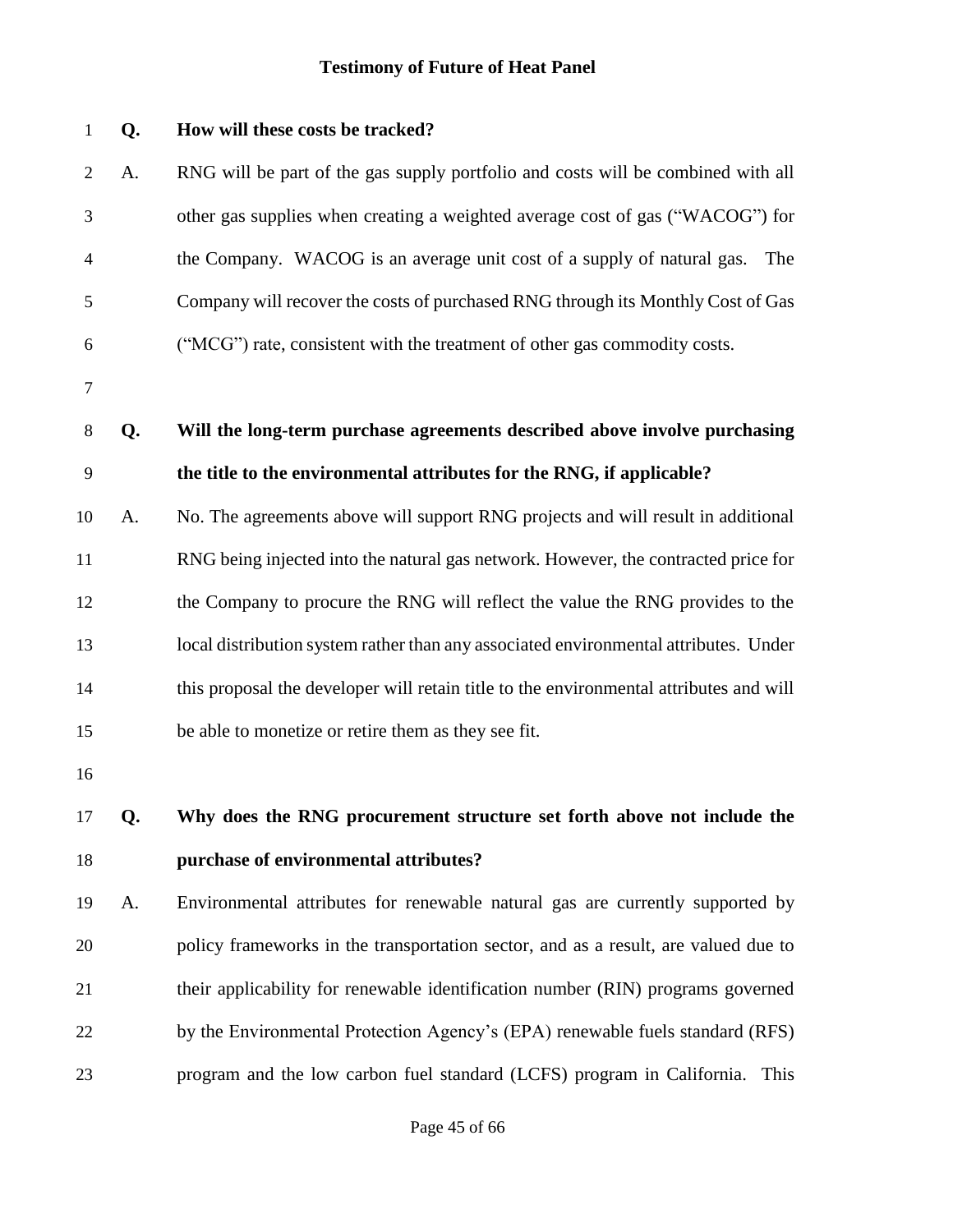| $\mathbf{1}$   |    | means that it is relatively expensive to purchase both the commodity and title to the |
|----------------|----|---------------------------------------------------------------------------------------|
| $\overline{2}$ |    | environmental attribute.                                                              |
| 3              |    |                                                                                       |
| 4              | Q. | Is the Company requesting any additional FTEs to support the proposed RNG             |
| 5              |    | <b>Procurement Program?</b>                                                           |
| 6              | A. | Yes. As shown in Exhibit __ (FOH-1), Schedule 1, the Company is requesting one        |
| 7              |    | additional FTE to support the proposed RNG Procurement Program.<br>The                |
| 8              |    | incremental FTE requested will be responsible for establishing and maintaining        |
| 9              |    | contacts with RNG suppliers and administering the program and is needed because       |
| 10             |    | this is a nascent program and currently there are no dedicated resources allocated    |
| 11             |    | to running RNG procurement.                                                           |
| 12             |    |                                                                                       |
| 13             |    | 2. RNG Interconnection Proposals                                                      |
| 14<br>15       | Q. | In addition to the RNG Procurement Proposal, why is the Company proposing             |
| 16             |    |                                                                                       |
| 17             |    | interconnection programs?                                                             |
|                | A. | Like other renewable energy projects, the high upfront capital costs of RNG           |
| 18             |    | projects have impeded development of this local energy resource. A portion of the     |
| 19             |    | upfront capital needed for RNG projects is attributable to engineering and            |
| 20             |    | equipment requirements established by the Company to ensure<br>safe                   |
| 21             |    | interconnections. The Company is proposing to engineer, install and own certain       |
| 22             |    | portions of RNG interconnections (e.g., meters, odorizors and spectrometers) in       |
| 23             |    | order to remove a portion of this upfront barrier and encourage RNG development       |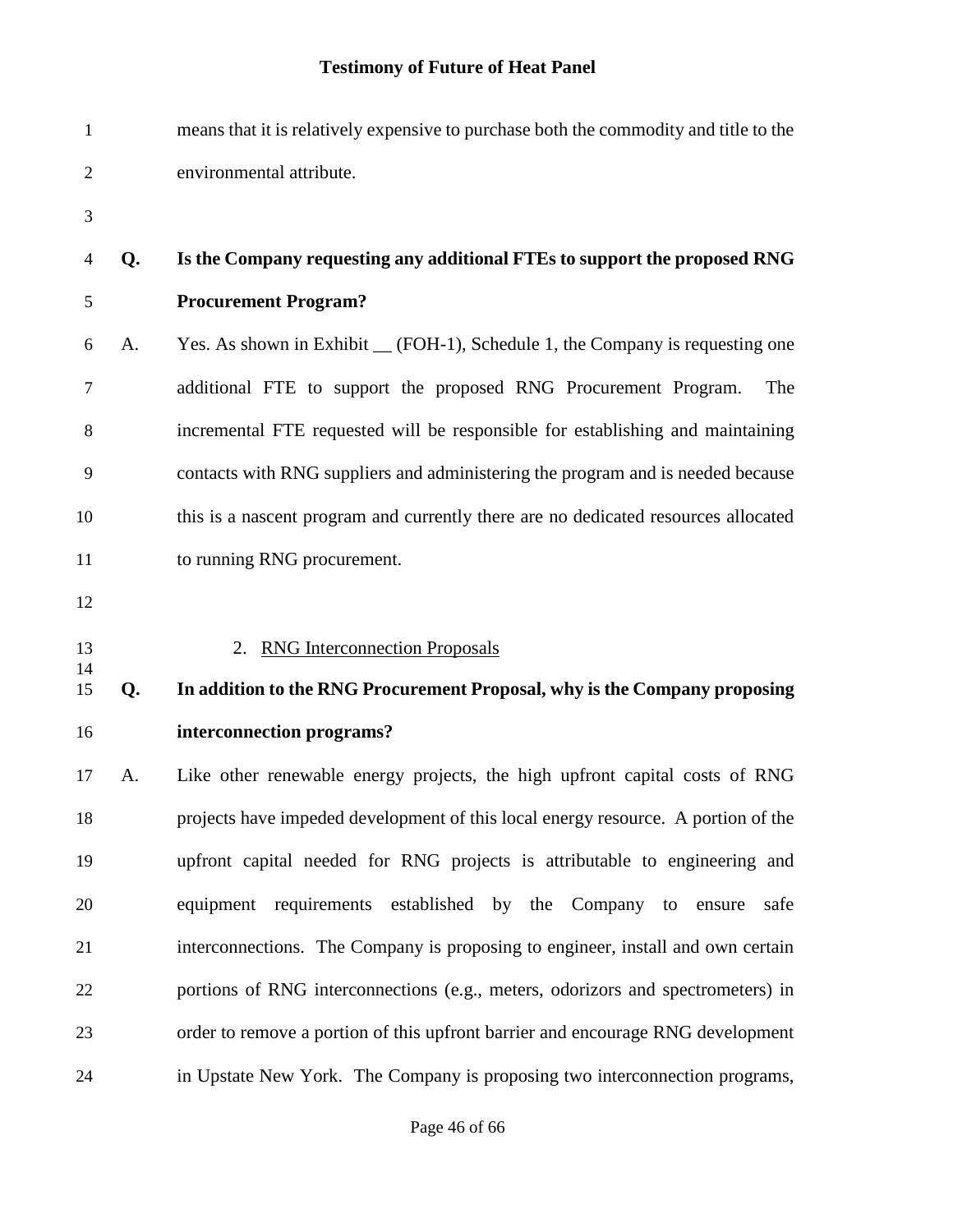| $\mathbf{1}$   |    | one focused on interconnecting individual RNG facilities that are able to directly        |
|----------------|----|-------------------------------------------------------------------------------------------|
| $\mathfrak{2}$ |    | connect to the natural gas network as described in this section. The second proposal      |
| 3              |    | is described below and focuses on providing a centralized interconnection point for       |
| 4              |    | multiple RNG facilities that are unable to connect to the natural gas network directly    |
| 5              |    | because they are either too far from the network or too small to connect on their         |
| 6              |    | own. The Company believes that these two interconnection programs complement              |
| 7              |    | the Company's development of a standard RNG project interconnection guide <sup>8</sup> by |
| 8              |    | further encouraging local RNG development. See Exhibit __ (FOH-3) for a                   |
| 9              |    | detailed summary of the Company's RNG Interconnection Proposals.                          |
| 10             |    |                                                                                           |
|                |    |                                                                                           |
| 11             | Q. | What experience does the Company have with integrating RNG into its gas                   |
| 12             |    | network?                                                                                  |
| 13             | A. | The Company has over 30 years of experience integrating RNG into the gas                  |
| 14             |    | distribution network, starting with the Staten Island Landfill project. The Staten        |
| 15             |    | Island project – the oldest operating RNG facility in the U.S., has been operating        |
| 16             |    | since 1982 and continues to contribute RNG to National Grid's distribution                |
| 17             |    | network. In addition, National Grid has partnered with the New York City                  |
| 18             |    | Department of Environmental Protection ("NYC DEP") to deliver RNG from                    |
| 19             |    | Newtown Creek, the City's largest wastewater treatment plant. In doing so,                |
| 20             |    | National Grid and the NYC DEP are seeking to animate the RNG market and                   |

l

[https://www.northeastgas.org/pdf/nga\\_gti\\_interconnect\\_0919.pdf](https://www.northeastgas.org/pdf/nga_gti_interconnect_0919.pdf)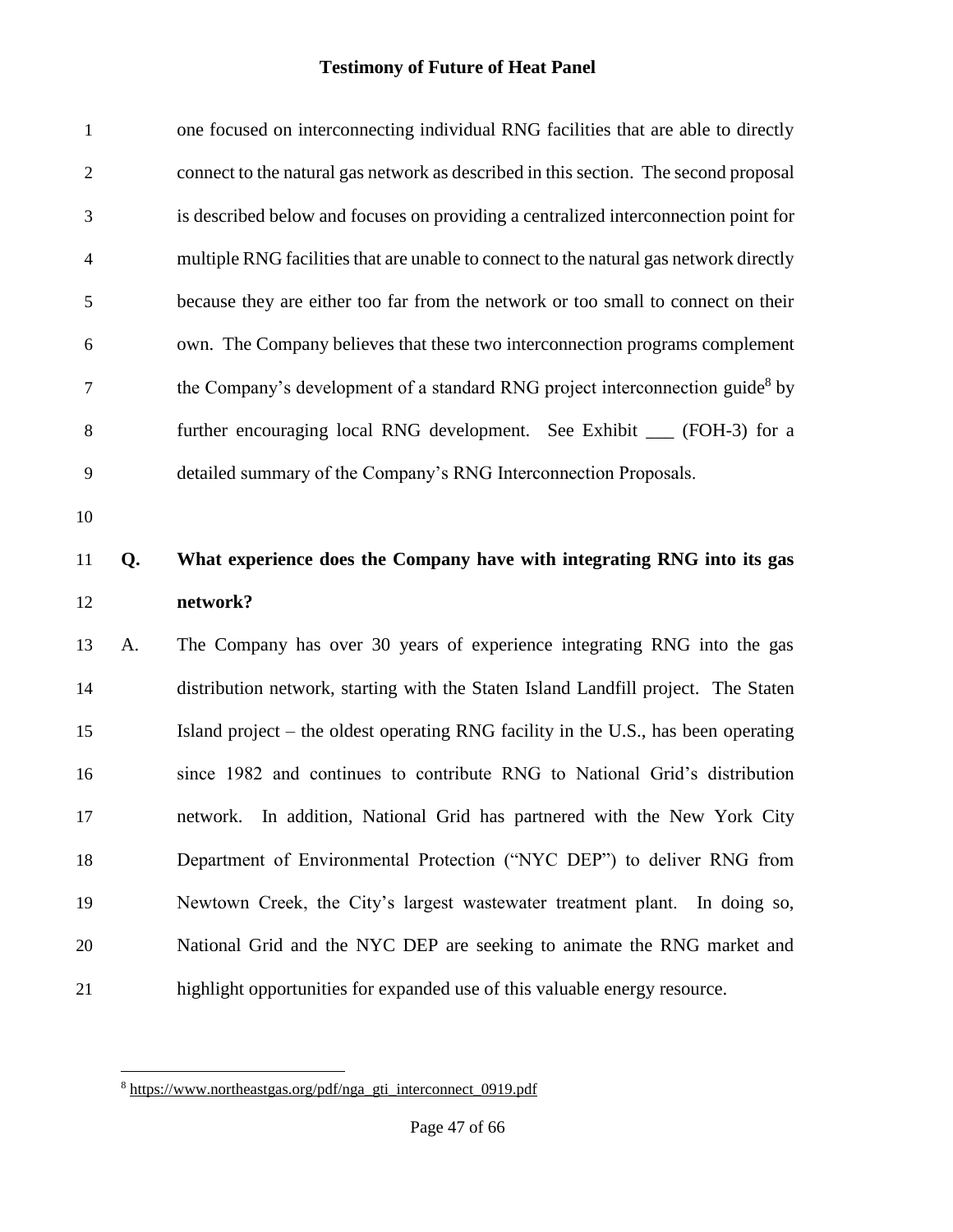| $\mathbf{1}$    | Q. | What systems and infrastructure are required to integrate RNG into the                 |  |  |  |
|-----------------|----|----------------------------------------------------------------------------------------|--|--|--|
| $\overline{2}$  |    | distribution gas network?                                                              |  |  |  |
| 3               | A. | RNG requires much of the same natural gas infrastructure as existing natural gas       |  |  |  |
| $\overline{4}$  |    | supplies including metering, odorization, gas quality monitoring, and pipeline main    |  |  |  |
| 5               |    | extensions.                                                                            |  |  |  |
| 6               |    |                                                                                        |  |  |  |
| $\tau$<br>$8\,$ |    | <b>Direct RNG Interconnection Program</b>                                              |  |  |  |
| 9               | Q. | Please describe the Direct RNG Interconnection Program.                                |  |  |  |
| 10              | A. | The Company proposes to install and maintain some of the necessary                     |  |  |  |
| 11              |    | interconnection equipment at individual RNG facilities, such as meters, analyzers,     |  |  |  |
| 12              |    | and odorization equipment. Although this equipment is required by the Company          |  |  |  |
| 13              |    | for interconnection, it is currently the sole financial and operational responsibility |  |  |  |
| 14              |    | of project developers. Based on feedback from RNG developers, the Company              |  |  |  |
| 15              |    | believes that lowering interconnection costs will encourage the development of         |  |  |  |
| 16              |    | third-party RNG projects in the Company's service territory.                           |  |  |  |
| 17              |    |                                                                                        |  |  |  |
| 18              | Q. | How many individual RNG projects does the Company anticipate                           |  |  |  |
| 19              |    | interconnecting directly into its gas distribution network annually?                   |  |  |  |
| 20              | A. | Based on the number of inquiries National Grid received from RNG project               |  |  |  |
| 21              |    | developers over the past several years and RNG projects currently under                |  |  |  |
| 22              |    | development, the Company forecasts approximately one project to mature to the          |  |  |  |
| 23              |    | interconnection phase each year starting in 2021 and two in the final year of the rate |  |  |  |
| 24              |    | plan. The proposed capital budget for this program is slightly less than \$0.50        |  |  |  |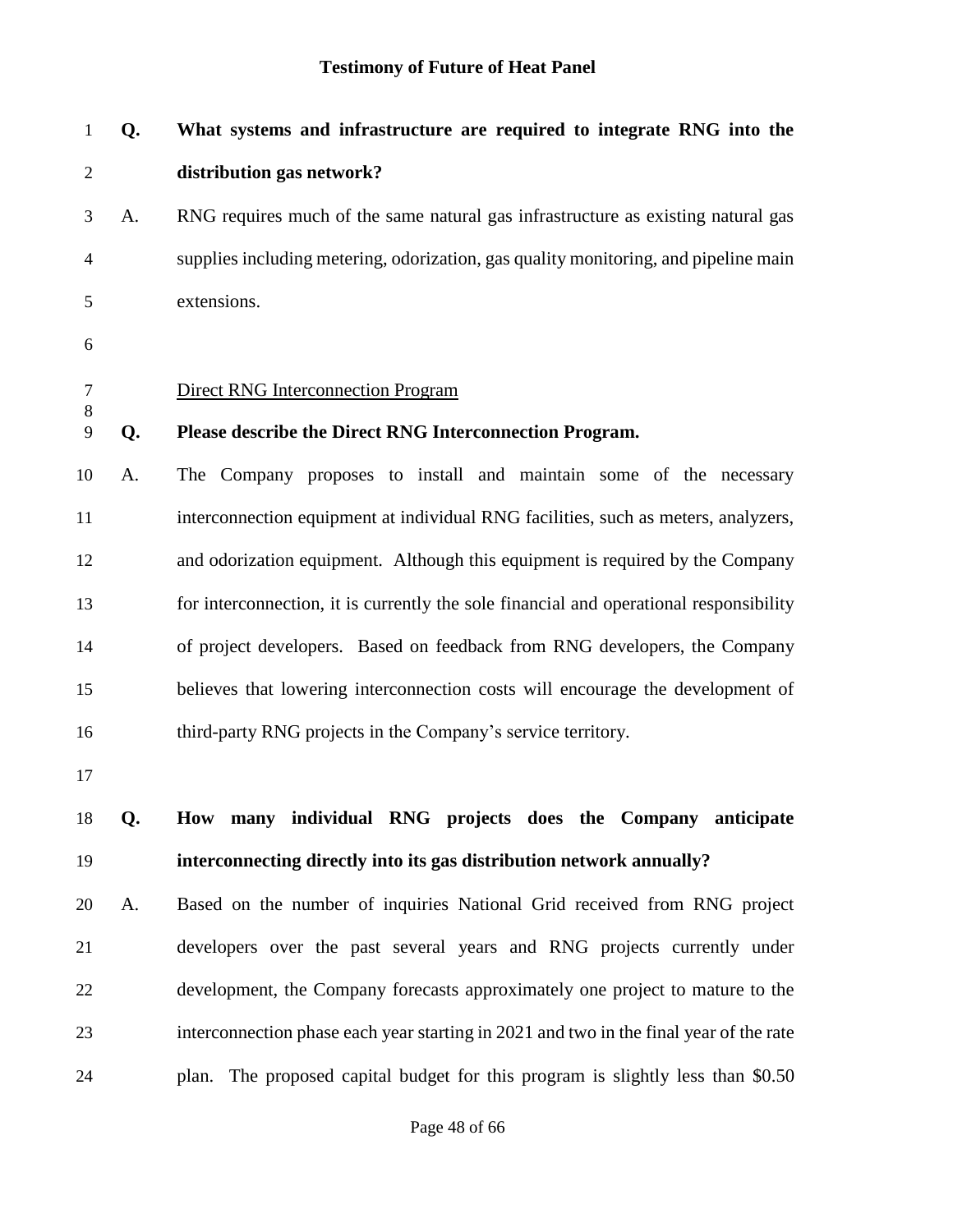million per interconnection project based on the cost of meters, analyzers, and odorization equipment. The table below provides the anticipated annual capital budget included in the GIOP's forecast and the program's non-labor operating 4 O&M expenses both shown in Exhibit (FOH-1) Schedules 1 and 2.

- 5
- 

6 **Table 3: RNG Direct Interconnection Program Costs**

|                       | <b>Rate Year</b> | Data<br>Year 1 | Data<br>Year 2 | Program<br>Year 4 |
|-----------------------|------------------|----------------|----------------|-------------------|
| Non-<br>Labor<br>OpEx | \$165,000*       | \$165,000*     | \$470,000*     | \$580,000*        |
|                       | FY 22            | <b>FY23</b>    | <b>FY24</b>    | <b>FY25</b>       |
| CapEx                 | \$468,000        | \$478,000      | \$487,000      | \$994,000         |

9

10

12

7 \* Non-labor costs provided in this table also include a portion of costs 8 also supported by the GIOP panel

### 11 Centralized RNG Interconnection Facility

# 13 **Q. Why is the Company also proposing a Centralized RNG Interconnection**  14 **Facility?**

 A. The Company is proposing to develop a Centralized RNG Interconnection Facility for potential RNG producers that would be unable to directly connect to the gas network. New York is the third largest dairy state in the US, presenting a significant feedstock source for RNG. However, the cost to directly interconnect individual dairies directly to the gas system has proved cost prohibitive thus far, in part due to additional pipeline costs. Centralizing an interconnection facility is ideal for dairy RNG projects that are plentiful but either too far away from the natural gas network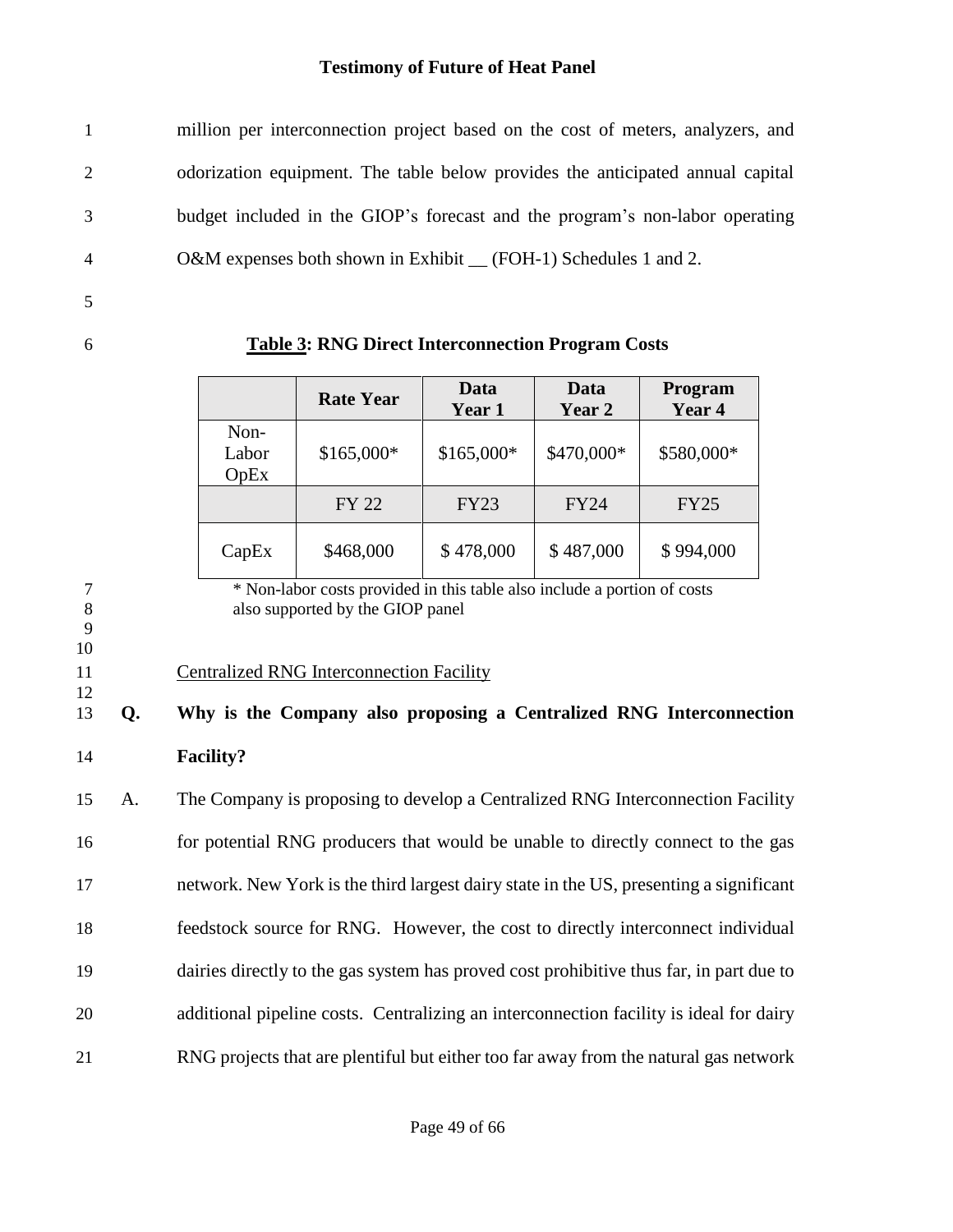| $\mathbf{1}$   |    | or too small to allow for direct interconnection. Centralizing an interconnection    |
|----------------|----|--------------------------------------------------------------------------------------|
| $\mathfrak{2}$ |    | facility also enables the Company to select injection sites based on their potential |
| 3              |    | to provide gas network benefits, e.g., portions of the gas network that are          |
| 4              |    | constrained and would benefit from additional local supply.                          |
| $\mathfrak{S}$ |    |                                                                                      |
| 6              | Q. | Please describe the process and timeline the Company envisions for developing        |
| $\tau$         |    | the Centralized RNG Interconnection Facility.                                        |
| $8\,$          | A. | Through this proposal, the Company aims to develop of one or more Centralized        |
| 9              |    | RNG Interconnection Facilities that will aggregate and inject RNG into portions of   |
| 10             |    | the gas network that would benefit from local gas supply. First, the Company will    |
| 11             |    | identify a suitable site to pilot a Centralized RNG Interconnection Facility in the  |
| 12             |    | service territory. Then, the Company will establish an ownership and cost recovery   |
| 13             |    | framework for the project. The Company anticipates that site selection and           |
| 14             |    | framework development will take place over FY21-FY22 and that the facility will      |
| 15             |    | be completed by FY24. Currently three locations are under consideration by the       |
| 16             |    | Company and are being evaluated based on the design of the area's gas network        |
| 17             |    | and the number of local dairies that could provide RNG. Final site selection and     |
| 18             |    | framework development will aim to provide economic, environmental, and gas           |
| 19             |    | network benefits. Additional anticipated benefits include, access to new revenue-    |
| 20             |    | streams for farmers, and reduced methane emissions from agriculture as a result of   |
| 21             |    | incentivizing manure collection and processing. Exhibit __ (GCP-3) provides a        |
| 22             |    | map depicting the location of the proposed Centralized RNG Interconnection           |
| 23             |    | Facility and further description of the project.                                     |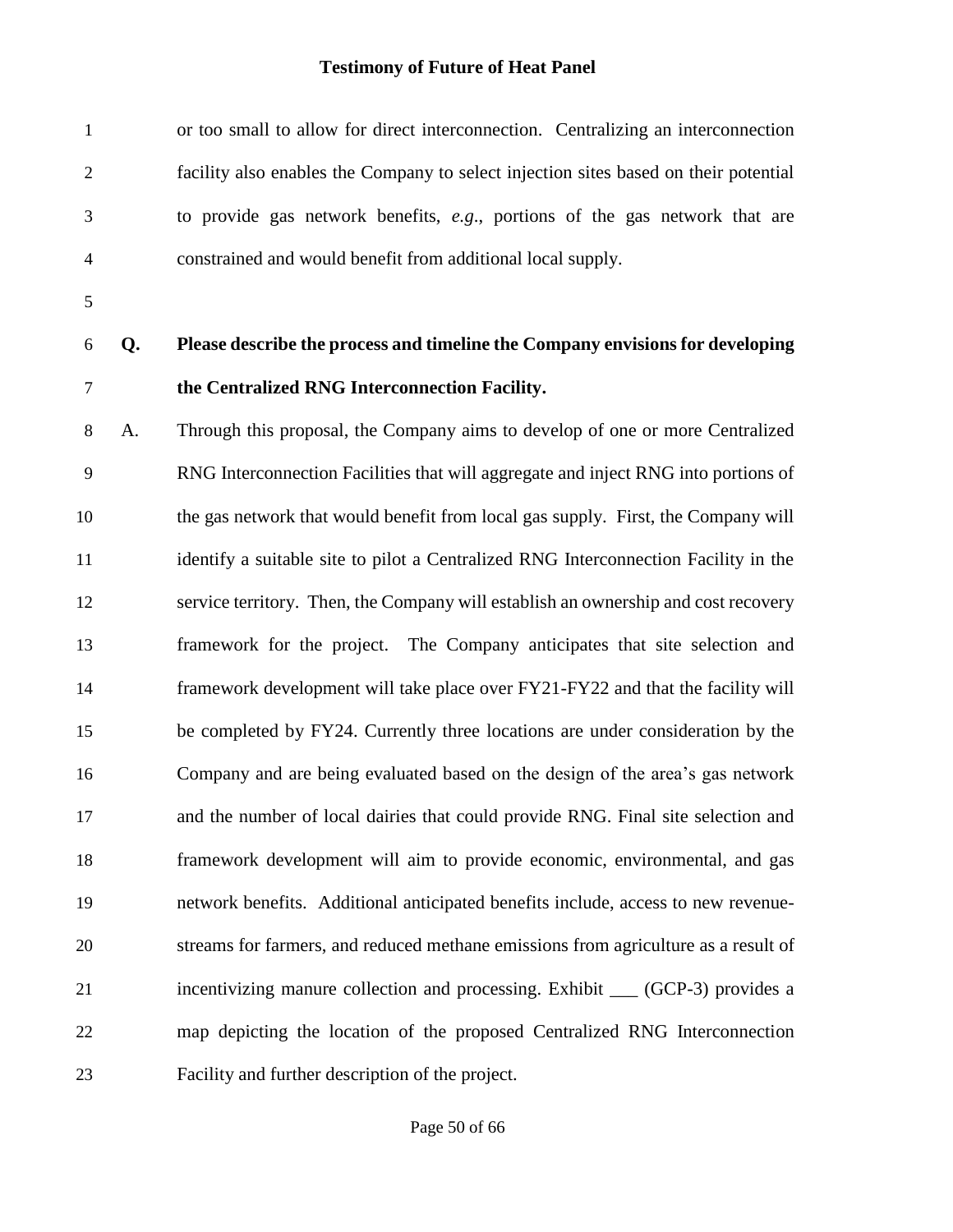## **Q. What portion of the Centralized RNG Interconnection Facility is the Company proposing to own?**

 A. The Company proposes to own and operate all facilities downstream of the biogas conditioning and upgrading equipment, including pipeline lateral and compression, interconnection equipment and any pipeline extension. These facilities align with utility competencies and provide a benefit to the gas network by connecting incremental supply.The Company envisions that the upstream portion of the facility including digesters, biogas collection lines and biogas treatment or conditioning equipment will be owned by a third-party or multiple third parties. Once a suitable interconnection site has been identified, the Company will issue an RFP to select a vendor or vendors to manage and own the upstream portion of the project. Several bids may be selected to meet the full capacity of the Centralized Interconnection Facility. The Company envisions that potential third parties could be farm co-ops or independent RNG developers. The Company will explore opportunities to offer economic development assistance, clean energy incentives and will explore partnerships with NYSERDA and the New York State Department of Agriculture and Markets to lower the cost of the facilities owned by third parties. For instance, the Company will explore opportunities to leverage NYSERDA's Program Opportunity Notice (PON) 3739, through which NYSERDA is seeking to identify and demonstrate new business models for a self-sustaining anaerobic digester technology market.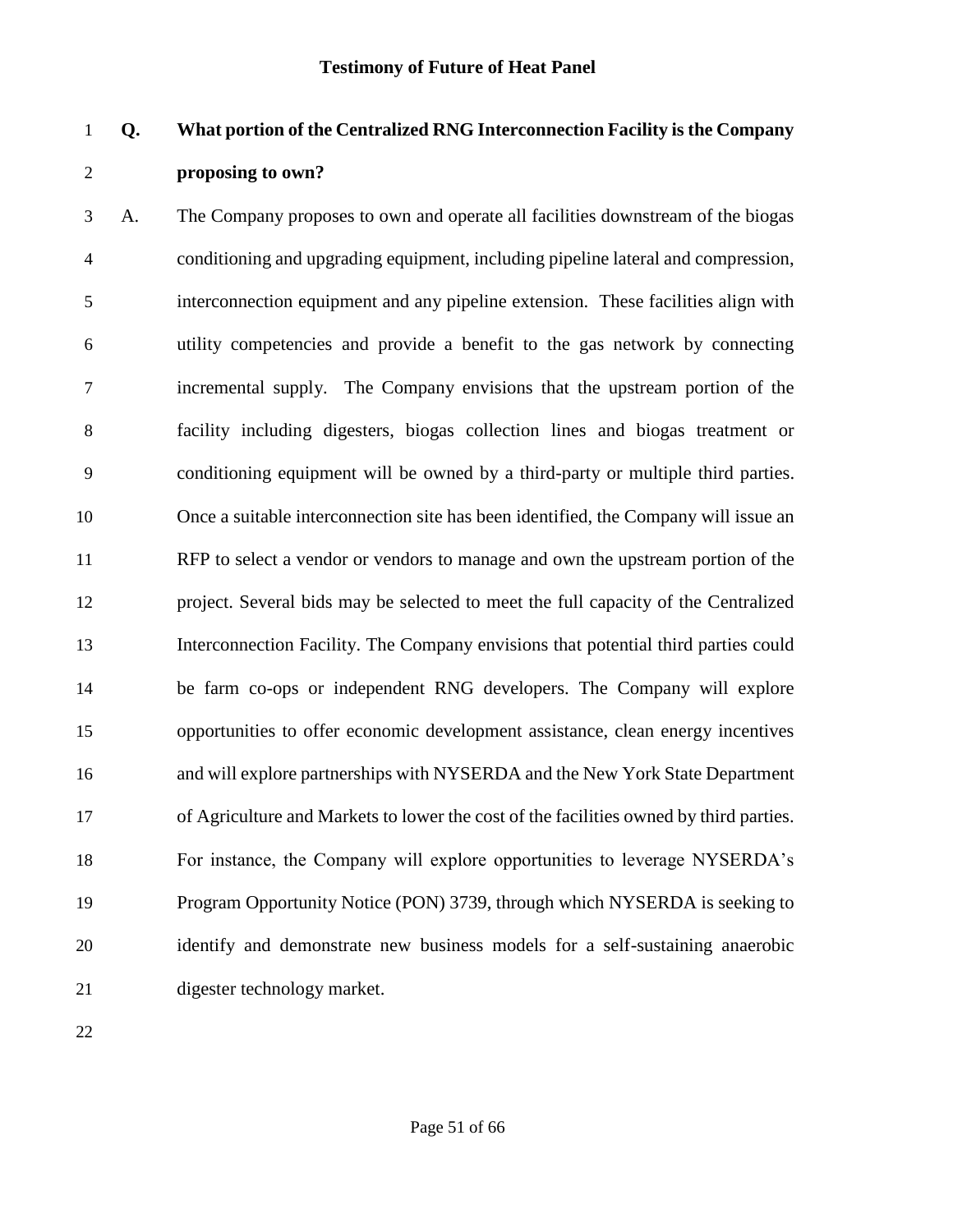## **Q. What is the anticipated cost for the proposed Centralized RNG Interconnection Facility?**

 A. Final costs for this project will depend on the site selected and the specific makeup of the system. National Grid is already working with RNG stakeholders to evaluate possible locations in upstate New York, but it is expected that it will take a few years to develop the project. The estimated costs for the portion of the Centralized RNG Interconnection Facility to be owned by the Company are shown below in the year during which it is expected that the system will become used and useful.

#### **Table 4: Costs for Centralized RNG Interconnection Facility**

|       | ロVつつ<br>$\overline{\phantom{a}}$ | EV22<br>د سه | FY24        | <b>FY25</b> |
|-------|----------------------------------|--------------|-------------|-------------|
| CapEx | $\overline{\phantom{0}}$<br>u    | \$1,500,000  | \$7,500,000 | đ<br>-<br>Φ |

## **Q. What are the expected line-item costs for the portion of the Centralized Interconnection Facility that will be owned by the Company?**

 A. Actual costs of the Centralized Interconnection Facility will vary based on the site selected and the final project design. The table below sets forth the estimated range of costs for the facility that the Company used to develop the costs for the portion it will own as set forth in Table 4 above

Page 52 of 66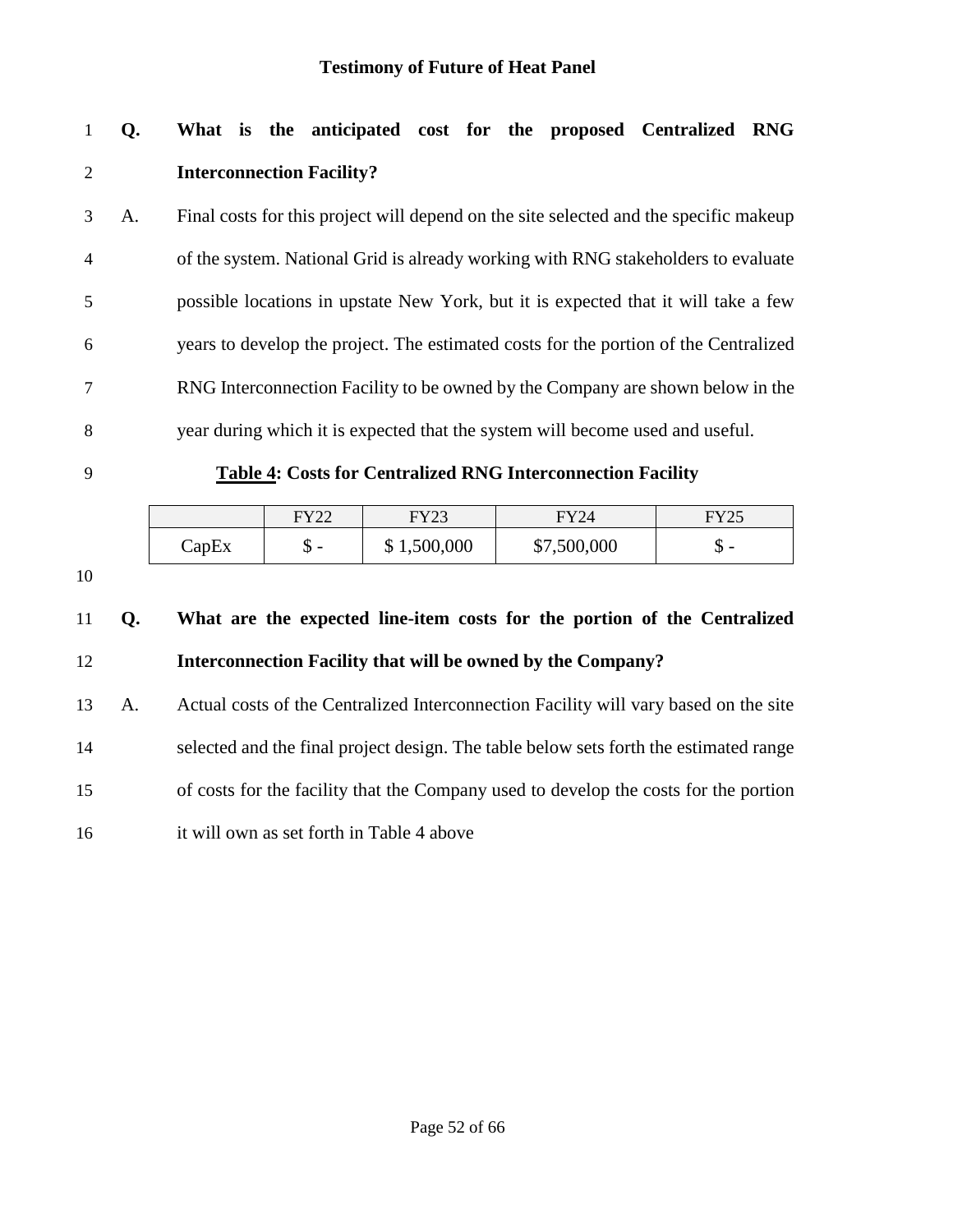|                                                                          | <b>Estimated Cost</b> |              |  |
|--------------------------------------------------------------------------|-----------------------|--------------|--|
|                                                                          | Low                   | <b>High</b>  |  |
| <b>Real Estate and Permitting</b><br>(highly variable and site specific) | \$200,000             | \$1,500,000  |  |
| Civil and Pipeline                                                       | \$2,000,000           | \$3,000,000  |  |
| Decompression and Metering<br>(assuming 4-6 trailer hookups)             | \$2,000,000           | \$3,000,000  |  |
| Analyzers and Buildings                                                  | \$1,500,000           | \$2,000,000  |  |
| <b>Installation and Startup</b>                                          | \$500,000             | \$500,000    |  |
| <b>Total Estimated Cost</b>                                              | \$6,200,000           | \$10,000,000 |  |

### 1 **Table 5: Estimated Low and High Range of Costs of** 2 **Centralized Interconnection Facility**

4

6

3

### 5 B. Hydrogen Proposals

### 7 **Q. Please describe the current state of hydrogen production and use.**

 A. Hydrogen has been produced at scale and used in a variety of applications for more than a century. Hydrogen gas has not been widely adopted as a heating fuel, partially due to the fact that it is not commonly naturally occurring, thus it must be manufactured. Hydrogen typically is produced from the electrolysis of water with electricity, or from the thermal reformation of a variety of hydrocarbon fuels, usually natural gas. Generally, the hydrogen produced from these two processes is more expensive than natural gas, which has contributed to its limited use as a source of heating. However, it is anticipated that the cost of producing hydrogen will 16 decline over time as technology improves and as renewables scale.<sup>9</sup> Due to the maturity of the hydrogen industry, and the potential for cost effective hydrogen production via electrolysis, hydrogen has the potential to be both a heating fuel and

 $\overline{a}$ <sup>9</sup> [https://iea.blob.core.windows.net/assets/8ab96d80-f2a5-4714-8eb5-7d3c157599a4/English-Future-](https://iea.blob.core.windows.net/assets/8ab96d80-f2a5-4714-8eb5-7d3c157599a4/English-Future-Hydrogen-ES.pdf)[Hydrogen-ES.pdf](https://iea.blob.core.windows.net/assets/8ab96d80-f2a5-4714-8eb5-7d3c157599a4/English-Future-Hydrogen-ES.pdf)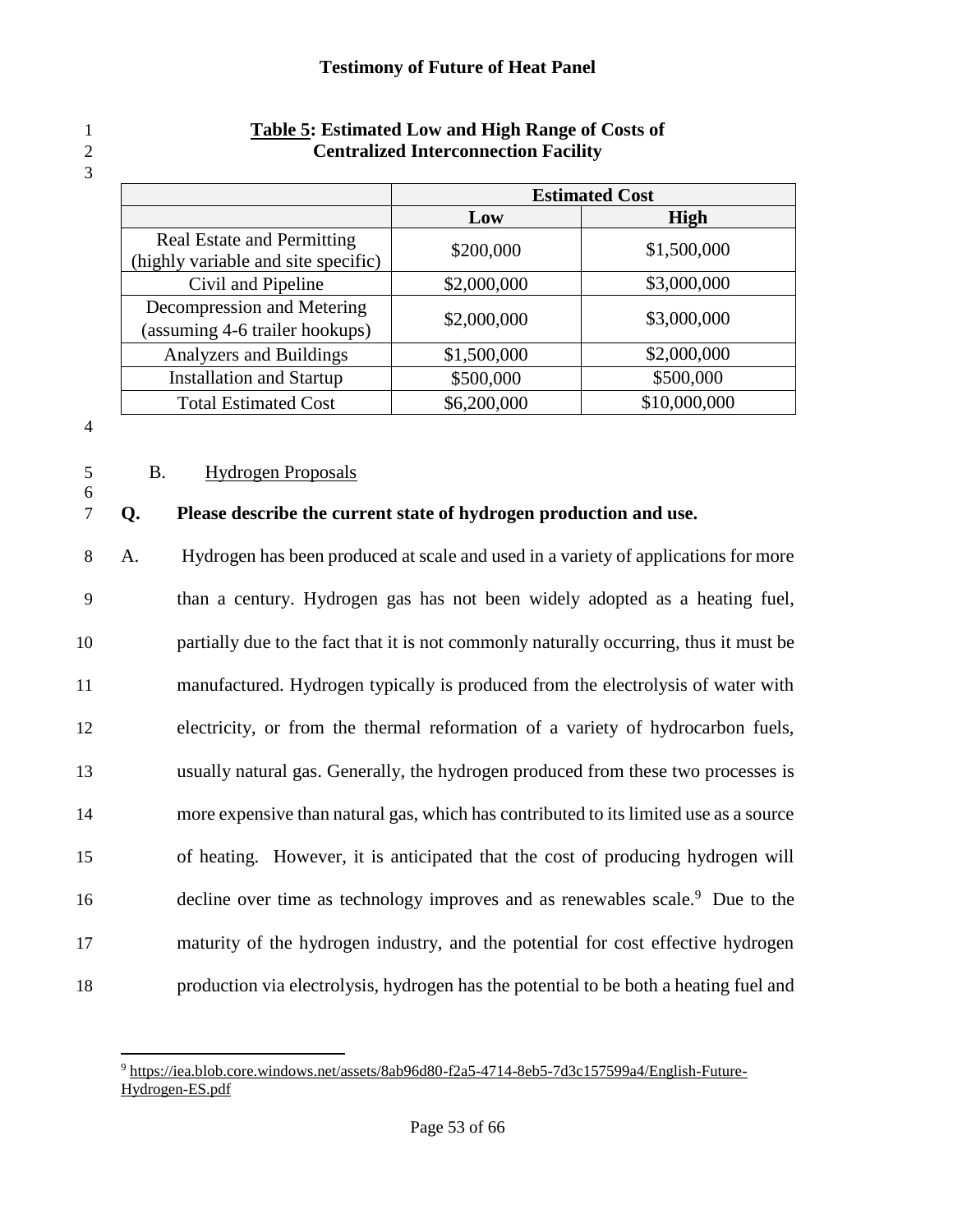| $\mathbf{1}$   |    | a safe and effective medium to transport and store the renewable energy from           |
|----------------|----|----------------------------------------------------------------------------------------|
| $\overline{2}$ |    | multiple sources, including those planned to be produced in New York State in the      |
| 3              |    | coming decades such as offshore wind.                                                  |
| $\overline{4}$ |    |                                                                                        |
| 5              | Q. | Why is the Company proposing to develop technologies and programs that                 |
| 6              |    | utilize hydrogen for use in its gas business?                                          |
| $\tau$         | A. | The Company supports the goals of the CLCPA, and like other utilities around the       |
| 8              |    | world has concluded that hydrogen, due to its flexibility of use, zero carbon content, |
| 9              |    | and ability to be produced from renewable electricity sources, has the potential to    |
| 10             |    | be one of several effective tools available to meet these goals in a manner that is    |
| 11             |    | beneficial for gas customers as well. The CLCPA was devised to enable several          |
| 12             |    | agencies and utilities to "implement easily-replicated renewable energy projects."     |
| 13             |    | Hydrogen can provide replicable renewable energy projects that can provide             |
| 14             |    | carbon-free fuel for use in difficult to electrify sectors, notably medium and heavy-  |
| 15             |    | duty transportation, industrial applications, and space heating. Additionally,         |
| 16             |    | hydrogen presents a solution for the intermittency of renewable electricity            |
| 17             |    | generation by leveraging the existing natural gas network as a storage medium.         |
| 18             |    | The development of flexible solutions, specifically for energy storage, was also       |
| 19             |    | envisioned in the Commission's Order Establishing Energy Storage Goal and              |
| 20             |    | Deployment Policy, Case 18-E-0130 dated December 13, 2018 ("Energy Storage             |
| 21             |    | A qualified energy storage system under PSL §74(1) includes:<br>Order").               |
| 22             |    | "commercially available technology that is capable of absorbing energy, storing it     |
| 23             |    | for a period of time, and thereafter dispatching the energy using mechanical,          |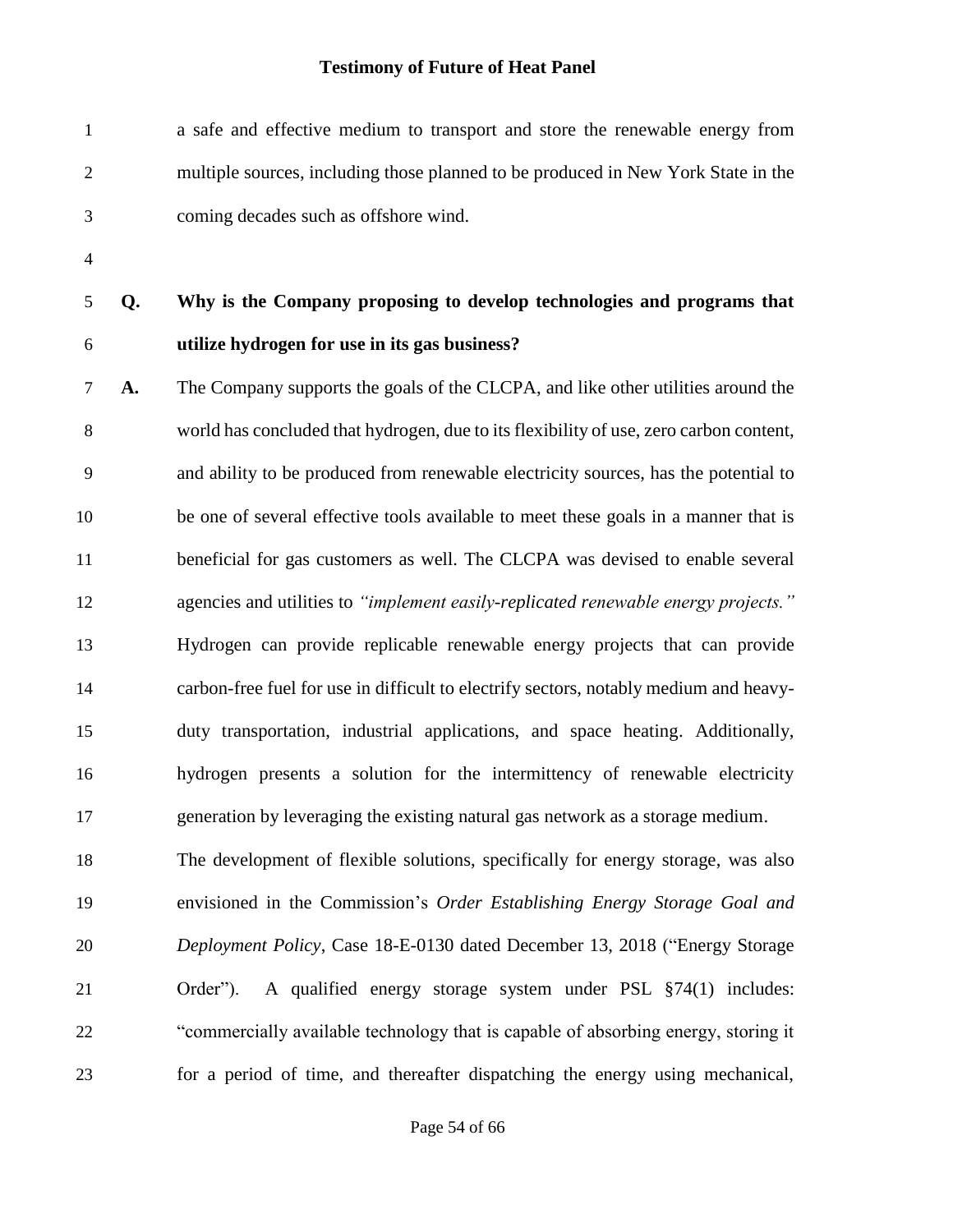| $\mathbf{1}$   |    | chemical, or thermal processes to store energy that was generated at one time for              |
|----------------|----|------------------------------------------------------------------------------------------------|
| $\sqrt{2}$     |    | use at a later time." (emphasis added). The Energy Storage Order highlights the                |
| 3              |    | critical role energy storage will play in enabling renewables to provide what is               |
| $\overline{4}$ |    | needed to reduce GHG emissions economy-wide to satisfy the State Energy Plan's                 |
| $\mathfrak{S}$ |    | targets. <sup>10</sup> Hydrogen storage is an energy storage system that can be used to reduce |
| 6              |    | GHG emissions "economy-wide" as contemplated by the Energy Storage Order.                      |
| $\overline{7}$ |    |                                                                                                |
| $8\,$          | Q. | What are the elements of an effective hydrogen development initiative?                         |
| $\mathbf{9}$   | A. | An effective hydrogen development initiative has to both enable new technologies               |
| 10             |    | or new applications of technologies for gas distribution service and validate their            |
| 11             |    | environmental and economic value in a fully developed market. Hydrogen has                     |
| 12             |    | strong potential for providing environmental and economic value, and,                          |
| 13             |    | consequently, is being developed across Europe. In an October 2019 transatlantic               |
| 14             |    | power to gas conference at which several European developers from the United                   |
| 15             |    | Kingdom and Germany participated, the assessment that "Hydrogen can develop                    |
| 16             |    | from a niche to a multi-purpose solution", and "hence the need for storage/sector              |
| 17             |    | coupling." See Exhibit_(FOH-4). Likewise, based on its assessment of current                   |
| 18             |    | market conditions, the Company believes there are four relevant functions where                |
| 19             |    | New York gas utilities can support decarbonization by integrating hydrogen in the              |
| 20             |    | following ways: (1) enabling production by zero or negative carbon means; (2)                  |
| 21             |    | ensuring efficient, in-region energy transportation using the gas network<br>(3)               |

l

<sup>&</sup>lt;sup>10</sup> Energy Storage Order, p.4.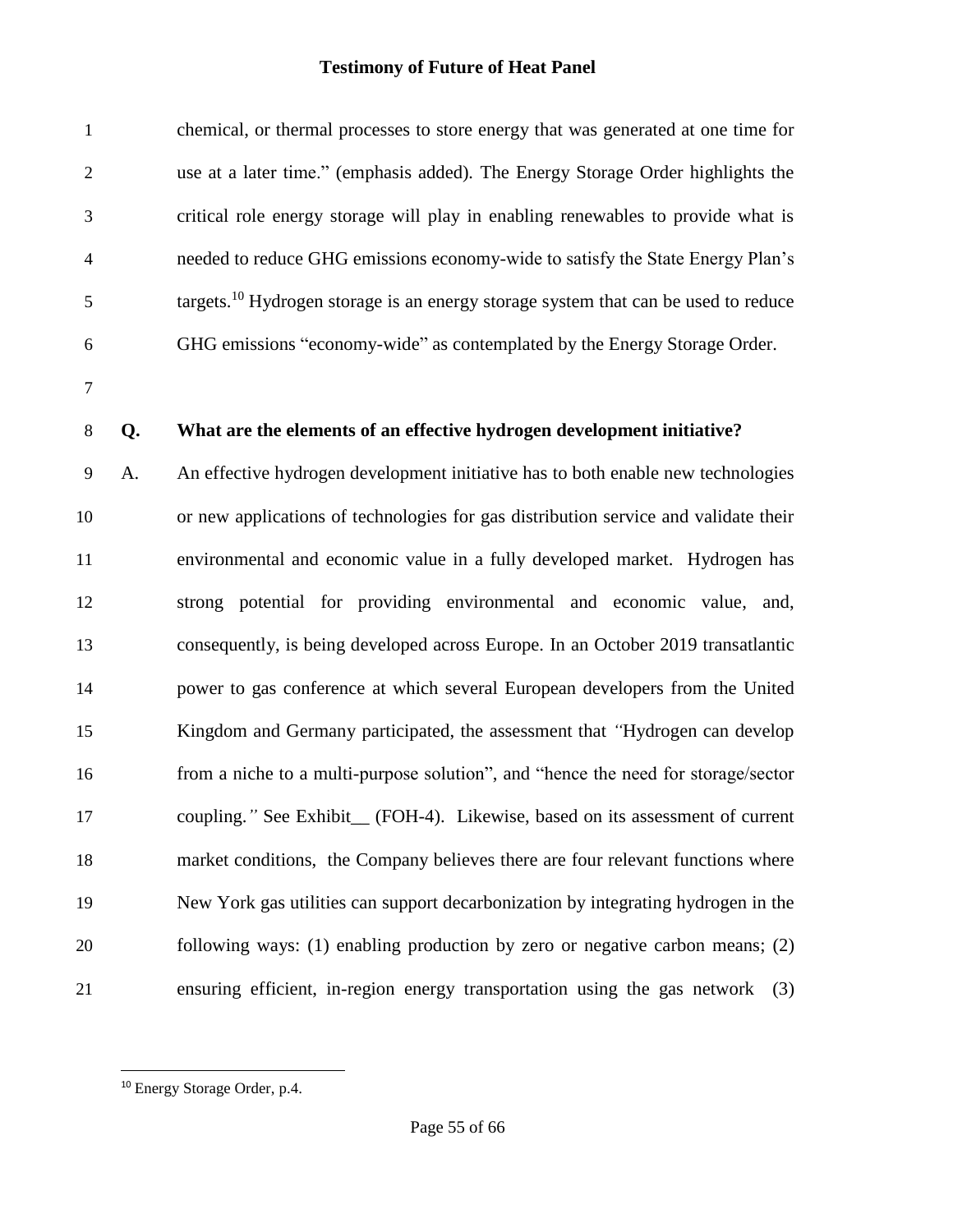| $\mathbf{1}$   |    | providing a clean, reliable RNG solution for customers, and (4) providing an             |
|----------------|----|------------------------------------------------------------------------------------------|
| $\overline{2}$ |    | effective non-degradable energy storage (i.e., inter-seasonal storage).                  |
| 3              |    |                                                                                          |
| $\overline{4}$ | Q. | What are the Company's set of proposed hydrogen initiatives?                             |
| 5              | A. | The Company proposes two demonstration projects, which, if successful, will              |
| 6              |    | create access to hydrogen for customers and the development or expansion of new          |
| $\overline{7}$ |    | business in New York State, all while accelerating decarbonization. The proposed         |
| 8              |    | projects are as follows:                                                                 |
| 9              |    | Multi-Use Hydrogen Production and Utilization Facility, and                              |
| 10             |    | Power to Gas Collaboration<br>$\bullet$                                                  |
| 11             |    |                                                                                          |
| 12             | Q. | Has the Company distributed hydrogen blends in the past?                                 |
| 13             | A. | Yes. The Company has historically distributed mixtures of gas that include               |
| 14             |    | hydrogen. For example, <sup>11</sup> in 1974 Brooklyn Union Gas Company supplemented its |
| 15             |    | natural gas supply with Substitute Natural Gas (SNG) that is typically about 10          |
| 16             |    | percent hydrogen <sup>12</sup> by volume.                                                |
| 17             |    |                                                                                          |
| 18             |    | Multi-use Hydrogen Production and Utilization Facility<br>1.                             |
| 19             | Q. | Please provide an overview of the Company's Multi-use Hydrogen Production                |
| 20             |    | and Utilization Facility proposal.                                                       |

 $\overline{a}$ 

Murphy, Robert E "Brooklyn Union: A Centennial History", Brooklyn Union Gas Co., 1995

<sup>&</sup>lt;sup>12</sup> Gas Engineer's Handbook Table 2-25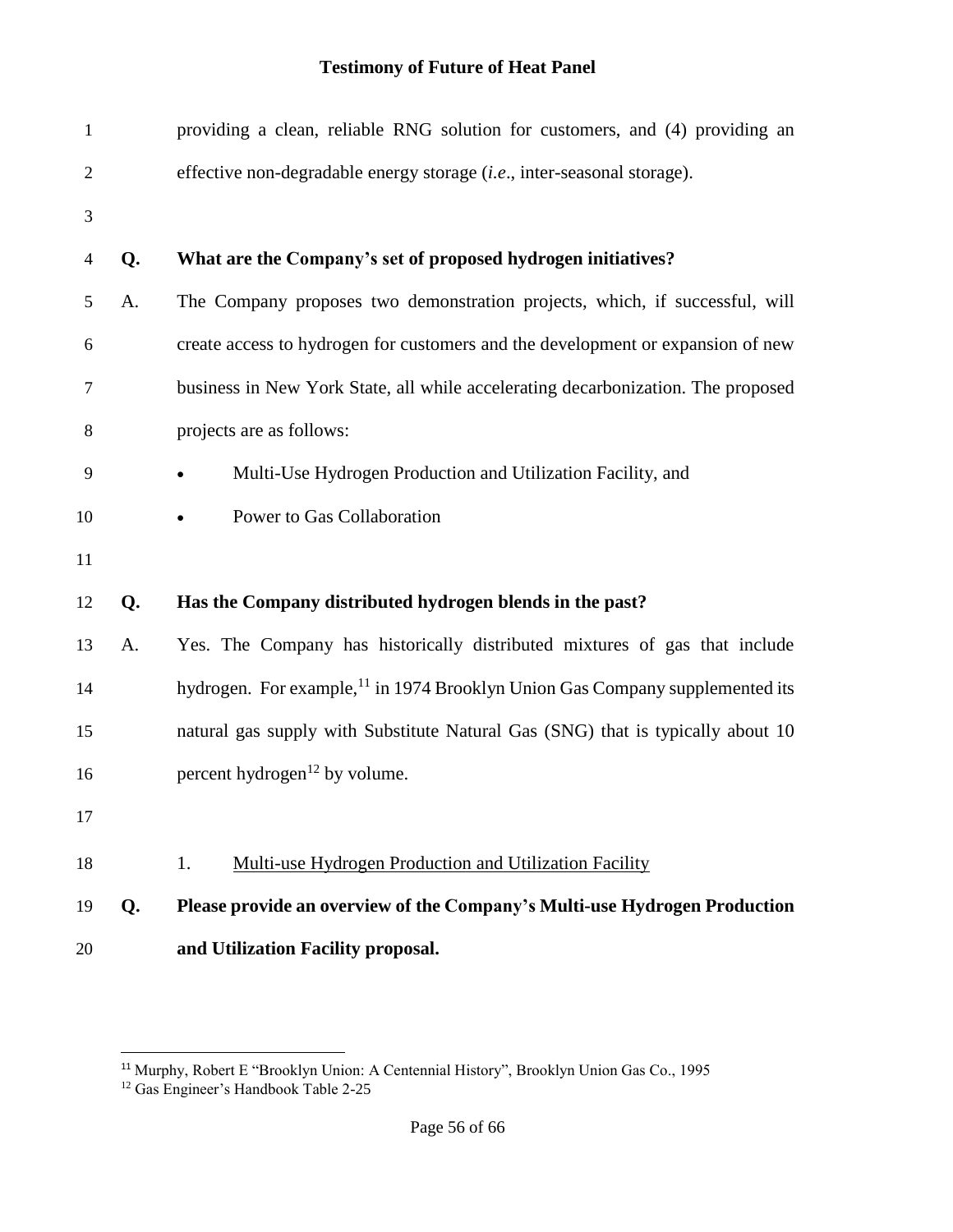A. The proposed Multi-use Hydrogen Production and Utilization Facility will be developed and operated under contract between the Company and Standard Hydrogen Corporation of Ithaca, NY ("Standard Hydrogen"). It will be the first demonstration anywhere in the United States of a system that will include the production of hydrogen by zero or negative carbon means for storage and for P2G. The RNG produced will be injected into the Company's gas distribution system. Any excess hydrogen will be available for a number of energy services as described below to generate revenue. The revenue generated will offset the costs of the facility and 80% of any net revenues after all facility costs have been offset will be returned to customers. This project directly supports the evaluation of alternative business models for energy storage discussed in the Energy Storage Order. The multi-use hydrogen production and utilization facility will be a single permanent facility to be located at an industrial or commercial site in the Capital region.

#### **Q. Why was Standard Hydrogen selected for this project?**

 A. Standard Hydrogen participated in an Innovation Sprint sponsored by the REV Connect program and National Grid in May, 2018 and proposed to partner with National Grid to evaluate the concept of a multi-use hydrogen utilization facility it calls an "Energy Transfer Station" (ETS). In accordance with the established REV Connect process, National Grid expressed interest in the concept. Navigant Consulting was then selected to develop a conceptual Business Case in October of 2018 entitled "*Versatile, Clean, Distributed Hydrogen For Multiple Markets" and a "Value Assessment"* included as Exhibit \_\_ (FOH-4) that defines the potential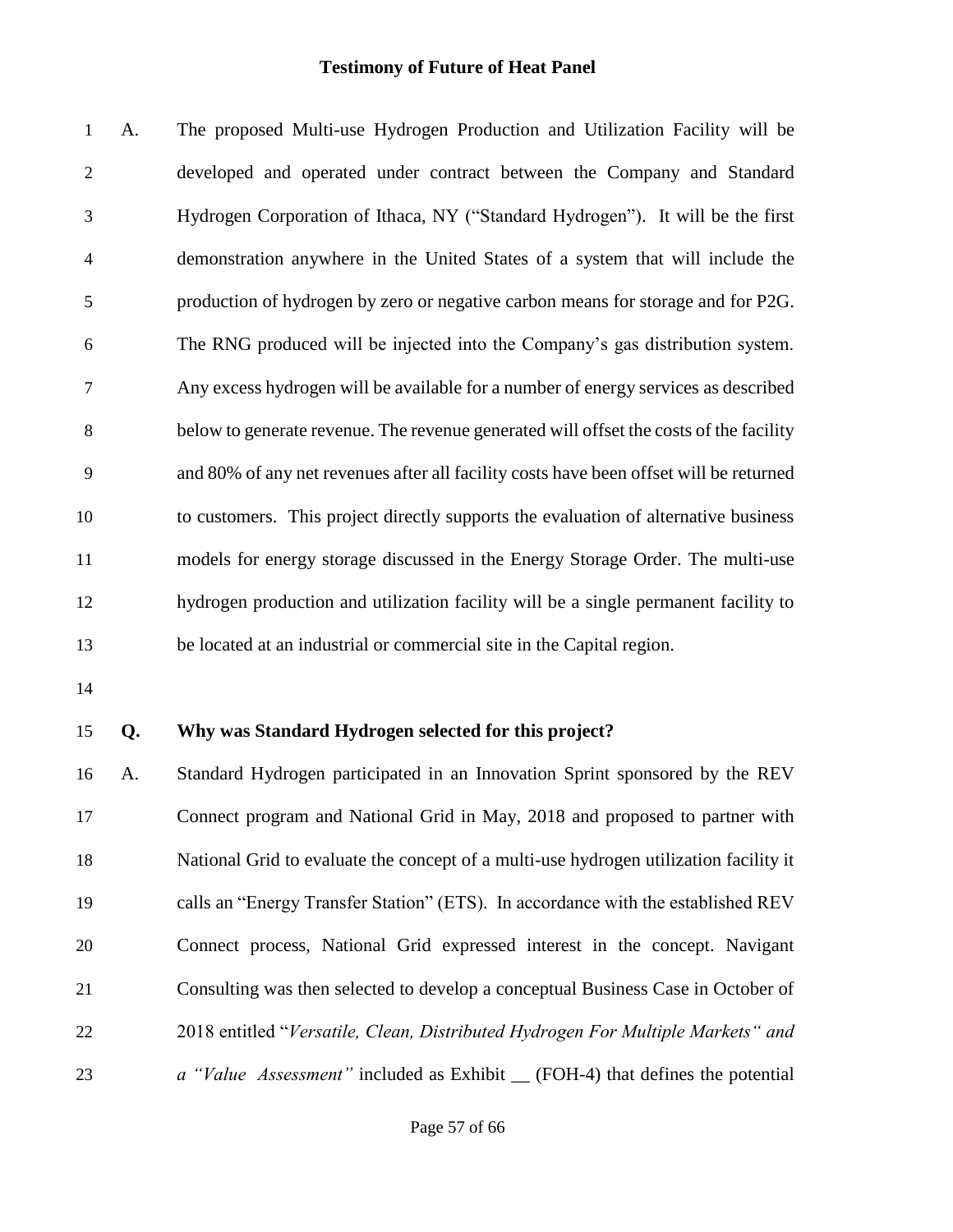products and the per unit and gross revenue potential for each product in the National Gris service area and across New York State.

### **Q. Please describe the proposed ETS facility.**

 A. The proposed facility is developed around a nominal 1 MW electrolyzer that produces hydrogen from purchased renewable electricity. That hydrogen is used immediately or compressed and stored on site. Hydrogen can be used as a non- pipeline alternative by blending into the natural gas system, or used to produce substitute methane through P2G. Potentially, the ETS can provide commercial gas supply. Excess hydrogen not utilized in the gas network can also provide electricity to the host site as back-up and can be a source of revenue by providing demand or capacity to the electric grid or for Level 3 charging to electric vehicles without using grid capacity. The compressed hydrogen can also be dispensed into the growing population of hydrogen fuel cell electric vehicles in New York, such as the Toyota Mirai, Honda Clarity or range extending electric trucks. Initial engineering design has been completed and the duration of project activities including site identification, permitting, construction, commissioning, operations and data collection, and reporting have been estimated at a high level. The ETS Facility will include the components itemized in Table 6 below and duration of project activities are estimated in Table 7 below.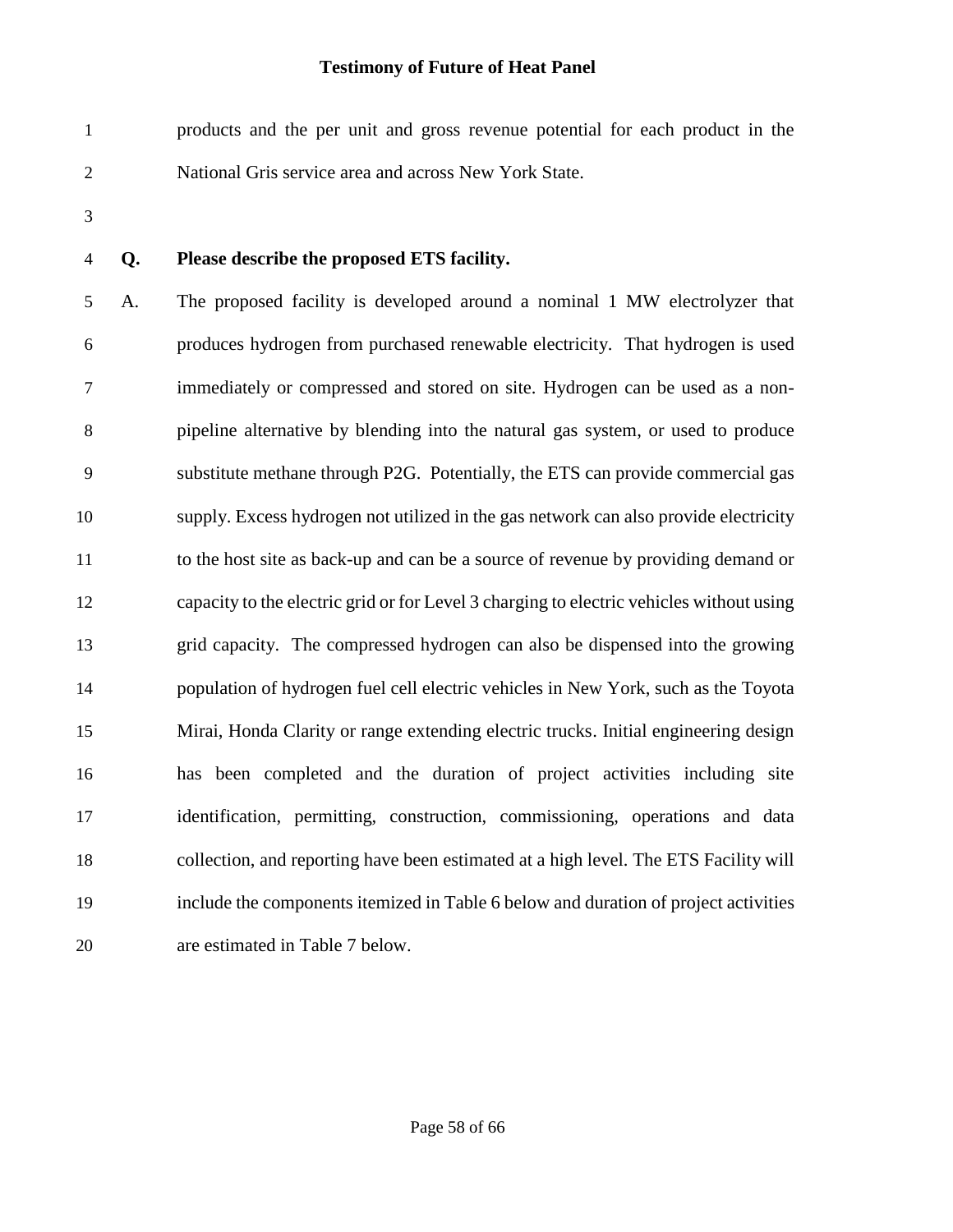| <b>Component</b>               | Size*                                  | <b>Description</b>                                 |
|--------------------------------|----------------------------------------|----------------------------------------------------|
| Electrolyzer                   | Up to 1.0 MW Input                     | Up to 32 kg/hr Hydrogen<br>at $430$ psig           |
| Compressed Hydrogen<br>Storage | Up to 1,000 kg @<br>up to $5,000$ psig | <b>ASME-Approved Storage</b>                       |
| <b>Fuel Cell</b>               | Up to 1MW Output                       | PEM or PAFC fuel cell as<br>determined by location |
| Hydrogen Vehicle               | 2 - hose dispenser                     | 8 kg in 5 Mins.                                    |
| Dispenser                      | w/VIT                                  |                                                    |
| <b>EVSE</b>                    | Up to 4DC Fast<br>Chargers             | 80% vehicle charge in 30<br>mins                   |
| Natural Gas blending           | $<10\%$ of available<br>gas main       | Mixing valve with<br>telemetry                     |

### 1 **Table 6: ETS Facility Components**

4

<sup>3</sup>Final Component size based on final location and corresponding use case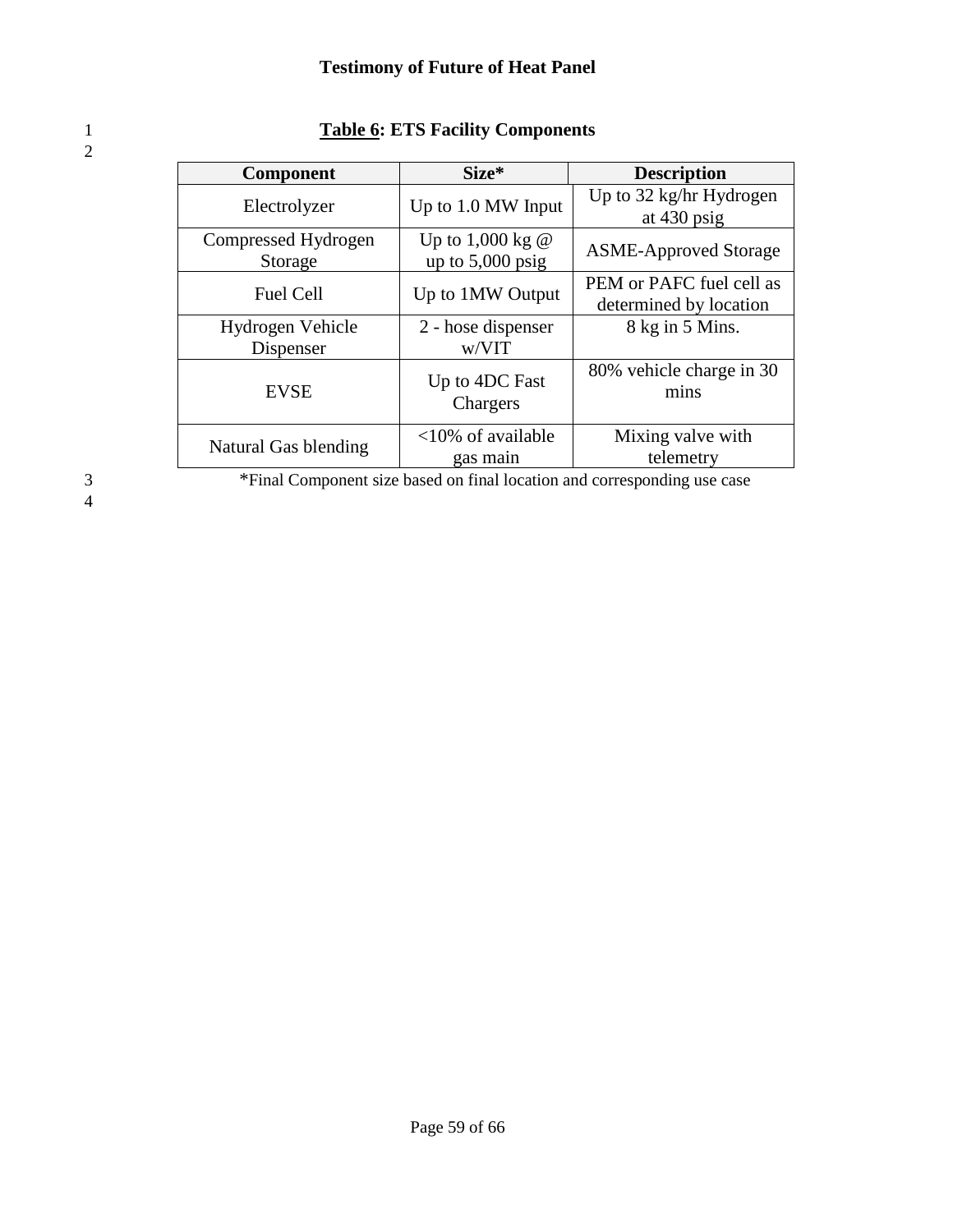| <b>Action Items</b>                   | Duration*<br>(Weeks) | <b>Responsible Party</b>                  |
|---------------------------------------|----------------------|-------------------------------------------|
| Site identification                   | 8                    | National Grid and SHC                     |
| Final Cost proposal                   | 16                   | National Grid and SHC                     |
| Contracting                           |                      | National Grid and SHC                     |
| <b>SHC</b>                            | 8                    | <b>National Grid</b>                      |
| Customer                              | 12                   | National Grid and SHC                     |
| Construction                          | 12                   | <b>SHC</b>                                |
| Renewable Electric<br>Supply          | 12                   | <b>SHC</b> & Renewable Energy<br>Supplier |
| Elec. Demand Relief<br>$\blacksquare$ | 12                   | National Grid & DR Provider               |
| <b>Gas Demand Relief</b>              | 12                   | National Grid & DR Provider               |
| Interface design                      |                      | National Grid and SHC                     |
| Electric                              | 20                   | National Grid and SHC                     |
| Gas                                   | 20                   | <b>SHC</b> and Customer                   |
| Other (water, comms<br>$etc.$ )       | 20                   | <b>SHC</b>                                |
| Permitting                            | 35                   | <b>SHC</b> and Customer                   |
| Construction                          | 60                   | <b>SHC</b>                                |
| Commissioning                         | 8                    | National Grid and SHC                     |
| Operations                            | 104                  | <b>SHC</b>                                |
| Data Collection/Reporting             | 104                  | <b>SHC</b> and National Grid              |
| <b>FINAL REPORT</b>                   | 8                    | <b>SHC</b> and National Grid              |

### 1 **Table 7: ETS Facility Milestones**

3

2 **\***Estimated duration dependent on final location and corresponding use case.

## 4 **Q. What are the costs of the multi-use hydrogen production and utilization**  5 **facility?**

 A. The costs of the project are shown in Exhibit \_\_ (FOH-1) Schedules 1 and 2 and Table 8 below. Costs are based on a project with a total duration of five years with the ETS operational by FY23 and continuing indefinitely beyond the demonstration project. The Company and SHC are each seeking external funding, including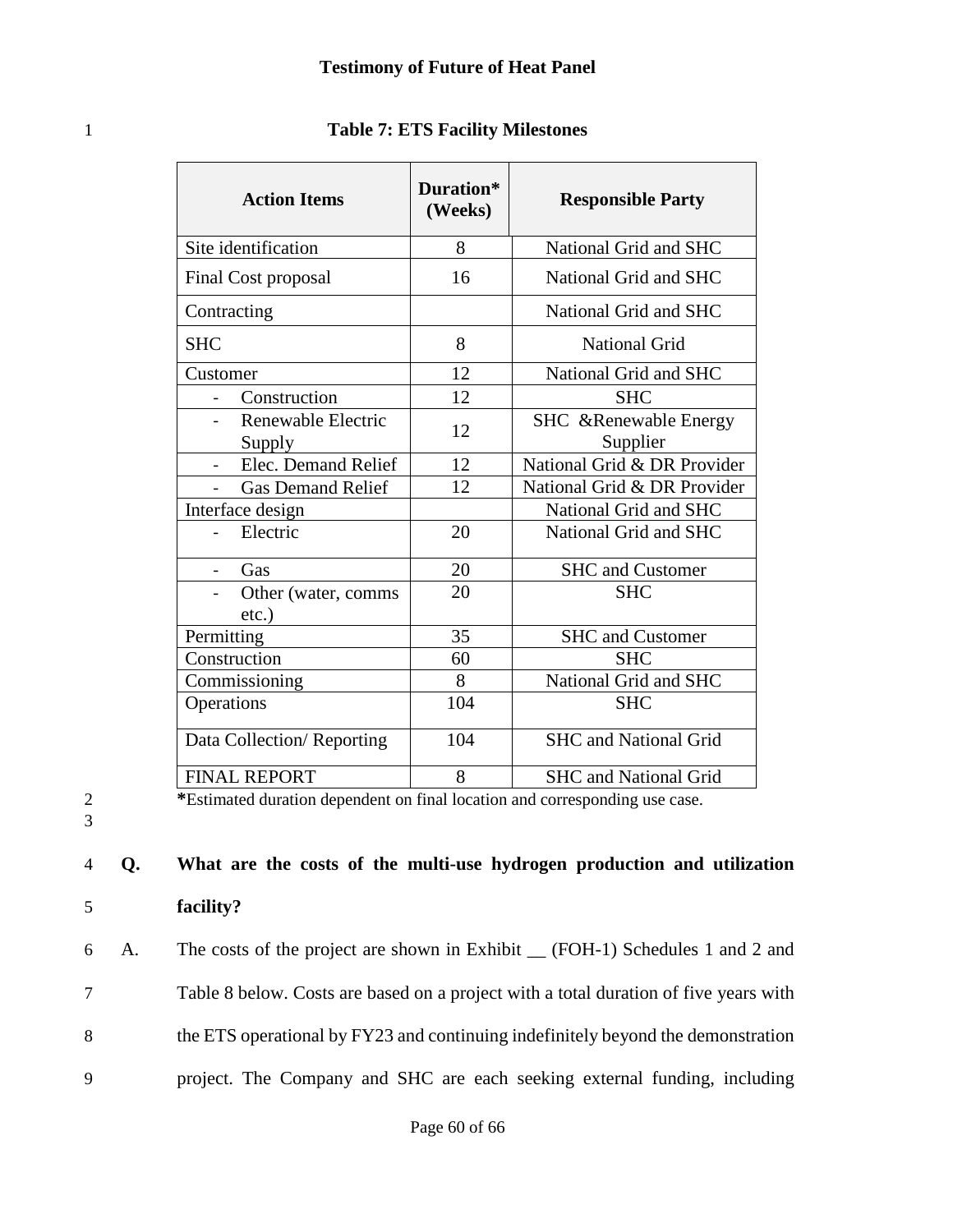| $\mathbf{1}$   | potential NYSERDA funding, for the early phases of the demonstration project, and             |
|----------------|-----------------------------------------------------------------------------------------------|
| $\overline{2}$ | any such awards that may result will be fully deducted from the capital cost. The             |
| 3              | total cost of the project over 5 years, net of sales, is estimated at \$8.2 Million. This     |
| 4              | is based on reasonable increases in Electrolyzer utilization during the five-year             |
| 5              | project as follows: (i) Year $2-5\%$ , (ii) Year $3-20\%$ , (iii) Year $4-40\%$ and (iv) Year |
| 6              | 5 90%. The actual level of utilization cannot be known at present and the effective           |
| 7              | net cost will be higher if capacity is not sold or will be lower if utilization increases     |
| 8              | The facility will not offer any product for sale unless the<br>at a faster rate.              |
| 9              | incremental cost of providing that product exceeds the revenue generated by that              |
| 10             | product sale. As shown in exhibit (FOH-7) the ETS has the potential to generate in            |
| 11             | excess of \$0.8 Million in net revenue for each year of operation after the project is        |
| 12             | completed to the direct benefit of customers.                                                 |

**Table 8: Costs for ETS Facility (\$000)**

| $(\$000)$         | <b>Rate Year</b> | Data Year 1 | Data Year 2 |
|-------------------|------------------|-------------|-------------|
| Non-Labor<br>OpEx | \$100.0          | \$391.5     | \$492.0     |
|                   | <b>FY22</b>      | <b>FY23</b> | FY24        |
| CapEx             | \$4,354.9        | \$4,354.9   | \$0         |

### **Q. How does ETS advance the goals of the CLCPA?**

 A. One of the key objectives of the CLCPA and related policies is "the transition of the state workforce and the rapidly emerging clean energy industry." Rapid development requires flexibility to adjust to emerging markets and market responsiveness. Hydrogen is inherently flexible and the ETS is the most flexible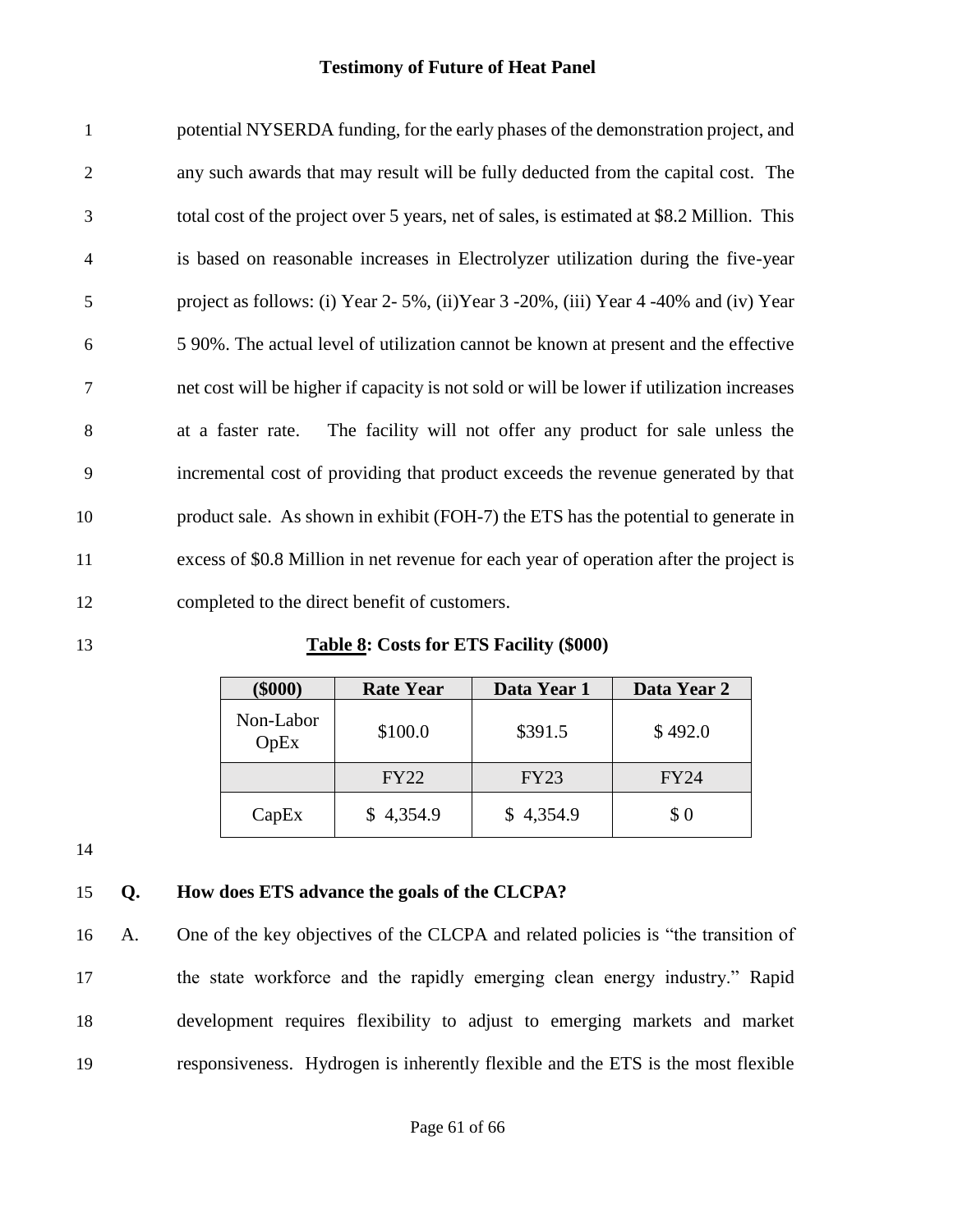| $\mathbf{1}$   |    | use of hydrogen possible. The ETS, like any clean energy asset, is a capital            |
|----------------|----|-----------------------------------------------------------------------------------------|
| $\overline{c}$ |    | intensive. Thus, its economic performance is primarily dependent on the level of        |
| 3              |    | utilization of the primary assets. The flexibility in the ETS concept will allow a      |
| 4              |    | single facility to alternatively provide multiple services responsive to market         |
| 5              |    | demand for each service. The plan will be to provide the most value added clean-        |
| 6              |    | energy services first, most likely back-up power for the host, and lesser value         |
| 7              |    | services thereafter as long as incremental costs are covered, with the goal to          |
| 8              |    | maximize the utilization of the common components of the ETS, such as the               |
| 9              |    | electrolyzer                                                                            |
| 10             |    |                                                                                         |
| 11             | Q. | What is the timeline for the proposed multi-use hydrogen production and                 |
|                |    |                                                                                         |
| 12             |    | utilization facility?                                                                   |
| 13             | A. | A preliminary project plan and budget has been developed by the Company and             |
| 14             |    | This plan is based on this being a first-of-its kind project and is not<br>SHC.         |
| 15             |    | representative of what costs or timelines for future project development durations      |
| 16             |    | or installations costs may be. As the site, has not yet been secured, the cost is       |
| 17             |    | subject to future adjustment up or down based on local conditions. Due to the           |
| 18             |    | benefits to the host $(e.g., back-up power)$ , costs associated with renting or leasing |
| 19             |    | space is not included. The entire project is based on four phases implemented over      |
| 20             |    | a four year time frame from the project approval with one year prior for                |
| 21             |    | implementation planning, up to one year for permitting and installation, and two        |
| 22             |    | years of monitored operations, revenue sharing and reporting.                           |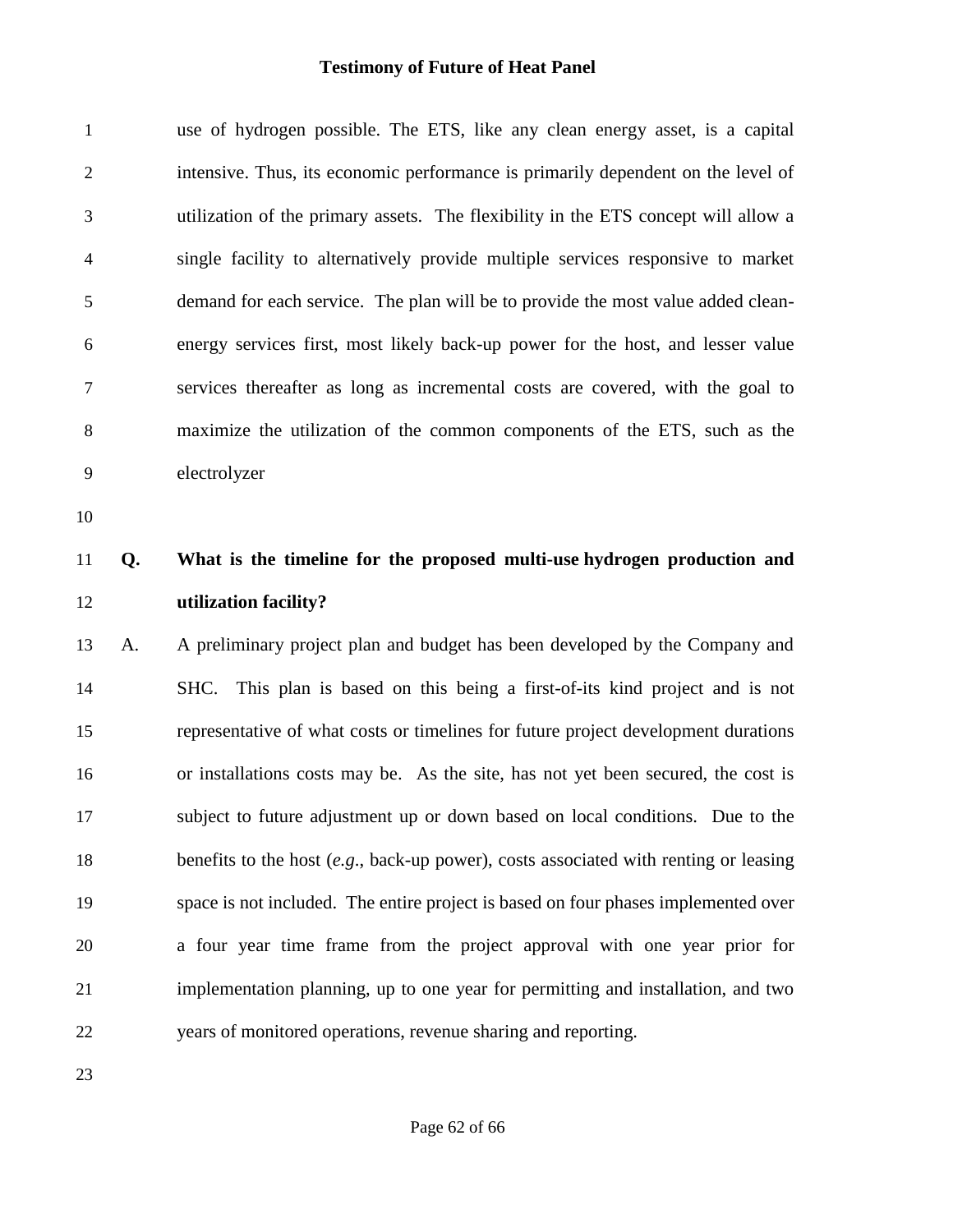## **Q. Is the Company requesting any additional FTEs to support the proposed multi-use hydrogen program?**

 A. Yes. The Company is requesting one additional FTE to support the proposed Multi- use Hydrogen Program. The incremental FTE requested will be focused in two areas. First, mechanical operation of the system. Resources will be required to ensure that the system is operating smoothly and that there are no issues with any of the components that might reduce functionality. This is similar to CNG stations that the Company has operated but with added complexity due to new equipment types. Second, interfacing with Standard Hydrogen on the distribution of hydrogen to the various end uses. This will require monitoring of various markets, engaging with customers (*e.g*., fuel cell electric vehicle fleets, gas DR programs), evaluating the business models, and reviewing financial performance with Standard Hydrogen. An additional FTE is required because this is an expansion of National Grid's experience with hydrogen. It is critical to maintain system function so that an appropriate evaluation of the underlying thesis can be completed.

- 
- 

## **Q. To what extent will the investment in the ETS be recovered and returned to the Company's customers?**

 A. This first-of-its kind facility will operate in existing and evolving competitive energy service markets. The sales of products will generate revenues for National Grid that will be used to pay Standard Hydrogen for capital recovery, purchased renewable electricity, SHCs facility operations and funding for anticipated refurbishment of major components, such as the electrolyzer. The ETS has the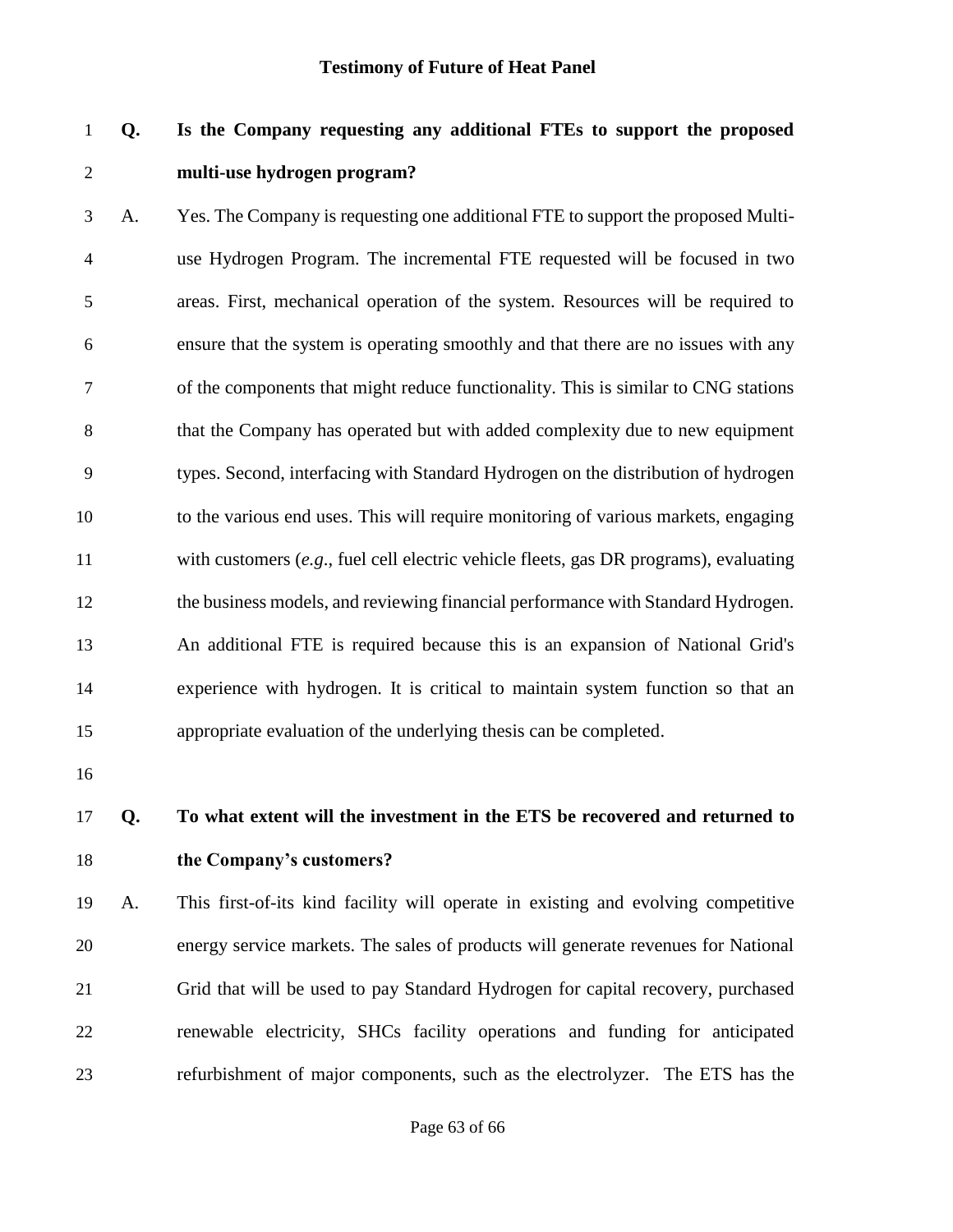potential to generate revenues in excess of costs for capital and operations over its operational life. If this project is successful, it is expected that there will be sufficient net revenue generated to fund all the costs for the ETS. The Company proposes to return all net revenue available from this facility to customers until the capital costs of the facility are fully recovered. Thereafter, the Company proposes to split retained net revenue with 80 percent returned to customers and 20 percent retained and shared between SHC and National Grid SHC will also have the option to buy out the investment in the facility and operate it independently together with what it hopes will be a series of similar facilities in the future if this project is successful. No one can know with certainty the market prices of each of the energy product or services over the life of this demonstration or the demand for the products or services or the proportion of each product or service actually sold. However, under reasonable assumptions of production by the ETS it is clear that the proposed revenue sharing with customers could lead to the customers' cost being largely or entirely recouped over the lifetime of the demonstration ETS. 2. Power-to-Gas **Q. Please describe what is meant by the term Power-to-Gas.** A. Power-to-Gas or P2G refers to the technical and economic potential process of

 converting excess renewable electricity to hydrogen or synthetic methane (*i.e.*, RNG) and utilizing the existing natural gas network to deliver the gas produced using these renewable resources. Indeed. P2G also can provide low- or zero-carbon RNG when renewable electricity is utilized as the feedstock. RNG produced via P2G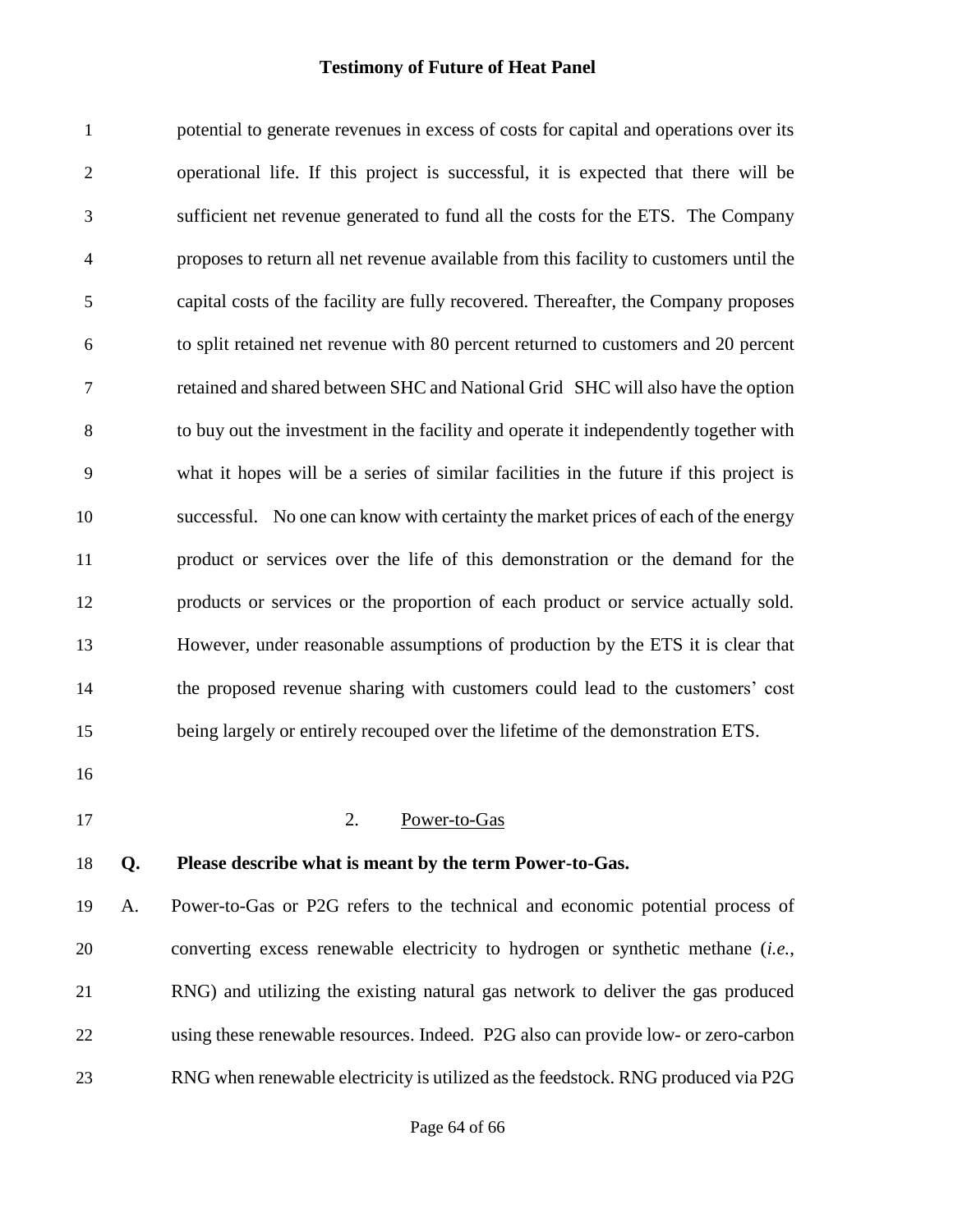| $\mathbf{1}$             |    | can serve as a form of large-scale, long-duration energy storage when used to             |
|--------------------------|----|-------------------------------------------------------------------------------------------|
| $\mathfrak{2}$           |    | convert excess renewable electricity that would otherwise be curtailed to RNG. P2G        |
| 3                        |    | can also provide low- or zero-carbon RNG, depending on the feedstocks used for            |
| $\overline{\mathcal{A}}$ |    | production. The technology holds considerable promise for addressing clean-energy         |
| 5                        |    | goals, as it has the potential to support deep decarbonization of the transportation      |
| 6                        |    | and heating sector, which are two sectors of the economy that have proven                 |
| 7                        |    | challenging to decarbonize.                                                               |
| $8\,$                    |    |                                                                                           |
| 9                        | Q. | Please describe the proposed Power to Gas Collaboration.                                  |
| 10                       | A. | The P2G collaboration involves the development of a P2G design that combines              |
| 11                       |    | existing hydrogen production technology ( <i>i.e.</i> , an electrolyzer) and cutting-edge |
| 12                       |    | methanation technology (i.e., a bioreactor) to produce pipeline-quality RNG               |
| 13                       |    | capable of meeting gas system requirements in partnership with federal and local          |
| 14                       |    | governments, as well as industry collaborators, such as Electochaea GmbH, an              |
| 15                       |    | innovative technology provider that develops bioreactors, to design and engineer          |
| 16                       |    | the P2G Project. The Company's affiliates in downstate New York have proposed             |
| 17                       |    | this collaboration in the 2019 KEDNY and KEDLI Rate Cases.                                |
| 18                       |    |                                                                                           |
| 19                       | Q. | What amount is included in the revenue requirement for the proposed P2G                   |
| 20                       |    | <b>Collaboration?</b>                                                                     |
| 21                       | A. | If the P2G Collaboration is approved in the 2019 KEDNY/KEDLI rate case, the               |
| 22                       |    | Company is proposing to share the costs of the P2G Collaboration with KEDNY               |
| 23                       |    | and KEDLI. The P2G costs are shown in Exhibit _ (FOH-1) Schedule 1. The                   |
|                          |    |                                                                                           |